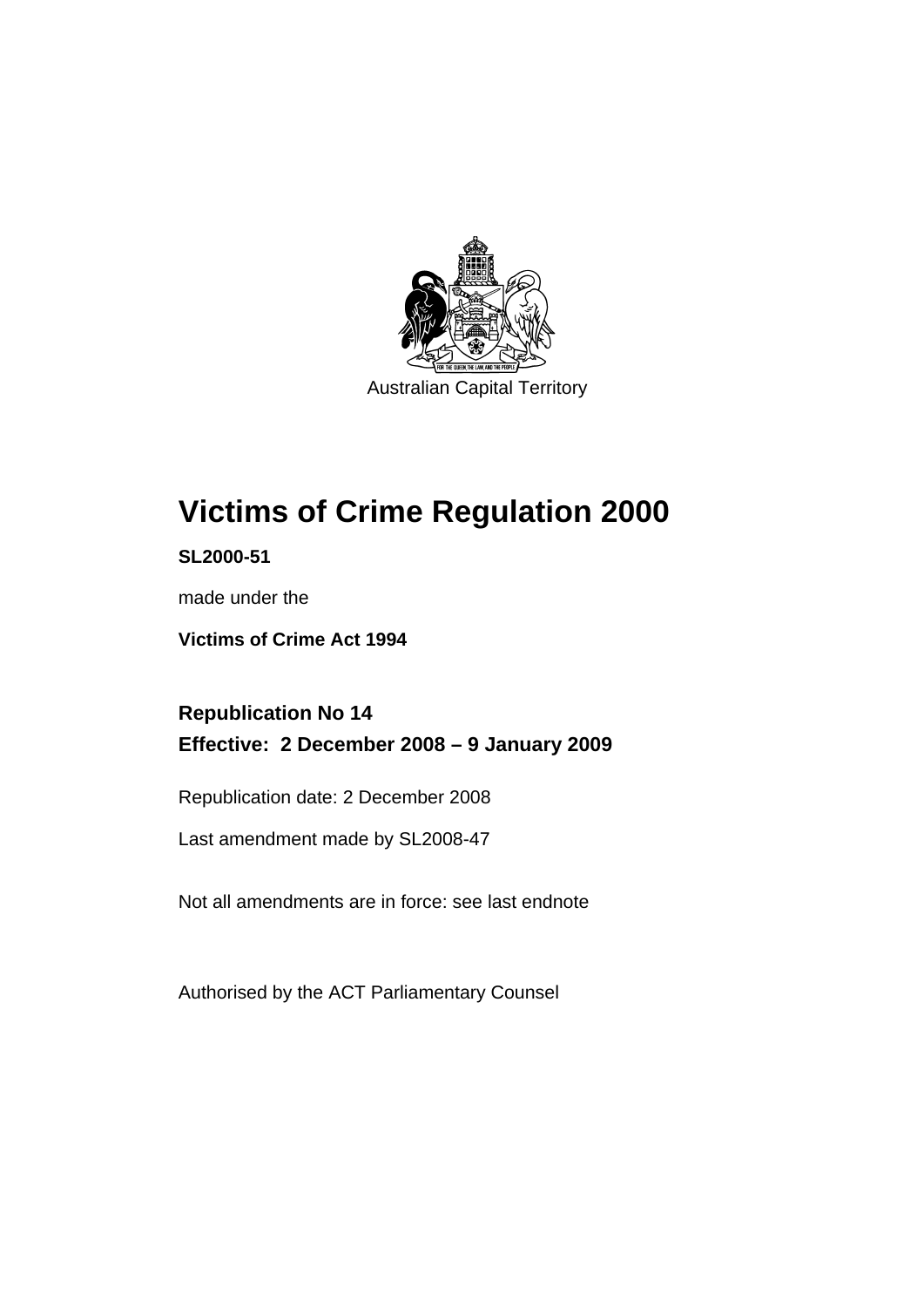#### **About this republication**

#### **The republished law**

This is a republication of the *Victims of Crime Regulation 2000*, made under the *[Victims of](#page-6-0)  [Crime Act 1994](#page-6-0)* (including any amendment made under the *Legislation Act 2001*, part 11.3 (Editorial changes)) as in force on 2 December 2008*.* It also includes any amendment, repeal or expiry affecting the republished law to 2 December 2008.

The legislation history and amendment history of the republished law are set out in endnotes 3 and 4.

#### **Kinds of republications**

The Parliamentary Counsel's Office prepares 2 kinds of republications of ACT laws (see the ACT legislation register at www.legislation.act.gov.au):

- authorised republications to which the *Legislation Act 2001* applies
- unauthorised republications.

The status of this republication appears on the bottom of each page.

#### **Editorial changes**

The *Legislation Act 2001*, part 11.3 authorises the Parliamentary Counsel to make editorial amendments and other changes of a formal nature when preparing a law for republication. Editorial changes do not change the effect of the law, but have effect as if they had been made by an Act commencing on the republication date (see *Legislation Act 2001*, s 115 and s 117). The changes are made if the Parliamentary Counsel considers they are desirable to bring the law into line, or more closely into line, with current legislative drafting practice.

This republication includes amendments made under part 11.3 (see endnote 1).

#### **Uncommenced provisions and amendments**

If a provision of the republished law has not commenced or is affected by an uncommenced amendment, the symbol  $\mathbf{U}$  appears immediately before the provision heading. The text of the uncommenced provision  $\overline{or}$  amendment appears only in the last endnote.

#### **Modifications**

If a provision of the republished law is affected by a current modification, the symbol  $\mathbf{M}$ appears immediately before the provision heading. The text of the modifying provision appears in the endnotes. For the legal status of modifications, see *Legislation Act 2001*, section 95.

#### **Penalties**

The value of a penalty unit for an offence against this republished law at the republication date is—

- (a) if the person charged is an individual—\$100; or
- (b) if the person charged is a corporation—\$500.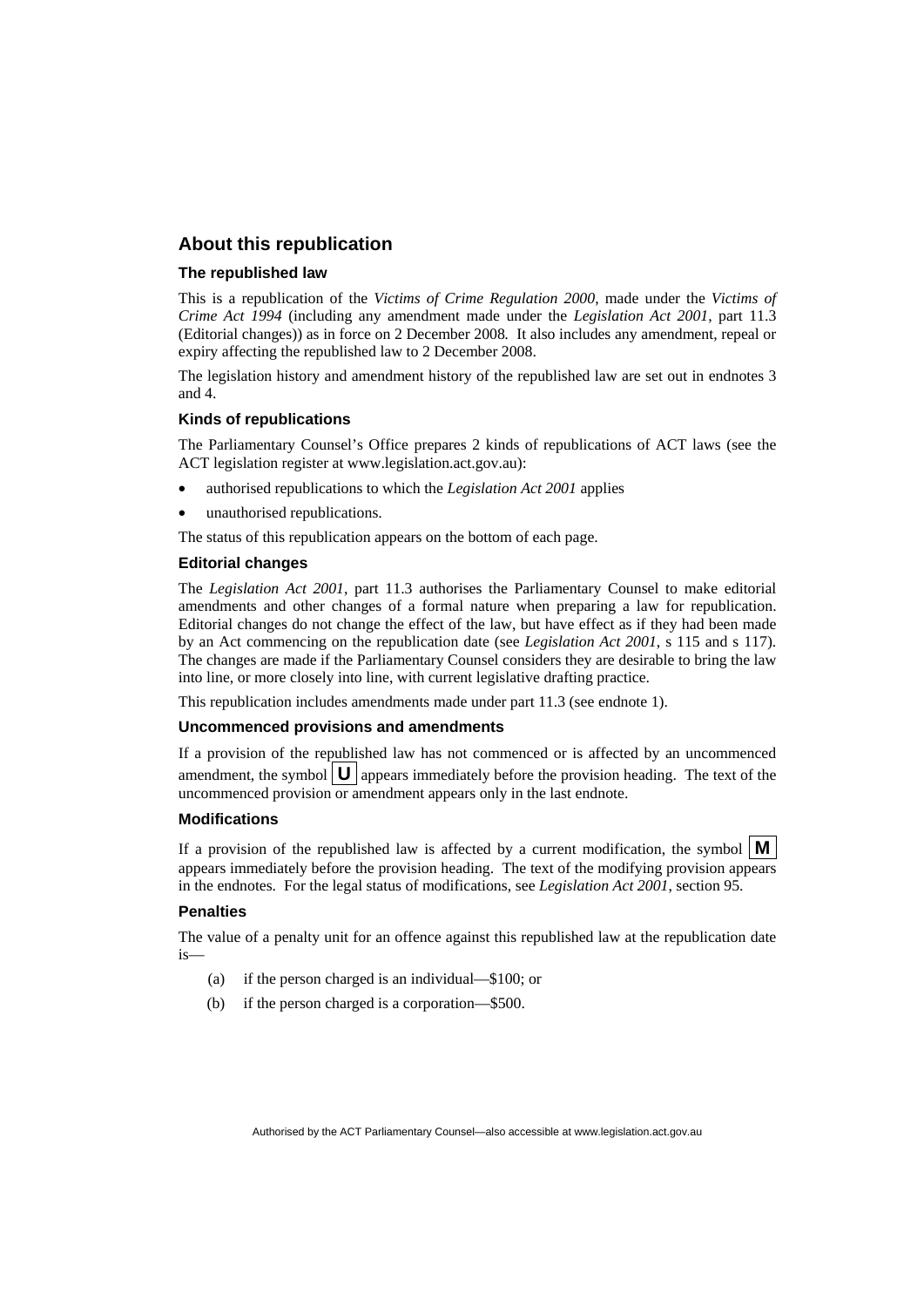

# **[Victims of Crime Regulation 2000](#page-6-0)**

made under the

**[Victims of Crime Act 1994](#page-6-0)** 

# **Contents**

|                                          |                                          | Page       |  |
|------------------------------------------|------------------------------------------|------------|--|
| Part 1                                   | <b>Preliminary</b>                       |            |  |
| 1                                        | Name of regulation                       | 2          |  |
| 3                                        | Dictionary                               | 2          |  |
| 4                                        | <b>Notes</b>                             | 2          |  |
| Part 2                                   | Victims assistance board                 |            |  |
| <b>Division 2.1</b>                      | <b>Establishment and membership</b>      |            |  |
| 5                                        | Establishment                            | 3          |  |
| 6                                        | <b>Functions</b><br>3                    |            |  |
| 7                                        | Membership of board<br>4                 |            |  |
| 8                                        | Appointed members of board<br>4          |            |  |
| 9                                        | Conditions of appointment generally<br>6 |            |  |
| R <sub>14</sub>                          | Victims of Crime Regulation 2000         | contents 1 |  |
| 02/12/08<br>Effective: 02/12/08-09/01/09 |                                          |            |  |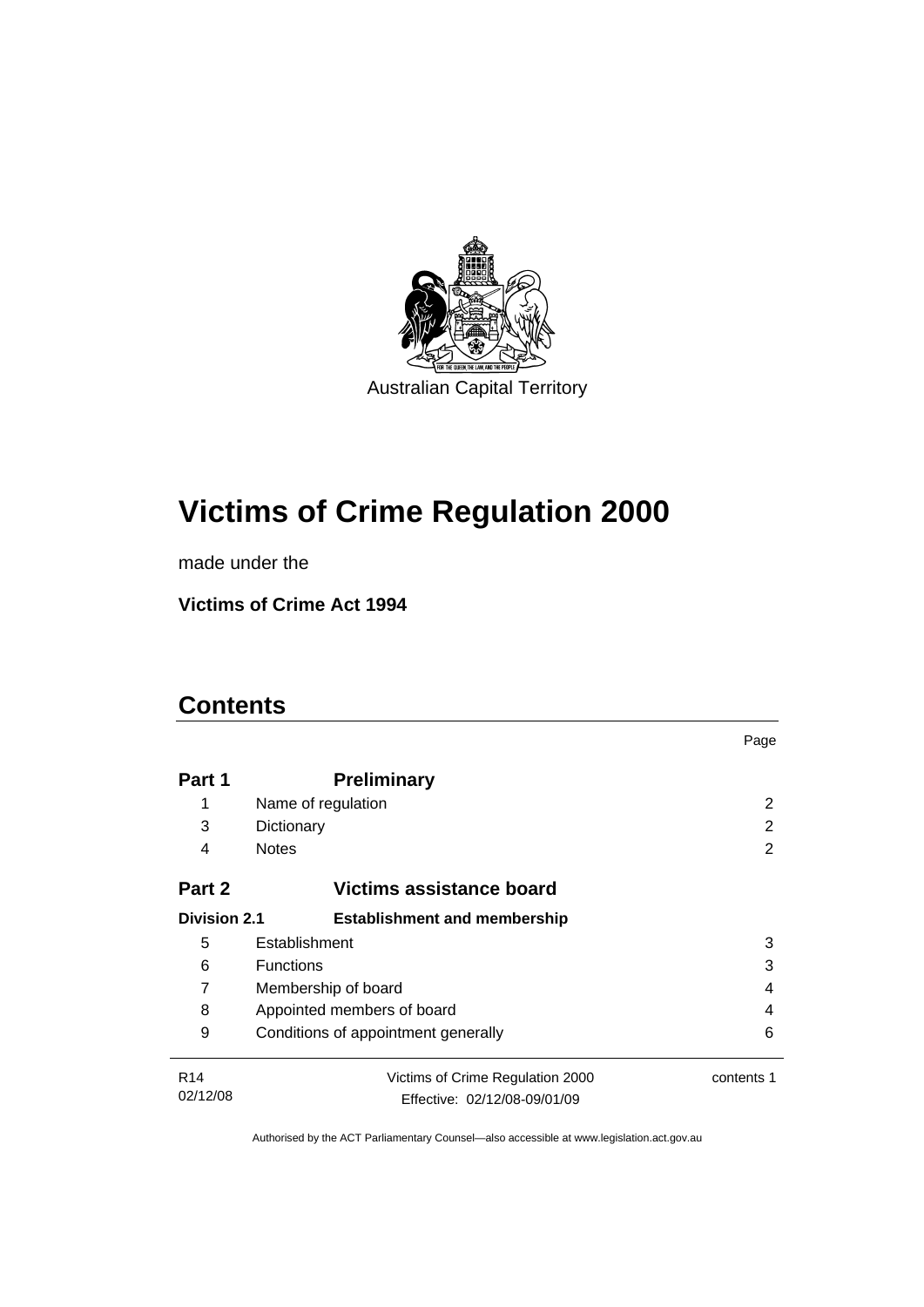| 10<br>11<br><b>Division 2.2</b><br>13<br>14                                | Chairperson and deputy chairperson<br>Duration of appointment<br><b>Proceedings of board</b><br>Time and place of meetings<br>Procedures governing conduct of meetings | Page<br>6<br>6<br>$\overline{7}$<br>7 |
|----------------------------------------------------------------------------|------------------------------------------------------------------------------------------------------------------------------------------------------------------------|---------------------------------------|
| 15                                                                         | Disclosure of interests                                                                                                                                                | 8                                     |
| 16                                                                         | Staff of the board                                                                                                                                                     | 9                                     |
| 17                                                                         | Guidelines                                                                                                                                                             | 9                                     |
| 18                                                                         | Independent arbitrators                                                                                                                                                | 10                                    |
| Part 3                                                                     | <b>Victims services scheme</b>                                                                                                                                         |                                       |
| <b>Division 3.1</b>                                                        | The victims services scheme                                                                                                                                            |                                       |
| 19                                                                         | Victims services scheme                                                                                                                                                | 11                                    |
| 20                                                                         | Objects of the victims services scheme                                                                                                                                 | 11                                    |
| 21                                                                         | Responsible service agency                                                                                                                                             | 12                                    |
| 22                                                                         | Responsible service agency-functions                                                                                                                                   | 12                                    |
| 23                                                                         | Responsible service agency-obligations                                                                                                                                 | 13                                    |
| 24                                                                         | Eligible victims under the victims services scheme                                                                                                                     | 14                                    |
| <b>Division 3.2</b>                                                        | <b>Review of eligibility decisions</b>                                                                                                                                 |                                       |
| 25                                                                         | Notice to be given of eligibility decisions                                                                                                                            | 15                                    |
| 25A                                                                        | Internal review notices-responsible service agency                                                                                                                     | 15                                    |
| 26                                                                         | Who may apply for internal review of decisions                                                                                                                         | 15                                    |
| 26A                                                                        | Internal reviewer                                                                                                                                                      | 16                                    |
| 27                                                                         | Applications for internal review                                                                                                                                       | 16                                    |
| 27A                                                                        | Internal review notices-internal reviewer                                                                                                                              | 16                                    |
| 28                                                                         | Internal review                                                                                                                                                        | 16                                    |
| 29                                                                         | <b>Eligibility Review Committee</b>                                                                                                                                    | 17                                    |
| 30                                                                         | Review by committee                                                                                                                                                    | 17                                    |
| 31                                                                         | Committee review                                                                                                                                                       | 17                                    |
| 32                                                                         | Review by administrative appeals tribunal                                                                                                                              | 17                                    |
| <b>Division 3.3</b><br>Levels of service under the victims services scheme |                                                                                                                                                                        |                                       |
| 33                                                                         | Level 1 service                                                                                                                                                        | 18                                    |
| 34                                                                         | Level 2 service                                                                                                                                                        | 18                                    |
| contents 2                                                                 | Victims of Crime Regulation 2000<br>Effective: 02/12/08-09/01/09                                                                                                       | R <sub>14</sub><br>02/12/08           |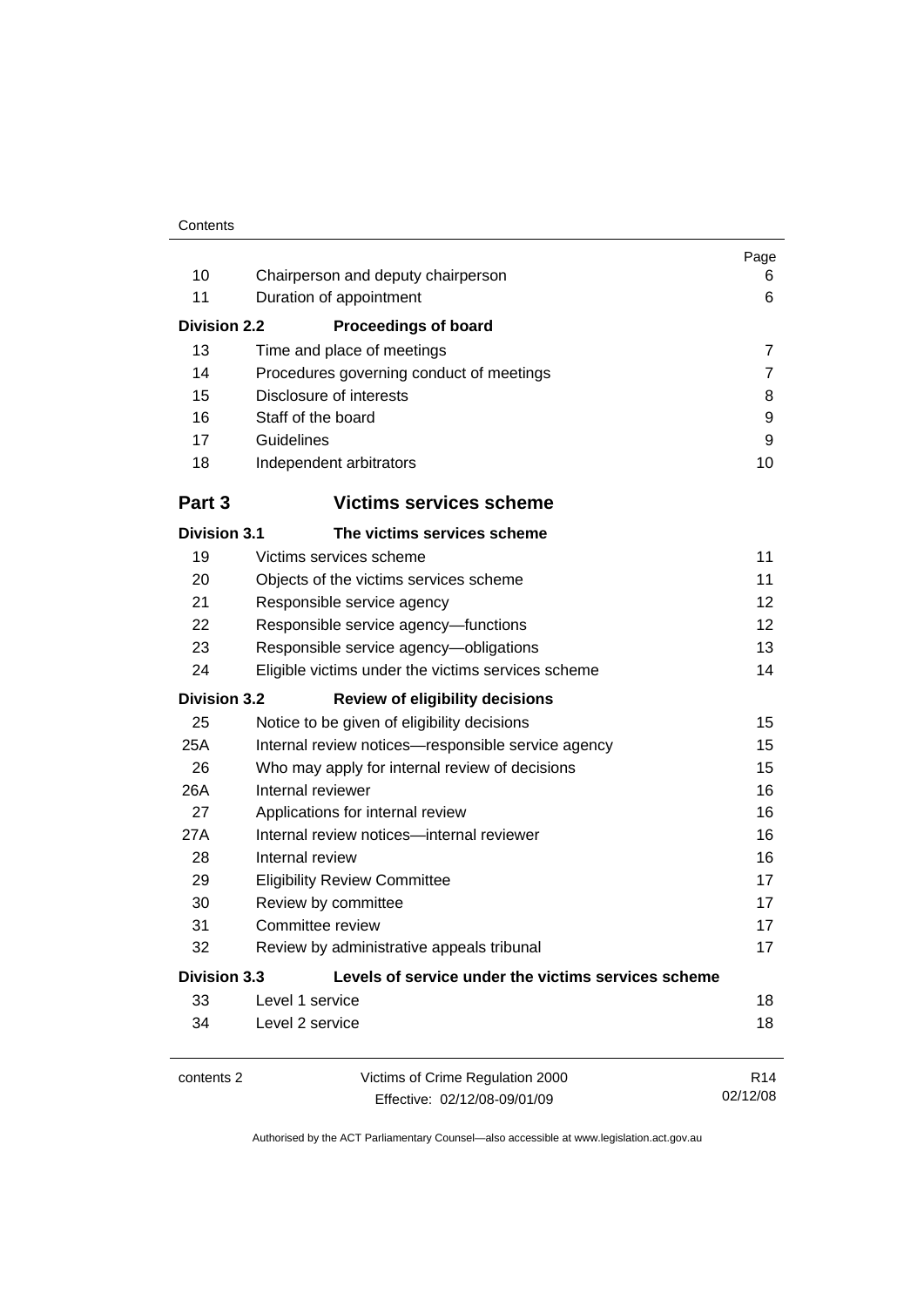|                     |                                                                 | Page     |
|---------------------|-----------------------------------------------------------------|----------|
| 35                  | Level 3 service                                                 | 19<br>20 |
| 36                  | <b>Exceptional cases</b>                                        |          |
| 37                  | How contact hours are provided                                  | 21<br>22 |
| 38                  | Arbitration-care plans                                          |          |
| 39                  | Case closure                                                    | 22       |
| <b>Division 3.4</b> | <b>Service providers</b>                                        |          |
| 40                  | Approved service providers                                      | 22       |
| 41                  | Criteria for approval                                           | 23       |
| 42                  | Suspension of approval                                          | 24       |
| 43                  | Cancellation of approval                                        | 25       |
| Division 3.5        | General                                                         |          |
| 44                  | Volunteer program                                               | 25       |
| 45                  | Special financial assistance-statements                         | 25       |
| <b>Division 3.6</b> | Notification and review of decisions about service<br>providers |          |
| 46                  | Notice of decisions                                             | 26       |
| 46A                 | Reviewable decision notices                                     | 26       |
| 47                  | Review of decisions                                             | 26       |
| Part 4              | <b>Miscellaneous</b>                                            |          |
| 48                  | Guidelines-volunteers                                           | 27       |
| 49                  | Annual reporting authority                                      | 28       |
| 49A                 | Victims services levy-excluded offences                         | 28       |
| 50                  | Determination of fees for services provided by approved service | 28       |
| 51                  | providers<br>Approved forms                                     | 28       |
|                     |                                                                 |          |
| Part 5              | <b>Modification of regulation</b>                               |          |
| 52                  | Application of pt 5                                             | 30       |
| 53                  | Dictionary, definition of health professional                   | 30       |
| 54                  | Dictionary, definition of psychologist                          | 31       |
| 55                  | Expiry of pt 5                                                  | 31       |
|                     |                                                                 |          |

| R14      | Victims of Crime Regulation 2000 | contents 3 |
|----------|----------------------------------|------------|
| 02/12/08 | Effective: 02/12/08-09/01/09     |            |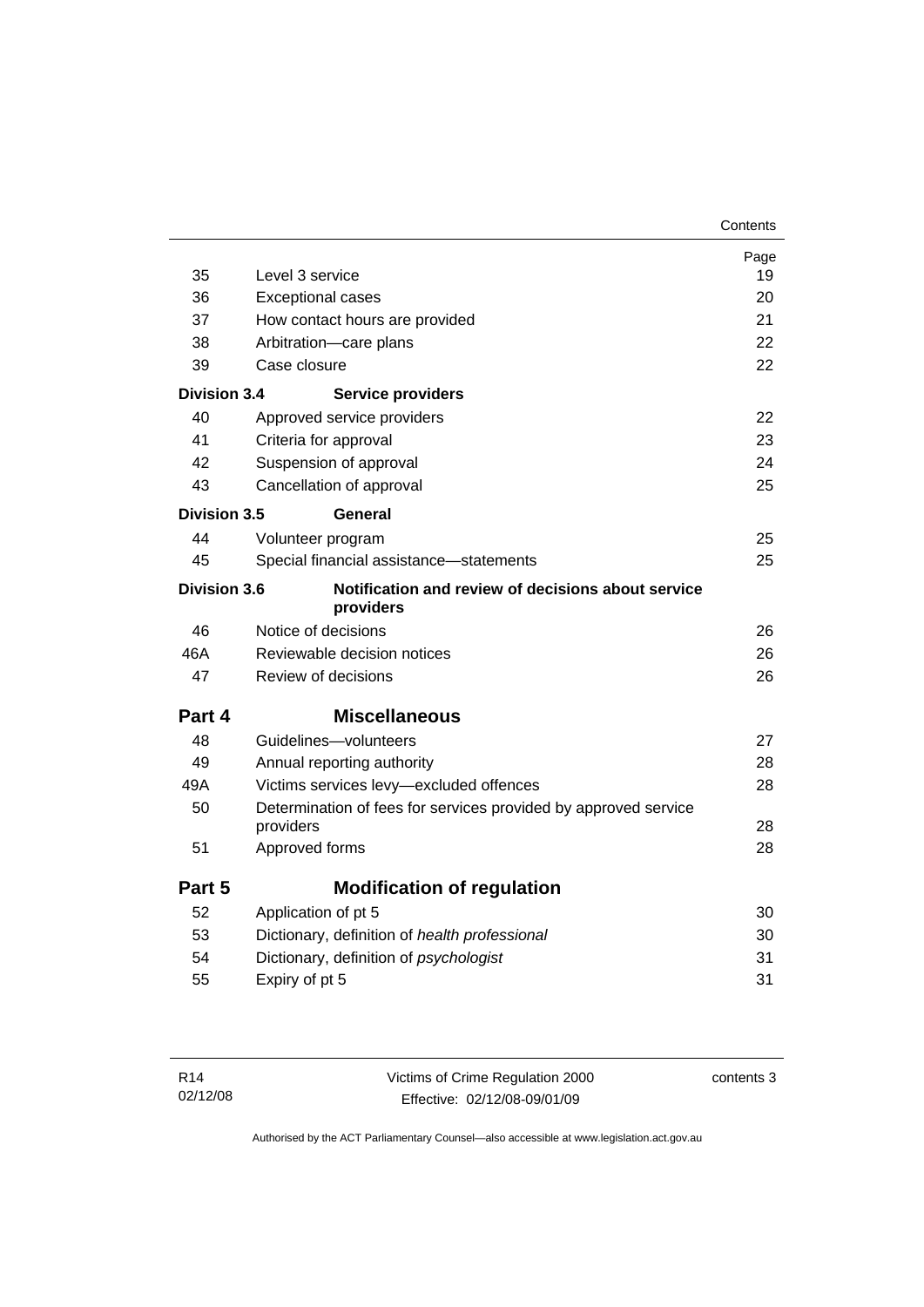#### **Contents**

|                   |                                                                                                    | Page |
|-------------------|----------------------------------------------------------------------------------------------------|------|
| <b>Schedule 1</b> | Victims services levy-excluded offences                                                            | 32   |
| <b>Part 1.1</b>   | <b>Australian Road Rules</b>                                                                       | 32   |
| <b>Part 1.2</b>   | <b>Road Transport (Safety and Traffic Management)</b><br><b>Regulation 2000</b>                    | 37   |
| <b>Part 1.3</b>   | <b>Australian National University Act 1991 (Cwlth)-</b><br>Parking and Traffic Statute (No 2) 2007 | 39   |

# **Dictionary** [42](#page-47-0)

# **Endnotes**

|   | About the endnotes     | 46 |
|---|------------------------|----|
| 2 | Abbreviation key       | 46 |
| 3 | Legislation history    | 47 |
| 4 | Amendment history      | 49 |
| 5 | Earlier republications | 53 |
| 6 | Uncommenced amendments | 54 |

contents 4 Victims of Crime Regulation 2000 Effective: 02/12/08-09/01/09

R14 02/12/08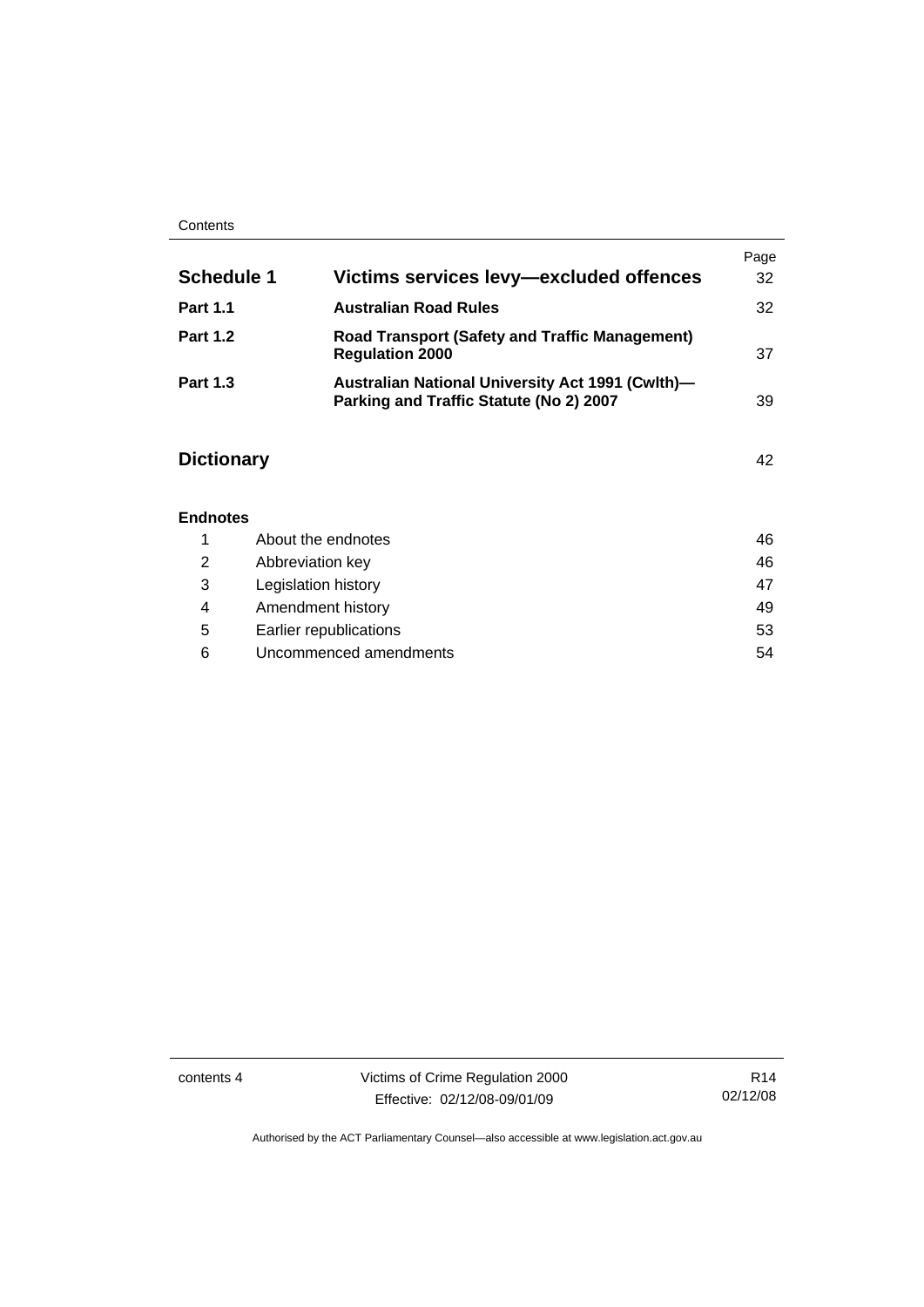<span id="page-6-0"></span>

# **Victims of Crime Regulation 2000**

made under the

I

**Victims of Crime Act 1994** 

R14 02/12/08 Victims of Crime Regulation 2000 Effective: 02/12/08-09/01/09

page 1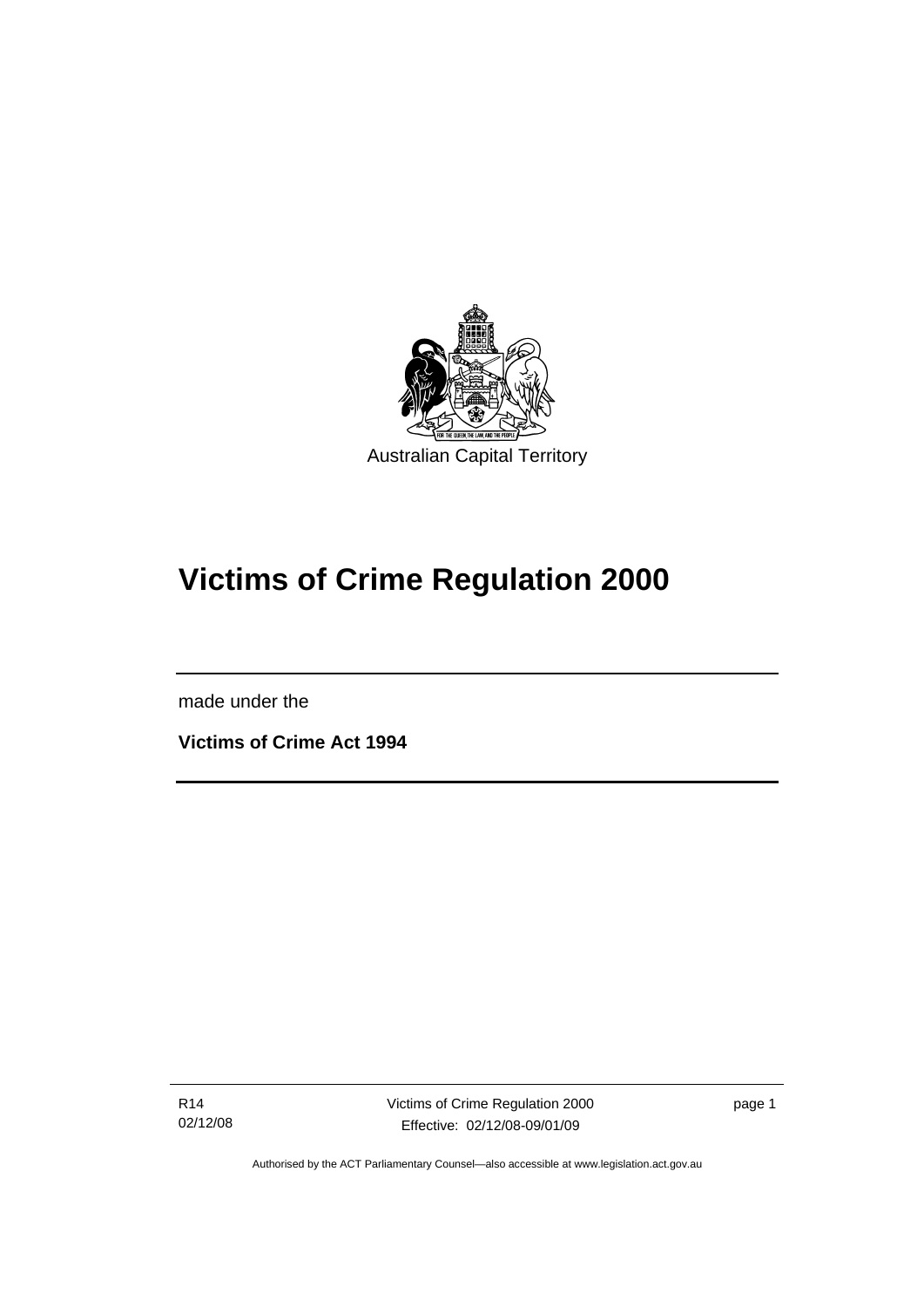#### <span id="page-7-0"></span>Part 1 **Preliminary**

Section 1

# **Part 1** Preliminary

#### **1 Name of regulation**

This regulation is the *Victims of Crime Regulation 2000*.

## **3 Dictionary**

The dictionary at the end of this regulation is part of this regulation.

*Note 1* The dictionary at the end of this regulation defines certain terms used in this regulation and includes references (*signpost definitions*) to other terms defined elsewhere.

> For example, the signpost definition '*serious crime*—see the *Victims of Crime (Financial Assistance) Act 1983*, section 2' means that the term 'serious crime' is defined in that section and the definition applies to this regulation.

*Note 2* A definition in the dictionary (including a signpost definition) applies to the entire regulation unless the definition, or another provision of this regulation, provides otherwise or the contrary intention otherwise appears (see Legislation Act, s 155 and s 156 (1)).

#### **4 Notes**

A note included in this regulation is explanatory and is not part of this regulation.

*Note* See the Legislation Act, s 127 (1), (4) and (5) for the legal status of notes.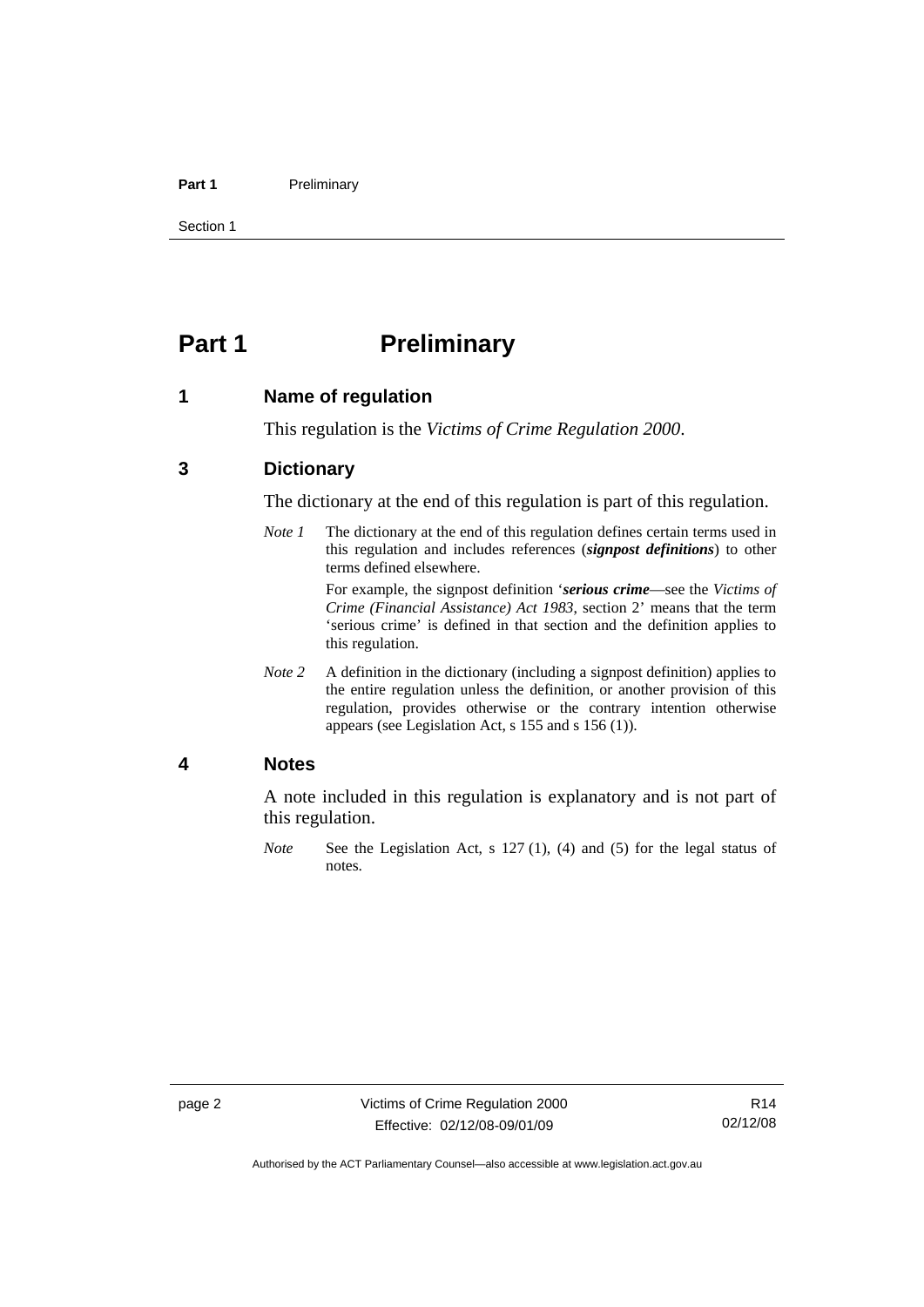# <span id="page-8-0"></span>**Part 2 Victims assistance board**

# **Division 2.1 Establishment and membership**

# **5 Establishment**

The Victims Assistance Board is established.

# **6 Functions**

The functions of the board are—

- (a) to monitor and evaluate the responsible service agency's management of the victims services scheme; and
- (b) to approve service providers; and
- (c) to prepare guidelines for the management of the victims services scheme; and
- (d) to make recommendations to the Minister about fees for services under the victims services scheme; and
- (e) to supervise the keeping by the responsible service agency of a statistical database about the operation of the victims services scheme; and
- (f) to approve independent arbitrators to resolve any disagreements between case coordinators for eligible victims and approved service providers; and
- (g) to advise the Minister on the operation of the victims services scheme and any change to the scheme it considers desirable; and
- (h) when asked by the coordinator, to give advice or information to the coordinator on issues about victims generally; and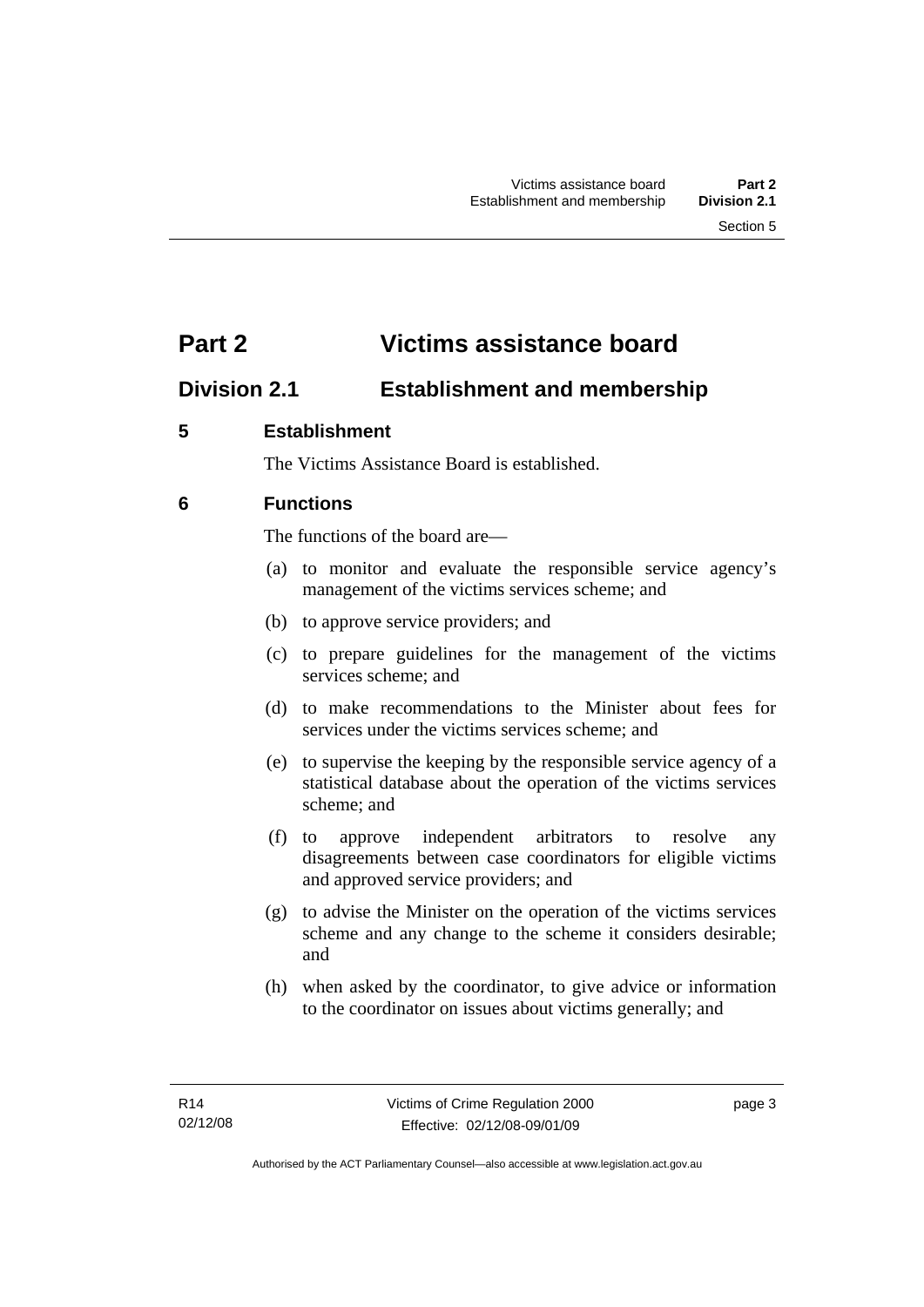(i) to exercise any other function given to the board under the Act or any other Territory law.

#### <span id="page-9-0"></span>**7 Membership of board**

- (1) The board consists of—
	- (a) the coordinator; and
	- (b) the appointed members.
- (2) The appointed members are to be appointed by the Minister.
	- *Note 1* For the making of appointments (including acting appointments), see the Legislation Act, pt 19.3.
	- *Note 2* Certain Ministerial appointments require consultation with an Assembly committee and are disallowable (see Legislation Act, div 19.3.3).

## **8 Appointed members of board**

- (1) The Minister must appoint as members—
	- (a) a representative of each of the following:
		- (i) the DPP (the *DPP member*);
		- (ii) the Australian Federal Police (the *AFP member*);
		- (iii) ACT courts (the *courts member*);
		- (iv) the administrative unit allocated responsibility for the administration of justice (the *justice member*);
		- (v) the administrative unit allocated responsibility for the administration of community support services (the *community support member*);
		- (vi) the administrative unit allocated responsibility for the administration of youth policy and services (the *youth policy and services member*); and
	- (b) a person who, in the Minister's opinion, represents the interests of the indigenous communities (the *indigenous member*); and

Authorised by the ACT Parliamentary Counsel—also accessible at www.legislation.act.gov.au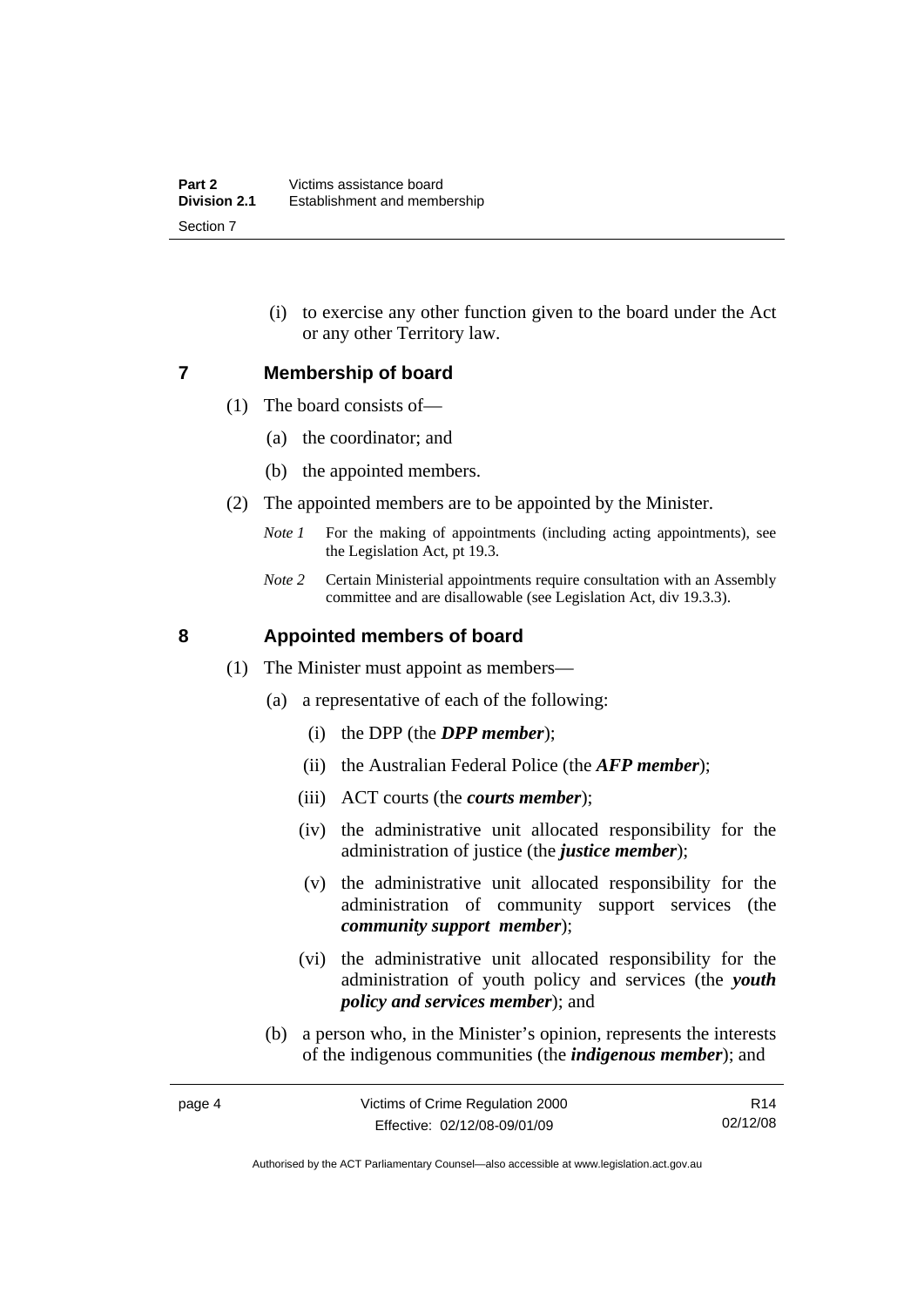Section 8

- (c) a person who, in the Minister's opinion, represents the interests of other persons of non-English speaking background (the
- (d) a person who is a lawyer (the *legal profession member*); and

*migrant member*); and

- (e) a person who, in the Minister's opinion, represents the interests of health professions (other than a doctor or dentist) (the *health professions member*); and
- (f) a person who, in the Minister's opinion, represents the interests of victims services groups (the *victims groups member*); and
- (g) a psychiatrist or psychologist who, in the Minister's opinion, has experience in dealing with victims (the *psychiatrist/psychologist member*).
- (2) The courts member must be the registrar or a deputy registrar of the Supreme Court or the Magistrates Court.
- (3) A member must be employed, practise, or live, in the ACT.
- (4) The Minister must not appoint a public servant as a member mentioned in subsection  $(1)$  (b) to  $(g)$ .
	- *Note 1* For the making of appointments (including acting appointments), see the Legislation Act, pt 19.3.
	- *Note 2* In particular, an appointment may be made by naming a person or nominating the occupant of a position (see Legislation Act, s 207).
	- *Note 3* Certain Ministerial appointments require consultation with an Assembly committee and are disallowable (see Legislation Act, div 19.3.3).
	- *Note 4* A person may be reappointed to a position if the person is eligible to be appointed to the position (see Legislation Act, s 208 and dict, pt 1, def *appoint*).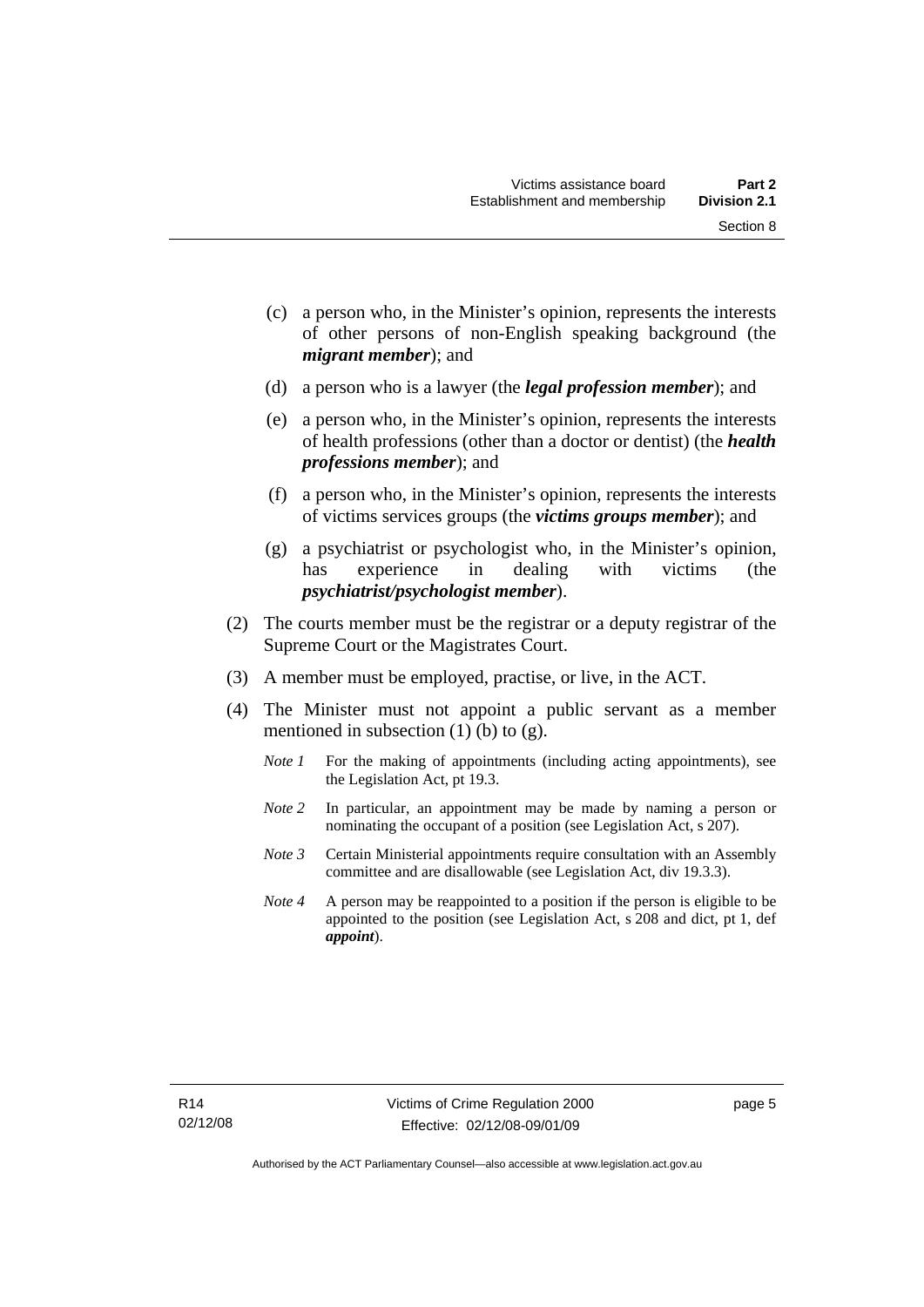# <span id="page-11-0"></span>**9 Conditions of appointment generally**

- (1) An appointed member holds the position on a part-time basis.
- (2) An appointed member holds the position on the conditions not provided by this regulation or another territory law that are decided by the Minister.

# **10 Chairperson and deputy chairperson**

- (1) The members of the board must, whenever necessary, elect—
	- (a) an appointed member to be chairperson; and
	- (b) another appointed member to be deputy chairperson.
- (2) The board must tell the Minister of the election of a member as chairperson or deputy chairperson.

# **11 Duration of appointment**

- (1) An appointed member must not be appointed for longer than 2 years.
- (2) The Minister must end the appointment of—
	- (a) the DPP member, the AFP member, the courts member, the justice member, the community support member or the youth policy and services member if the Minister is satisfied that the member is no longer the representative of the relevant entity mentioned in section 8 (1) (a) (Appointed members of board); or
	- (b) the indigenous member, the migrant member, the health professions member or the victims groups member if the Minister is satisfied that the member no longer represents the interests of the relevant communities, professions or groups mentioned in section  $8(1)$  (b), (c), (e) or (f); or
	- (c) any member if the member ceases to be eligible for appointment.

R14 02/12/08

Authorised by the ACT Parliamentary Counsel—also accessible at www.legislation.act.gov.au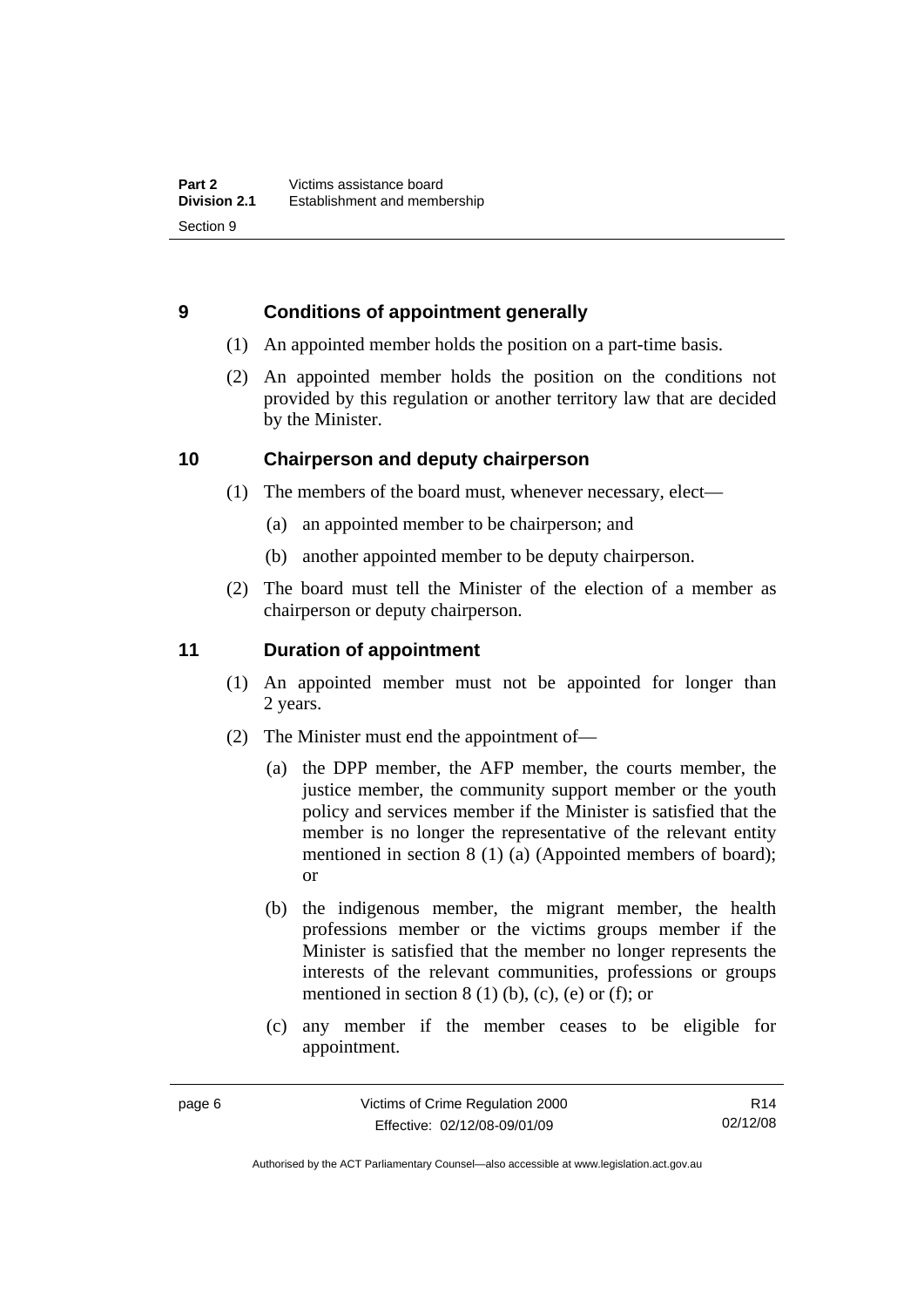- <span id="page-12-0"></span> (3) The Minister may end the appointment of an appointed member—
	- (a) for misbehaviour or physical or mental incapacity; or
	- (b) if the member becomes bankrupt, executes a personal insolvency agreement or otherwise applies to take the benefit of any law for the relief of bankrupt or insolvent debtors; or
	- (c) if the member is absent for 3 consecutive meetings; or
	- (d) if the member is convicted of an indictable offence; or
	- (e) if the member fails to comply with section 15 (Disclosure of interests) without reasonable excuse.
	- *Note* A person's appointment also ends if the person resigns (see Legislation Act, s 210).

# **Division 2.2 Proceedings of board**

## **13 Time and place of meetings**

- (1) Meetings of the board are to be held at the times and places it decides.
- (2) However, the board must meet at least once every 3 months.
- (3) The chairperson—
	- (a) may at any time call a meeting of the board; and
	- (b) must call a meeting if asked by the Minister or at least 6 members.

## **14 Procedures governing conduct of meetings**

- (1) The chairperson presides at all meetings at which the chairperson is present.
- (2) If the chairperson is absent, the deputy chairperson presides.
- (3) If the chairperson and deputy chairperson are both absent, the member chosen by the members present presides.

page 7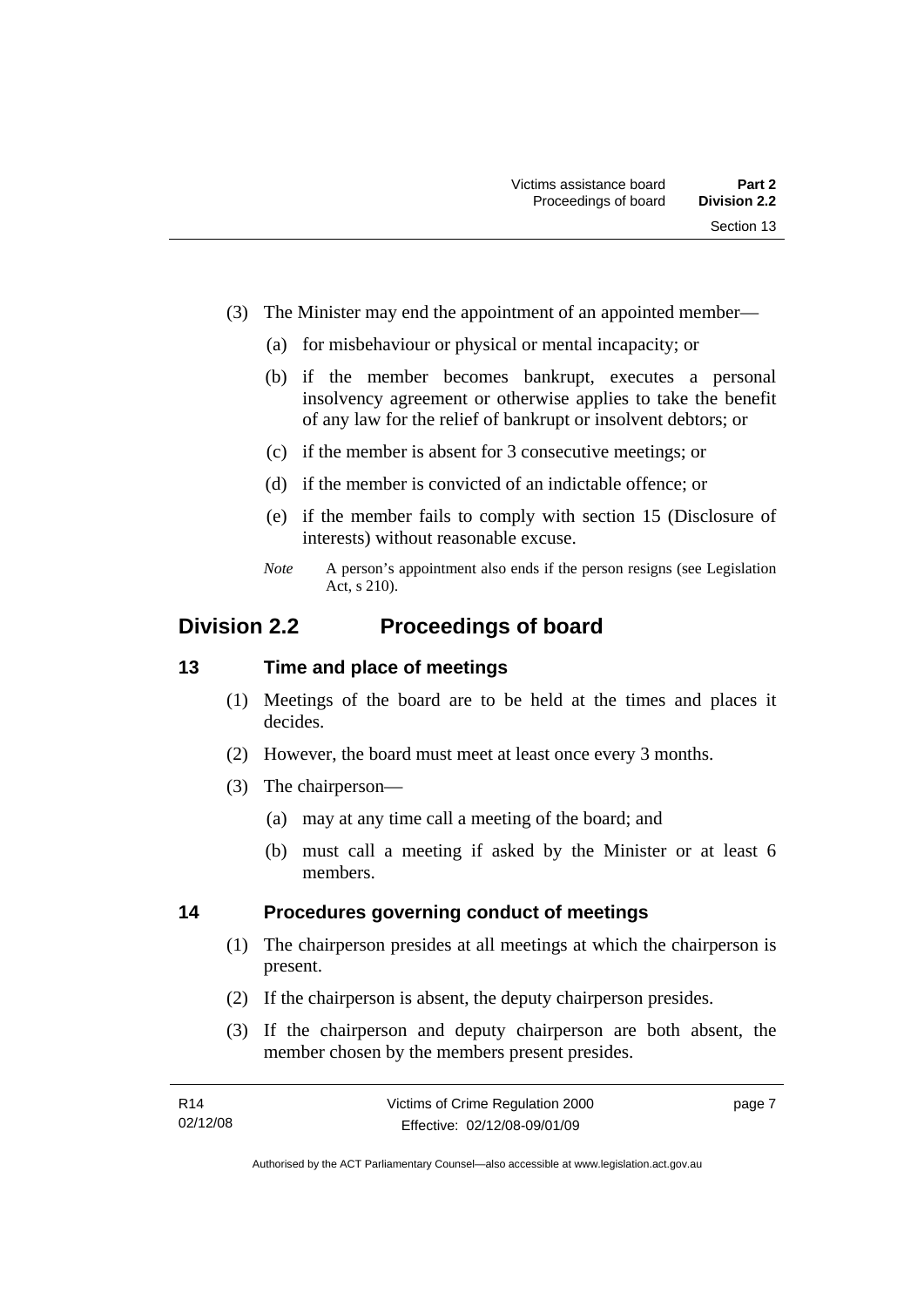- <span id="page-13-0"></span>(4) The board may decide the procedure to be followed for a meeting.
- (5) At a meeting of the board—
	- (a) 6 members form a quorum; and
	- (b) each member (other than the coordinator) has a vote on each question to be decided; and
	- (c) a question is to be decided by a majority of the votes of the members present and voting but, if the votes are equal, the member presiding has a casting vote.
- (6) The board must keep minutes of its meetings.

## **15 Disclosure of interests**

- (1) This section applies to a member of the board if—
	- (a) the member has a direct or indirect financial interest in an issue being considered, or about to be considered, by the board; and
	- (b) the interest could conflict with the proper exercise of the member's functions in relation to the board's consideration of the issue.
- (2) As soon as practicable after the relevant facts come to the member's knowledge, the member must disclose the nature of the interest to a meeting of the board.
- (3) The disclosure must be recorded in the board's minutes and, unless the board otherwise decides, the member must not—
	- (a) be present when the board considers the issue; or
	- (b) take part in a decision of the board on the issue.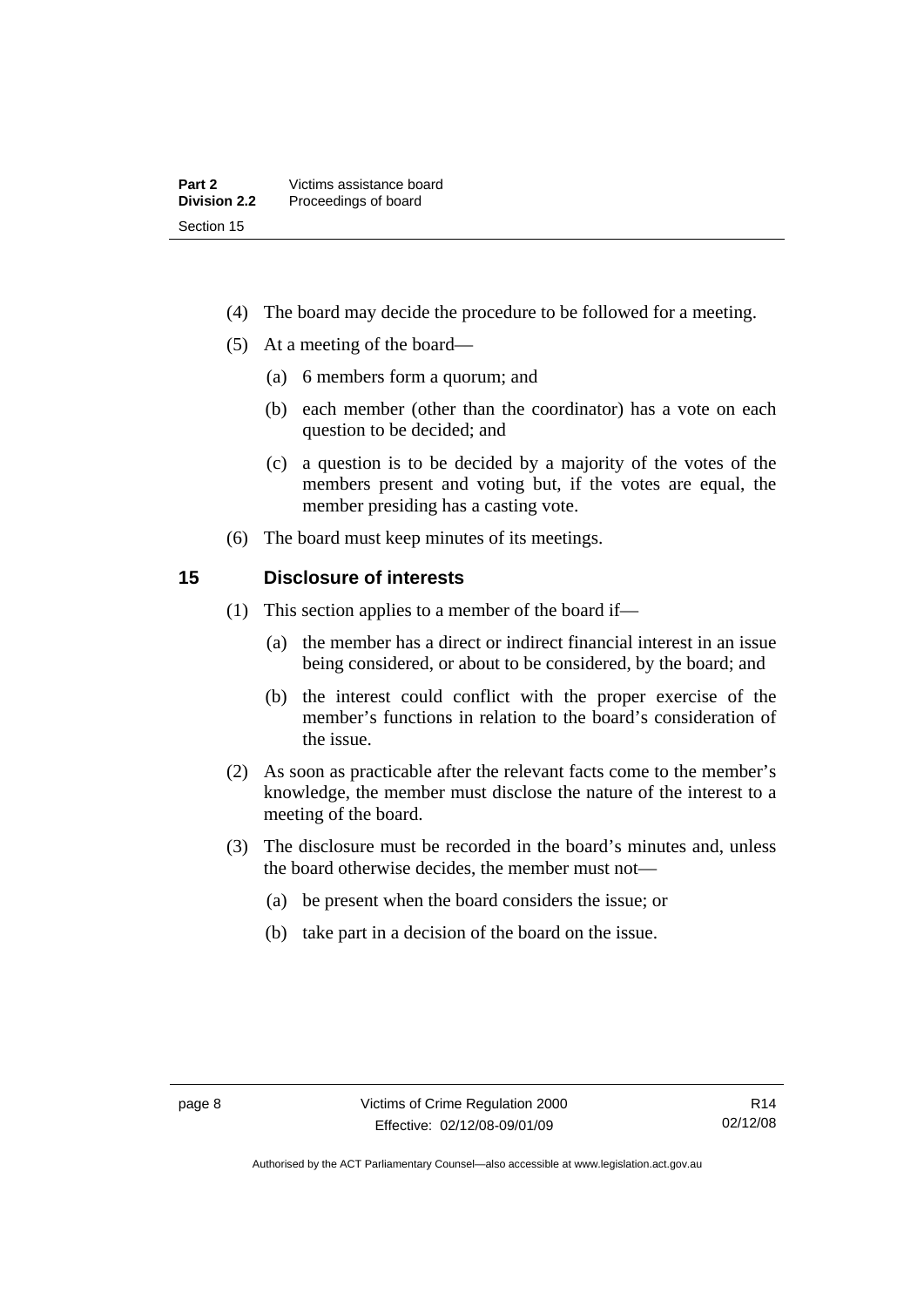- <span id="page-14-0"></span> (4) Any other member who also has a direct or indirect financial interest in the issue must not—
	- (a) be present when the board is considering its decision under subsection (3); or
	- (b) take part in making the decision.

# **16 Staff of the board**

The staff of the board are to be employed under the *Public Sector Management Act 1994*.

# **17 Guidelines**

The board may make guidelines about—

- (a) the way a victim is assessed for eligibility to use the victims services scheme; and
- (b) the employment or engagement of people who will have contact with eligible victims; and
- (c) the preparation, content and implementation of care plans; and
- (d) the eligibility of entities to be approved as service providers; and
- (e) the referral of victims to approved service providers or other entities dealing with victims of crime; and
- (f) the establishment and operation of volunteer programs; and
- (g) the internal review of decisions made by the responsible service agency; and
- (h) the holding of indemnity insurance by approved service providers; and
- (i) other matters necessary or convenient to be decided with respect to the victims services scheme.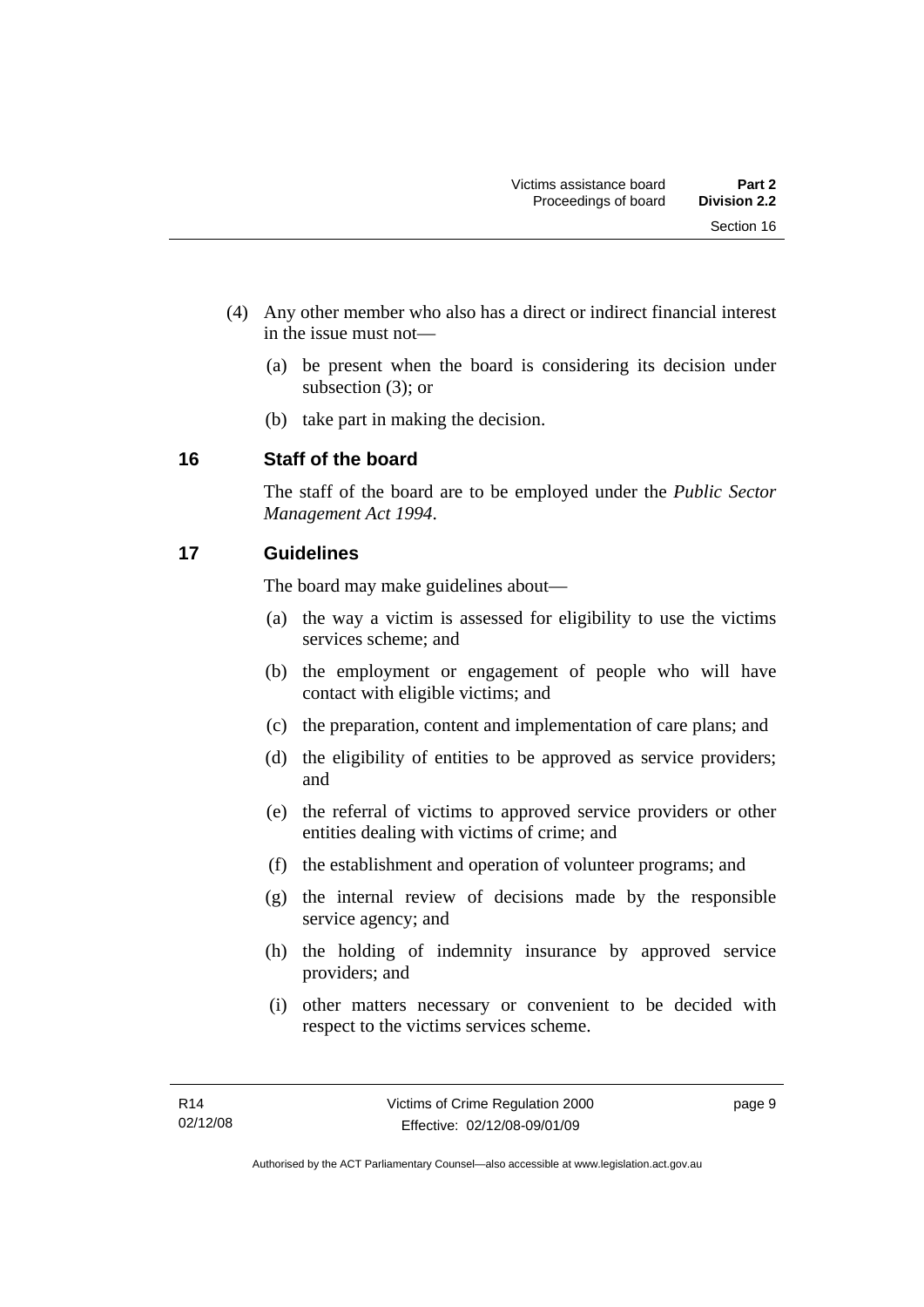## <span id="page-15-0"></span>**18 Independent arbitrators**

- (1) The board may approve independent arbitrators for this regulation.
- (2) A person is eligible to be approved as an independent arbitrator only if the person is an approved service provider.
- (3) The board must keep a list of approved independent arbitrators.
- (4) The board must keep the list open for inspection (without charge) by an eligible victim.
- (5) If asked by an eligible victim, the board must give a copy of the list (without charge) to the victim.

page 10 Victims of Crime Regulation 2000 Effective: 02/12/08-09/01/09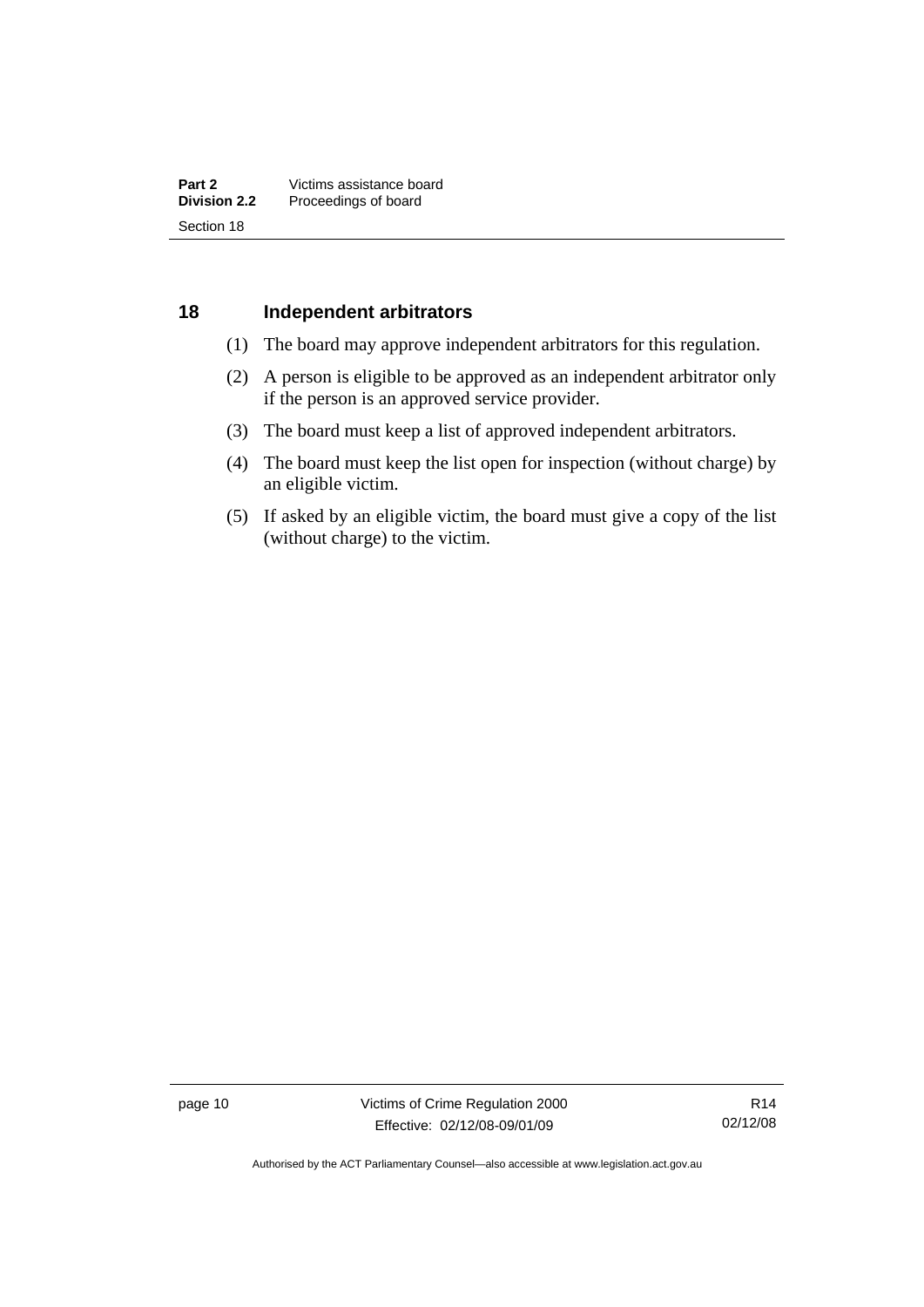# <span id="page-16-0"></span>**Part 3 Victims services scheme**

# **Division 3.1 The victims services scheme**

## **19 Victims services scheme**

A victims services scheme is established.

# **20 Objects of the victims services scheme**

The objects of the victims services scheme are—

- (a) to provide assistance to victims of crime that will—
	- (i) promote their recovery from the harm suffered because of crime; and
	- (ii) allow them to take part in the social, economic and cultural life of their community; and
- (b) to provide the assistance to victims of crime using a multidisciplinary approach; and
- (c) to provide the assistance to victims of crime in ways that are—
	- (i) timely; and
	- (ii) accessible; and
	- (iii) solution-focused; and
	- (iv) professional; and
	- (v) individualised; and
	- (vi) appropriate to the victim.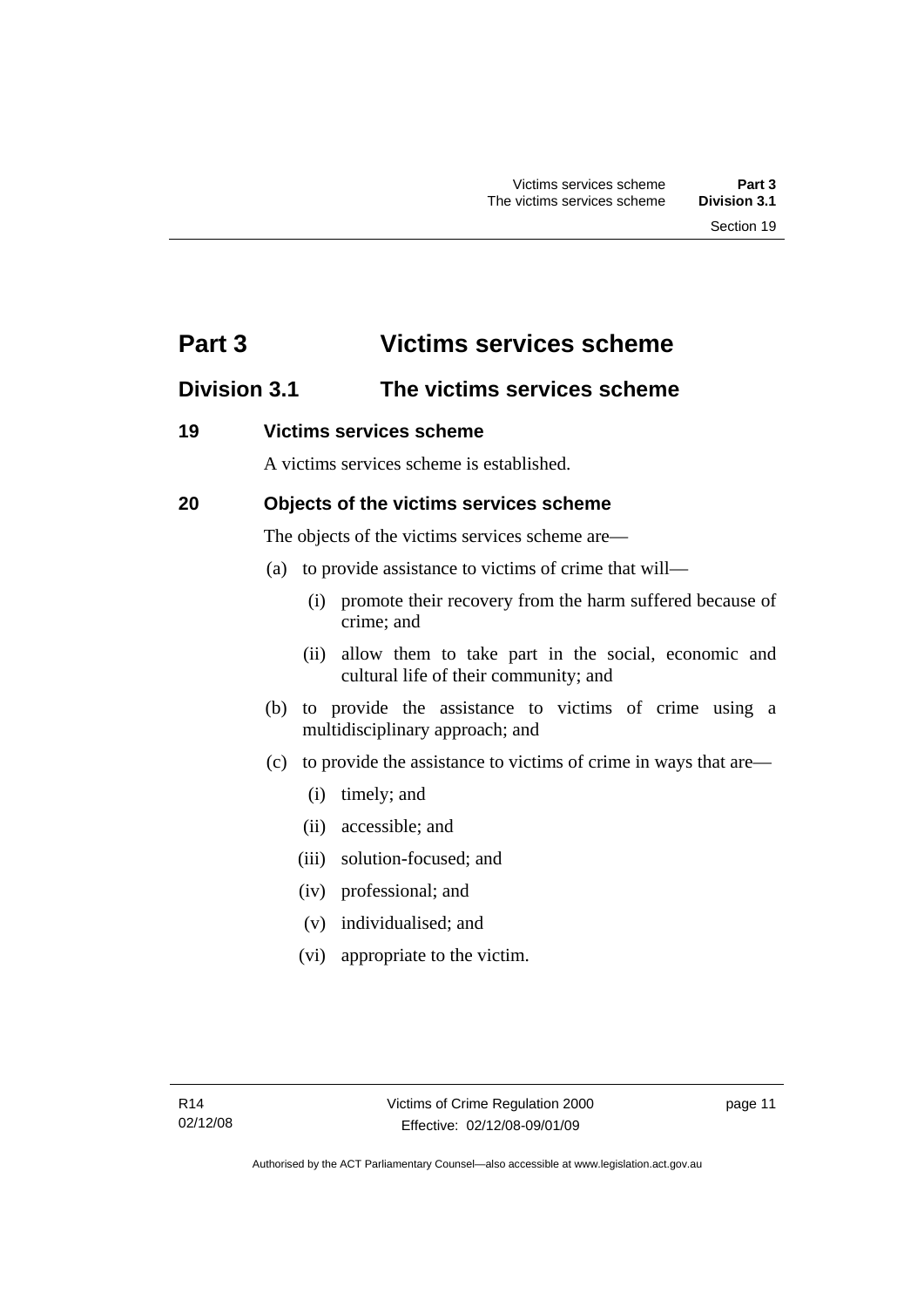## <span id="page-17-0"></span>**21 Responsible service agency**

For the Act, section 19 (2) (a), the chief executive is nominated as the service agency responsible for the management of the victims services scheme.

## **22 Responsible service agency—functions**

The functions of the responsible service agency are—

- (a) to decide the eligibility of people for the different levels of services under the victims services scheme; and
- (b) to provide, or arrange for the provision of, professional services for victims in accordance with this regulation and the guidelines made under section 17 (Guidelines); and
- (c) as appropriate, to refer victims to other entities who provide other assistance and support to victims; and
- (d) to keep records about victims for which services are provided; and
- (e) to train and supervise people engaged by it to provide services; and
- (f) to report to the board on the services it provides and the provision of services it arranges; and
- (g) to evaluate the day-to-day operation of the victims services scheme; and
- (h) to establish a victims support network in consultation with community organisations and other entities that deal with victims; and
- (i) to provide a telephone contact for people seeking information about, or services under, the victims services scheme; and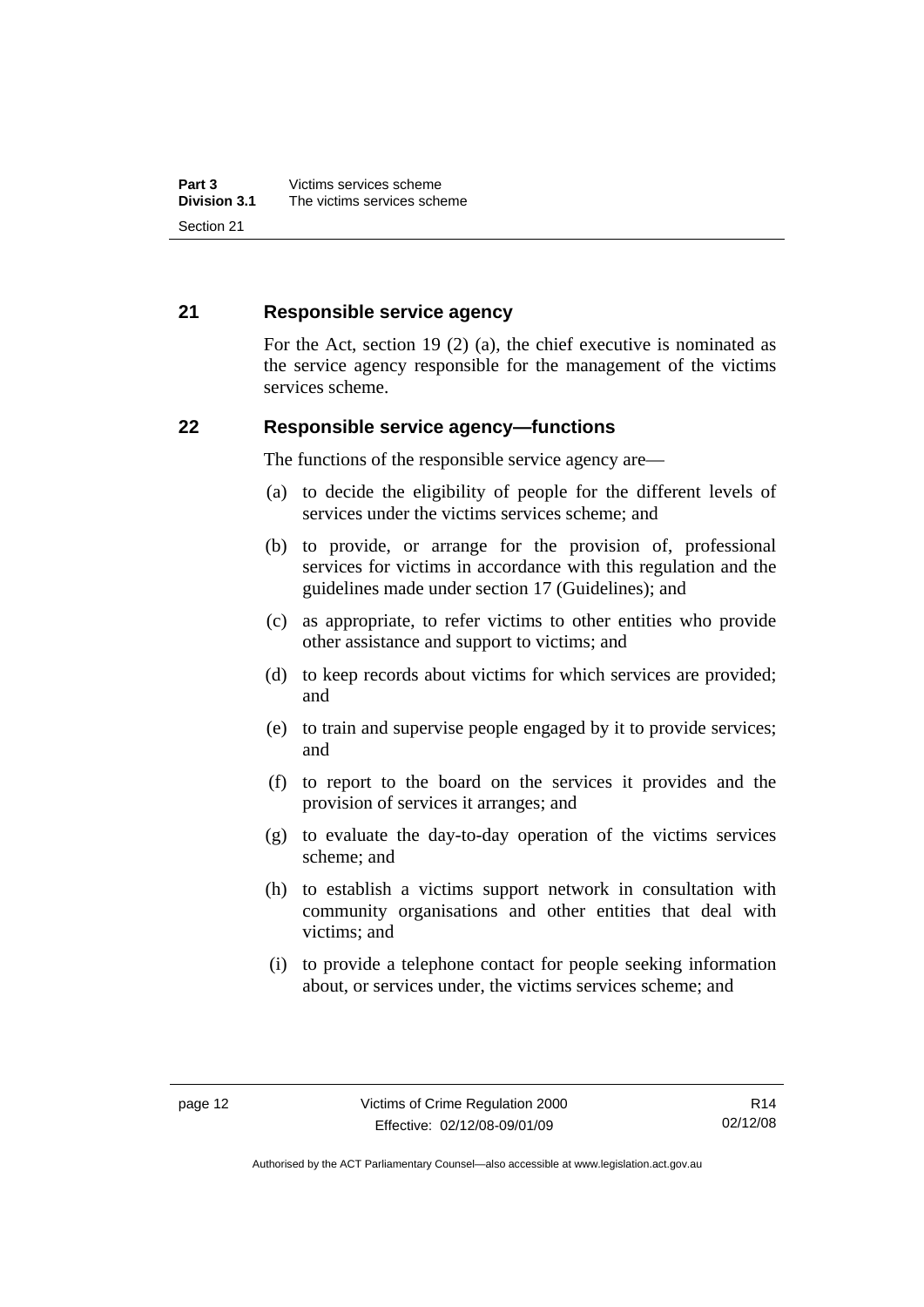- <span id="page-18-0"></span> (j) to develop and maintain a volunteer program to provide practical assistance and support to victims and to train and supervise volunteers for the program; and
- (k) to provide victims with information about the criminal justice system, the operation of the victims services scheme and complaint procedures; and
- (l) to keep financial records of its operations under the victims services scheme.

# **23 Responsible service agency—obligations**

- (1) The responsible service agency must comply with the guidelines made under section 17 (Guidelines) about the employment or engagement of people who will have contact with eligible victims.
- (2) Without limiting subsection (1), the responsible service agency must—
	- (a) be satisfied that a person who will have contact with eligible victims has—
		- (i) qualifications or experience in working with victims and with people from a diversity of ethnic and cultural backgrounds; and
		- (ii) experience or knowledge of working in a multidisciplinary team environment; and
	- (b) assess and evaluate the victims services it provides; and
	- (c) encourage the people it engages or employs to provide those services to undertake continuing education in the provision of services to victims; and
	- (d) take steps to ensure the people engaged or employed by it are familiar with the *Human Rights Commission Act 2005*.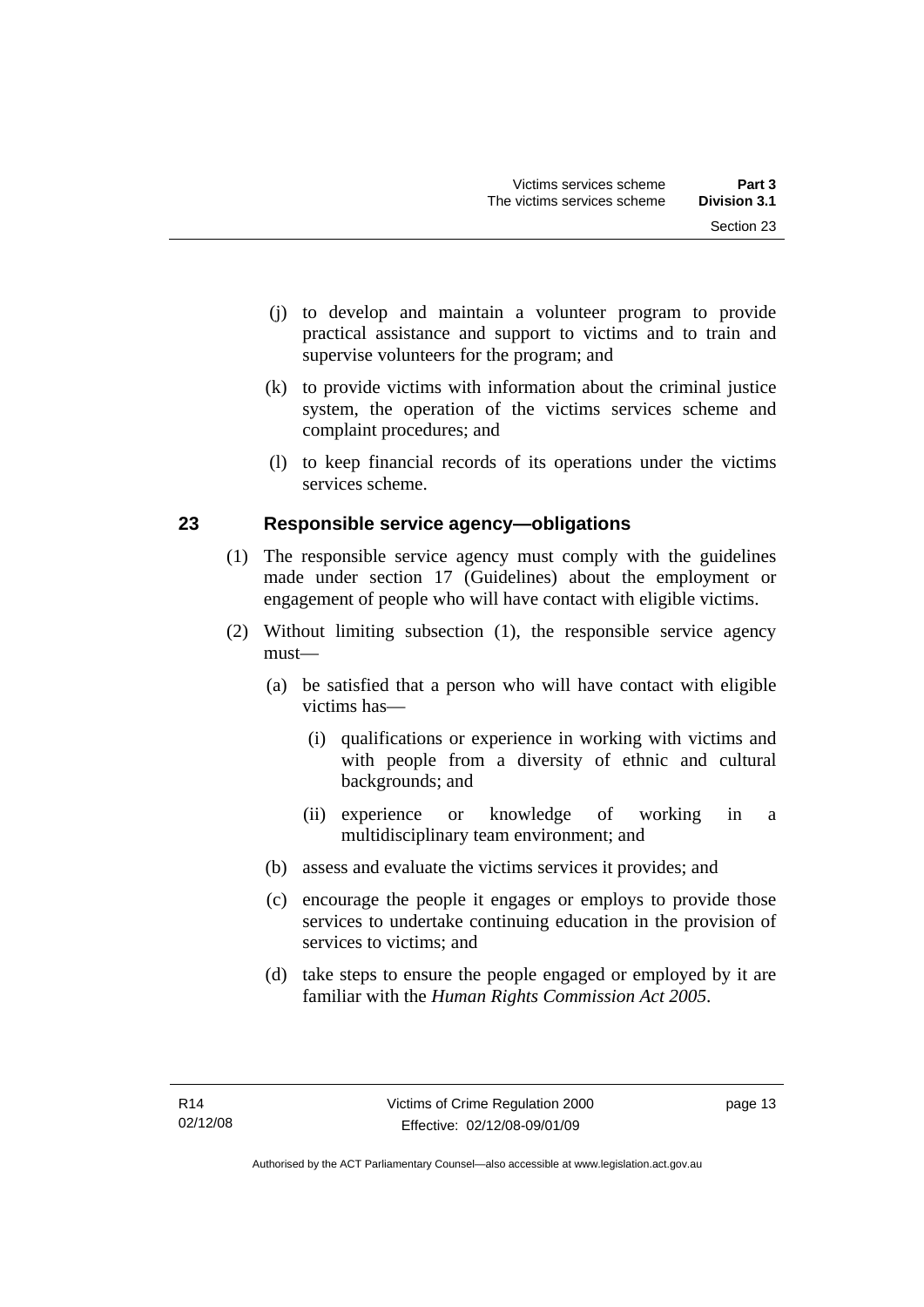<span id="page-19-0"></span> (3) The responsible service agency must take reasonable steps to ensure that a person employed or engaged by it who has been convicted of a serious crime does not have contact with an eligible victim.

## **24 Eligible victims under the victims services scheme**

- (1) An eligible victim may use the victims services scheme.
- (2) An *eligible victim* is a victim other than a victim—
	- (a) who suffers harm caused by, or arising out of the use of, a motor vehicle; or
	- (b) who suffers harm (directly or indirectly) as a result of committing an offence.
- (3) In deciding whether a person is an eligible victim, the responsible service agency may—
	- (a) have regard to statements made by or on behalf of the person; and
	- (b) ask the chief police officer, the DPP or the registrar of the Supreme Court or the Magistrates Court for information about whether or not the person is a suspect or has been convicted or found guilty of an offence arising from the circumstances in which the person suffered harm.
- (4) The chief police officer, the DPP and the registrar of the Supreme Court or the Magistrates Court may give the responsible service agency information of the kind mentioned in subsection (3) (b).
- (5) In this section:

*motor vehicle*—see the *Road Transport (General) Act 1999*, dictionary.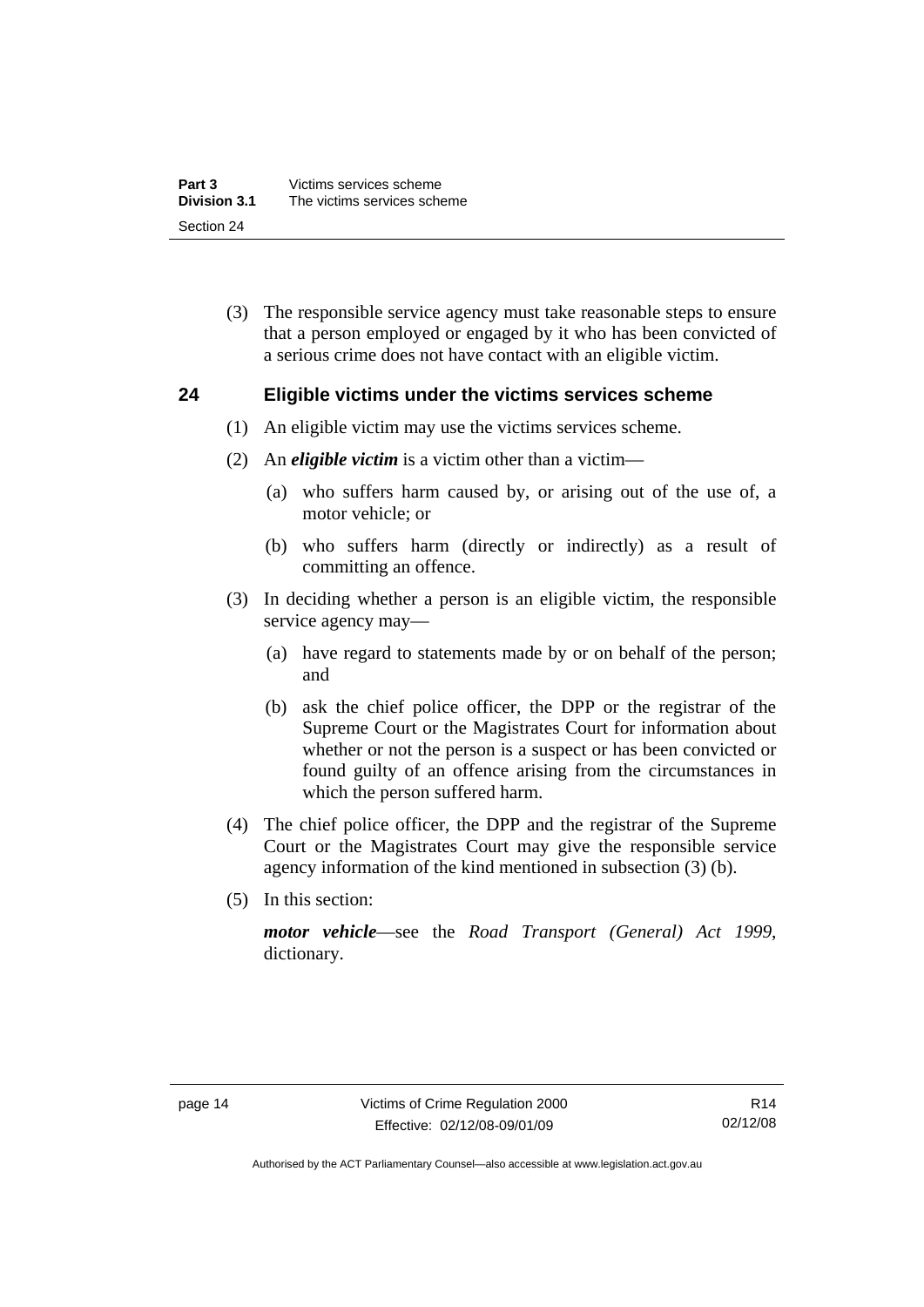# <span id="page-20-0"></span> **U Division 3.2 Review of eligibility decisions**

# **U 25 Notice to be given of eligibility decisions**

- (1) If the responsible service agency decides that a person is not eligible for the victims services scheme (the *reviewable decision*), it must give written notice of the decision to the person (the *affected person*).
- (2) The notice must be in accordance with the requirements of the code of practice in force under the *Administrative Appeals Tribunal Act 1989*, section 25B (1) and, in particular, the notice must tell the person—
	- (a) that the person has the right—
		- (i) to apply for internal review of the reviewable decision by an internal reviewer; and
		- (ii) to apply to the committee for a review of the decision of the internal reviewer; and
		- (iii) to apply to the administrative appeals tribunal for a review of the decision of the committee; and
	- (b) how an application must be made; and
	- (c) about options available under other ACT laws to have the decision reviewed by a court or the ombudsman.
- **25A** Internal review notices—responsible service agency

# **26** Who may apply for internal review of decisions

 (1) If the affected person is dissatisfied with the reviewable decision, the affected person may apply in writing to the responsible service agency for an internal review of the reviewable decision.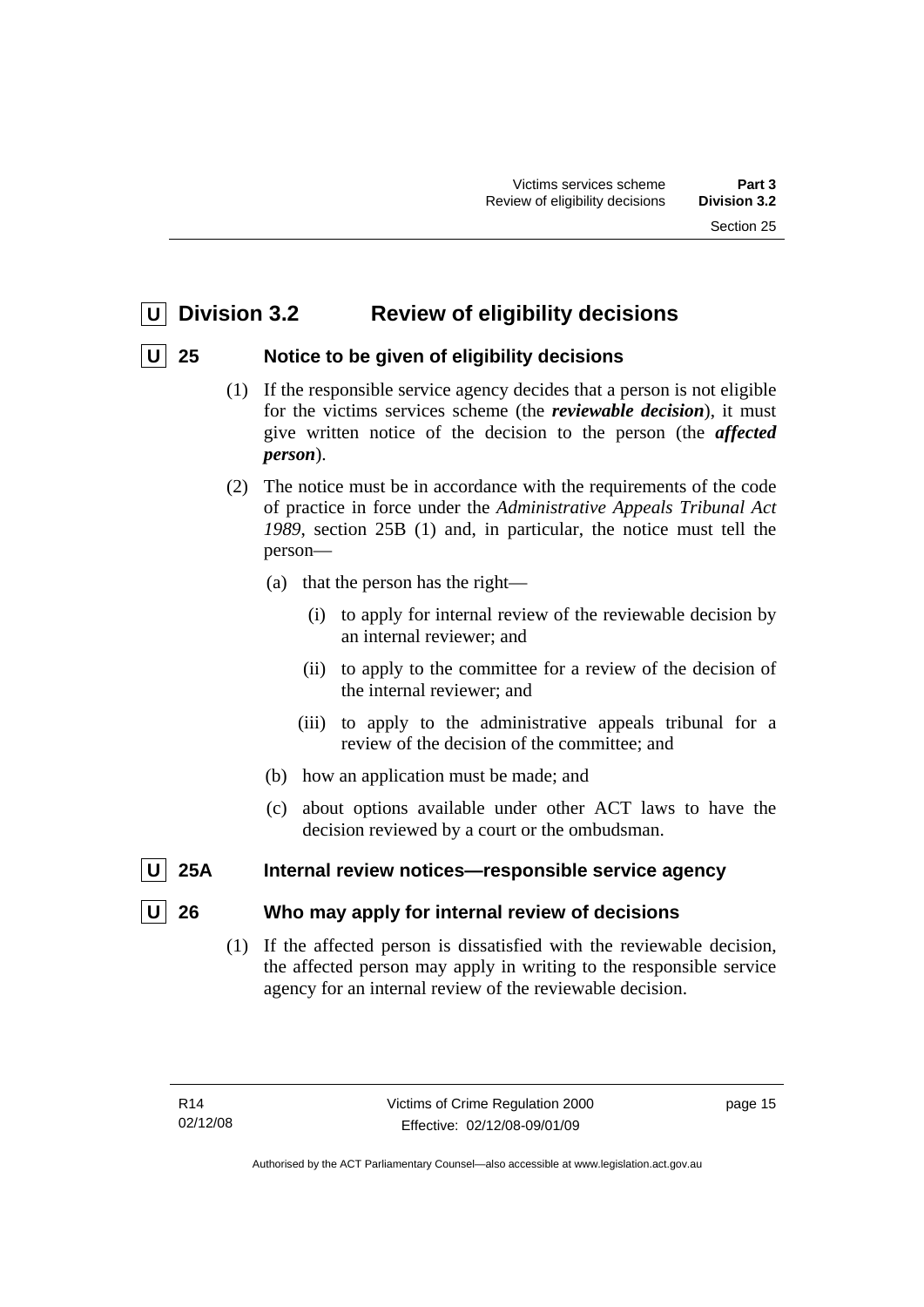<span id="page-21-0"></span> (2) The responsible service agency must arrange for a person not involved in making the decision (the *internal reviewer*) to review the decision.

# U 26A Internal reviewer

# **U** 27 Applications for internal review

- (1) Application for internal review of the reviewable decision must be made within—
	- (a) 28 days after the day when the person is told about the decision by the responsible service agency; or
	- (b) any longer period allowed by the internal reviewer, either before or after the end of the 28 days.
- (2) The application must set out the grounds on which internal review of the decision is sought.

# U 27A Internal review notices—internal reviewer

# **28** Internal review

- (1) The internal reviewer must review the reviewable decision, and confirm, vary or revoke the decision, within 28 days after the responsible service agency receives the application for internal review of the decision.
- (2) If the decision is not varied or revoked within the 28 days, the decision is taken to have been confirmed by the internal reviewer.
- (3) As soon as practicable after reviewing the decision, the internal reviewer must give written notice of the decision on the internal review to the affected person.
- (4) The notice must be in accordance with the requirements of the code of practice in force under the *Administrative Appeals Tribunal Act 1989*, section 25B (1).

R14 02/12/08

Authorised by the ACT Parliamentary Counsel—also accessible at www.legislation.act.gov.au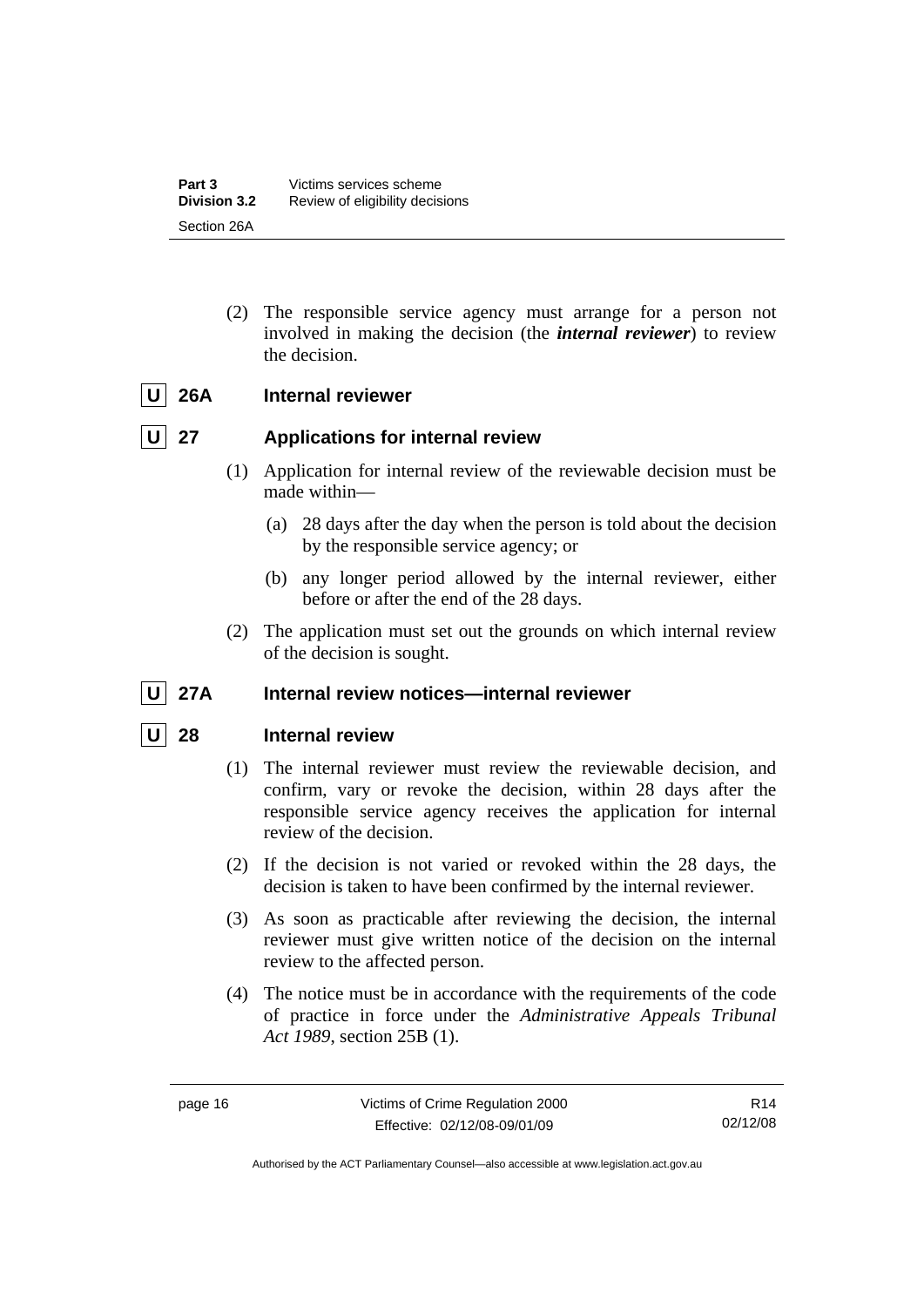# <span id="page-22-0"></span> **U 29 Eligibility Review Committee**

- (1) An Eligibility Review Committee (the *committee*) is established.
- (2) The committee consists of the DPP member, the courts member and the legal profession member.

# **U 30 Review by committee**

If the affected person is dissatisfied with the decision of the internal reviewer, the affected person may apply in writing to the committee for review of the decision.

# **U 31 Committee review**

- (1) The committee must review the decision of the internal reviewer, and confirm, vary or revoke the decision, within 28 days after the committee receives the application for review of that decision.
- (2) If the decision is not varied or revoked within the 28 days, the decision is taken to have been confirmed by the committee.
- (3) As soon as practicable after reviewing the decision, the committee must give written notice of the decision on its review to the affected person.
- (4) The notice must be in accordance with the requirements of the code of practice in force under the *Administrative Appeals Tribunal Act 1989*, section 25B (1).

# **U** 32 Review by administrative appeals tribunal

If the affected person is dissatisfied with the decision of the committee, the affected person may apply to the administrative appeals tribunal for review of the committee's decision.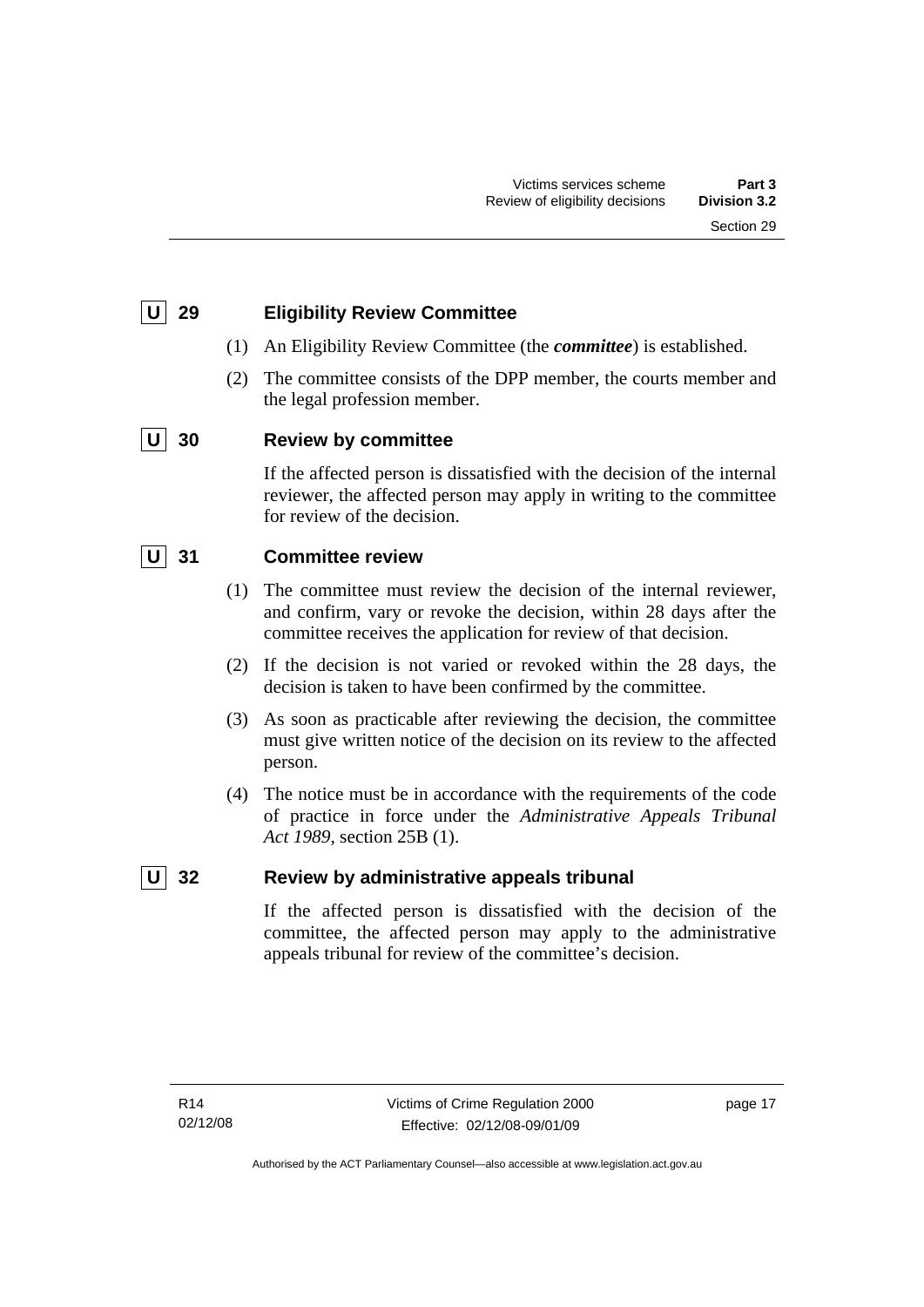# <span id="page-23-0"></span>**Division 3.3 Levels of service under the victims services scheme**

## **33 Level 1 service**

- (1) All eligible victims are entitled to receive level 1 service under the victims services scheme.
- (2) Level 1 service consists of not more than 2 contact hours.
- (3) The responsible service agency may, but is not required to, prepare a care plan for an eligible victim receiving level 1 service.

# **34 Level 2 service**

- (1) An eligible victim is entitled to receive level 2 service under the victims services scheme if the victim has completed level 1 service under the victims services scheme for the crime concerned and the victim—
	- (a) is a primary victim; or
	- (b) is a related victim; or
	- (c) would have been a related victim if the primary victim had died; or
	- (d) is a witness to a violent crime in circumstances in which it is probable that the witness would suffer harm.
- (2) Level 2 service consists of not more than 6 contact hours in addition to the level 1 service contact hours.
- (3) The responsible service agency must appoint a case coordinator to an eligible victim receiving level 2 service.
- (4) The case coordinator is responsible for managing the delivery of services to the eligible victim under this regulation.
- (5) The case coordinator must develop a care plan in consultation with the eligible victim.

R14 02/12/08

Authorised by the ACT Parliamentary Counsel—also accessible at www.legislation.act.gov.au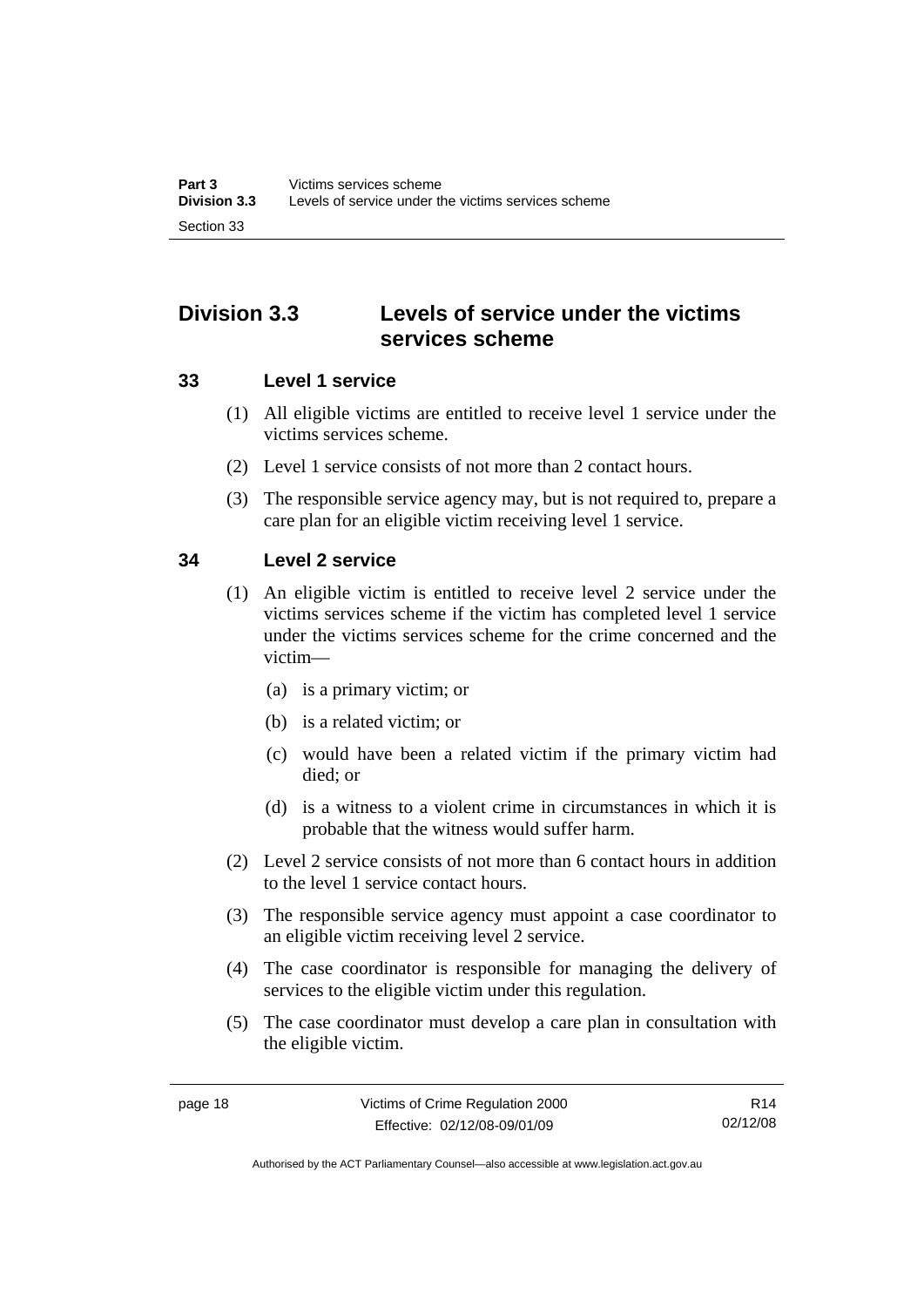- <span id="page-24-0"></span> (6) The care plan must state—
	- (a) the rehabilitation goals for the eligible victim; and
	- (b) the number of contact hours and particular services to be provided to the victim for achieving those goals
- (7) Level 2 service is to be given in accordance with the care plan.
- (8) After the level 2 service contact hours have been given in accordance with the care plan, the responsible service agency or approved service provider who provided the level 2 contact hours must prepare and give a closure report to the case coordinator.
- (9) The closure report must include particulars of the number of contact hours and the extent to which the rehabilitation goals of the care plan were achieved.
- (10) On receiving the closure report for the eligible victim, if the case coordinator decides that the eligible victim would not receive therapeutic benefit from receiving level 3 service, the case coordinator must carry out case closure in relation to the victim.
- (11) In this section:

*related victim*—see the *Victims of Crime (Financial Assistance) Act 1983*, section 16.

*violent crime*—see the *Victims of Crime (Financial Assistance) Act 1983*, section 3.

## **35 Level 3 service**

- (1) An eligible victim entitled to receive level 2 service is entitled to receive level 3 service under the victims services scheme if—
	- (a) the victim has completed level 2 service for the crime concerned in accordance with the care plan; and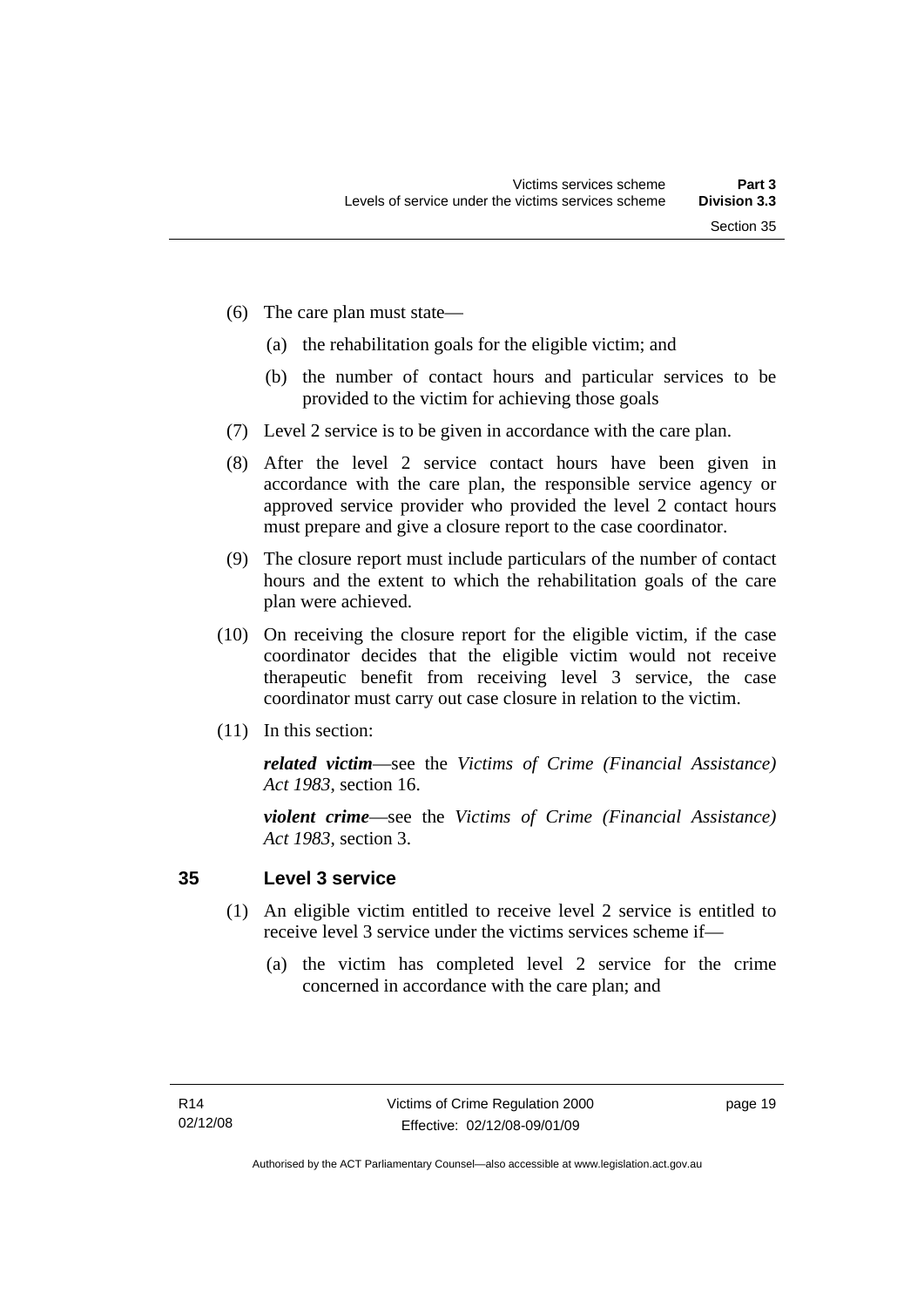- <span id="page-25-0"></span> (b) the victim's case coordinator has decided under section 34 (8) (Level 2 services) that the victim would receive therapeutic benefit from receiving level 3 service.
- (2) Level 3 service consists of not more than 12 contact hours in addition to the level 1 and level 2 contact hours.
- (3) The case coordinator must develop a revised care plan for level 3 service contact hours in consultation with the eligible victim.
- (4) The revised care plan must state—
	- (a) the rehabilitation goals for the eligible victim; and
	- (b) the number of contact hours and particular services to be provided to the victim for achieving the goals.
- (5) After the level 3 service contact hours have been given in accordance with the revised care plan, the responsible service agency, or the approved service provider who provided the level 3 service contact hours, must prepare and give a closure report to the case coordinator.
- (6) The closure report must include particulars of the number of contact hours and the extent to which the rehabilitation goals of the revised care plan were achieved.
- (7) Subject to section 36, on receiving the closure report for the eligible victim, the case coordinator must carry out case closure in relation to the victim.

# **36 Exceptional cases**

- (1) This section applies if the case coordinator for an eligible victim makes a written recommendation to the manager of the responsible service agency that—
	- (a) on information available to the case coordinator, further contact hours in addition to level 3 service contact hours would give substantial therapeutic benefit to the victim; and

R14 02/12/08

Authorised by the ACT Parliamentary Counsel—also accessible at www.legislation.act.gov.au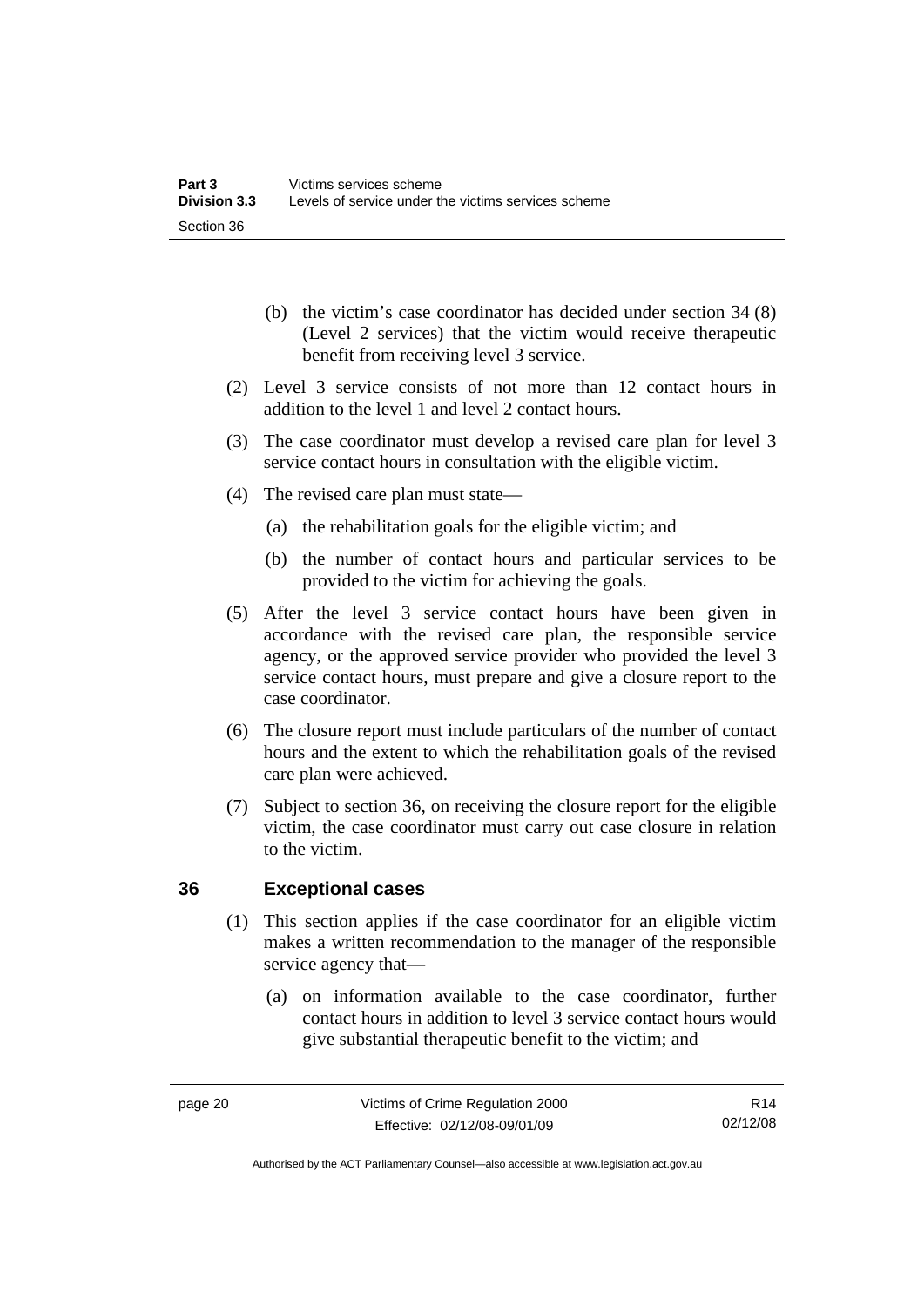- <span id="page-26-0"></span> (b) the further contact hours cannot be provided under a scheme or program other than the victims services scheme.
- (2) The manager of the responsible service agency may refer the recommendation to the chief executive.
- (3) If the responsible service agency refers the recommendation to the chief executive, the chief executive must consider it and, by written notice, tell the responsible service agency whether or not the recommendation, or a variation of it, is to be carried out.
- (4) If the chief executive tells the responsible service agency that the recommendation or a variation of it is to be carried out, the responsible service agency must arrange for the provision of the further contact hours in accordance with the notice.
- (5) After the further contact hours have been given, the responsible service agency, or the approved service provider who provided the service, must prepare and give a closure report to the case coordinator.
- (6) The closure report must include particulars of the number of contact hours and the extent to which the rehabilitation goals of the revised care plan were achieved.
- (7) On receiving the closure report for the victim, the case coordinator must carry out case closure in relation to the victim.

# **37 How contact hours are provided**

- (1) Contact hours for an eligible victim who lives in the ACT must be provided by the responsible service agency or an approved service provider.
- (2) Contact hours for an eligible victim who lives outside the ACT may, with the written approval of the responsible service agency, be provided by a person that is not an approved service provider.
- (3) Contact hours under level 2 or level 3 service are to be given to an eligible victim in a way that, as far as possible, gives the victim a

page 21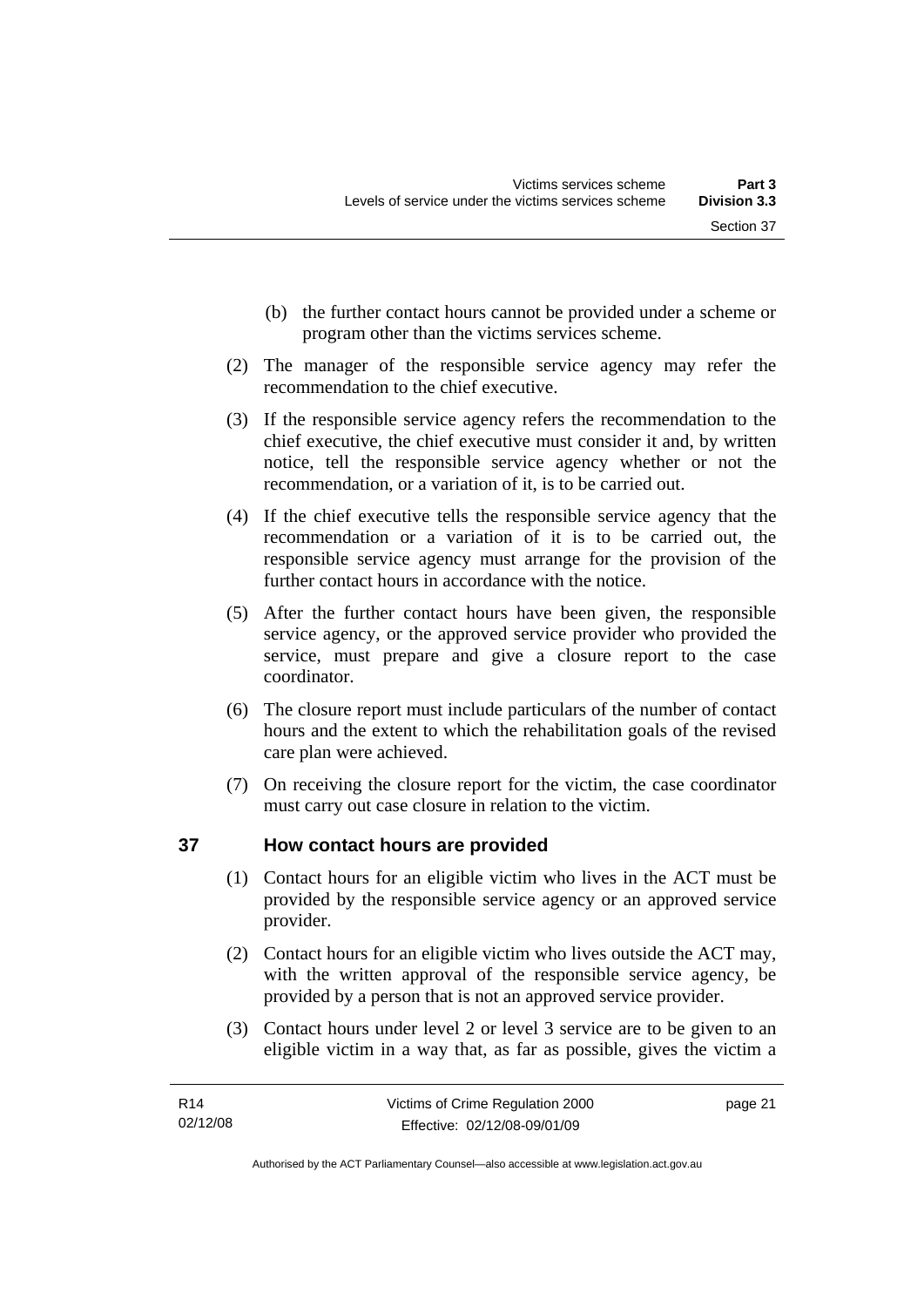<span id="page-27-0"></span>

| Part 3              | Victims services scheme |
|---------------------|-------------------------|
| <b>Division 3.4</b> | Service providers       |
| Section 38          |                         |

choice of completing the contact hours with the responsible service agency or an approved service provider chosen by the victim.

#### **38 Arbitration—care plans**

If, for an eligible victim who is entitled to receive level 2 or level 3 service, the case coordinator and approved service provider do not agree about the content of a care plan, the need for additional contact hours or both, the case coordinator must refer the issue in writing to an independent arbitrator nominated by the manager of the responsible service agency.

## **39 Case closure**

Case closure for an eligible victim consists of the following procedure:

- (a) if the victim agrees—
	- (i) a discharge interview with the victim to measure the attainment of the victim's rehabilitation goals; and
	- (ii) the completion, by or on behalf of the victim, of a survey to evaluate the services received by the victim;
- (b) the completion by the victim's case coordinator of an evaluation of, and report about, the services provided to the victim.

# **Division 3.4 Service providers**

#### **40 Approved service providers**

- (1) The board may approve service providers for this regulation.
- (2) The board must keep an up-to-date list of approved service providers.
- (3) The board may issue guidelines for using service providers that are not approved.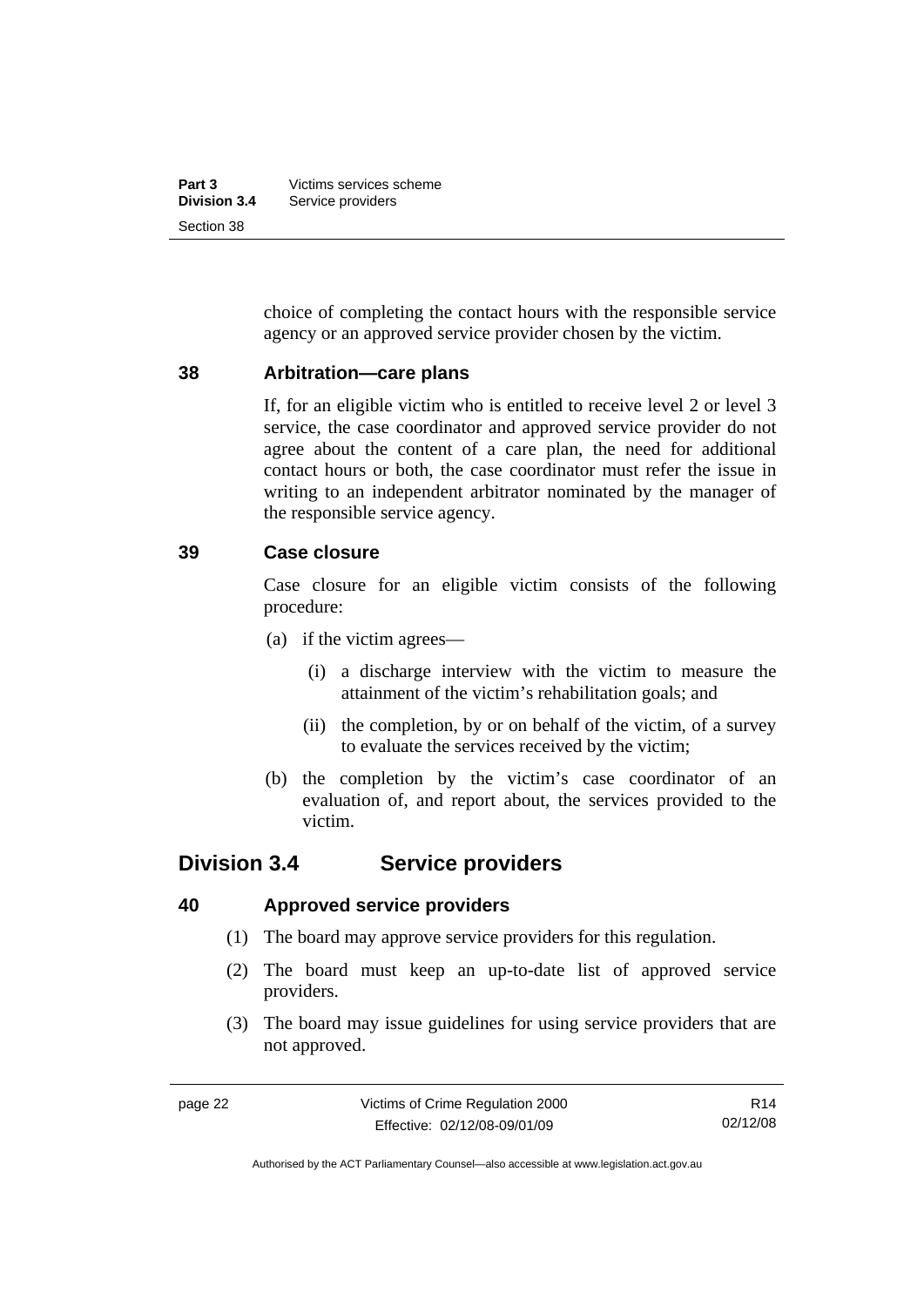# <span id="page-28-0"></span>**41 Criteria for approval**

The board may approve a person as a service provider only if satisfied that—

- (a) the person—
	- (i) is trained in the provision of services to victims; and
	- (ii) has experience or knowledge of working in a multidisciplinary team environment; and
	- (iii) holds an appropriate policy of indemnity insurance; and
- (b) if the service to be provided is a health professions service the person is an appropriately qualified health professional; and
- (c) the person has not been convicted of a serious crime; and
- (d) the person meets the guidelines made under section 17 (Guidelines) for approval as a service provider for the victims services scheme; and
- (e) the person is capable of satisfying the requirements of this regulation; and
- (f) the person will—
	- (i) undertake continuing education in the provision of services to victims; and
	- (ii) conduct an assessment and evaluation of the services it provides and ensure its services are subject to independent review; and
	- (iii) deal with eligible victims in a way that gives proper regard to their dignity, worth, independence, cultural diversity and human rights; and
	- (iv) provide services of appropriate quality with respect to safety, risk, health and community care outcomes and the interests of eligible victims; and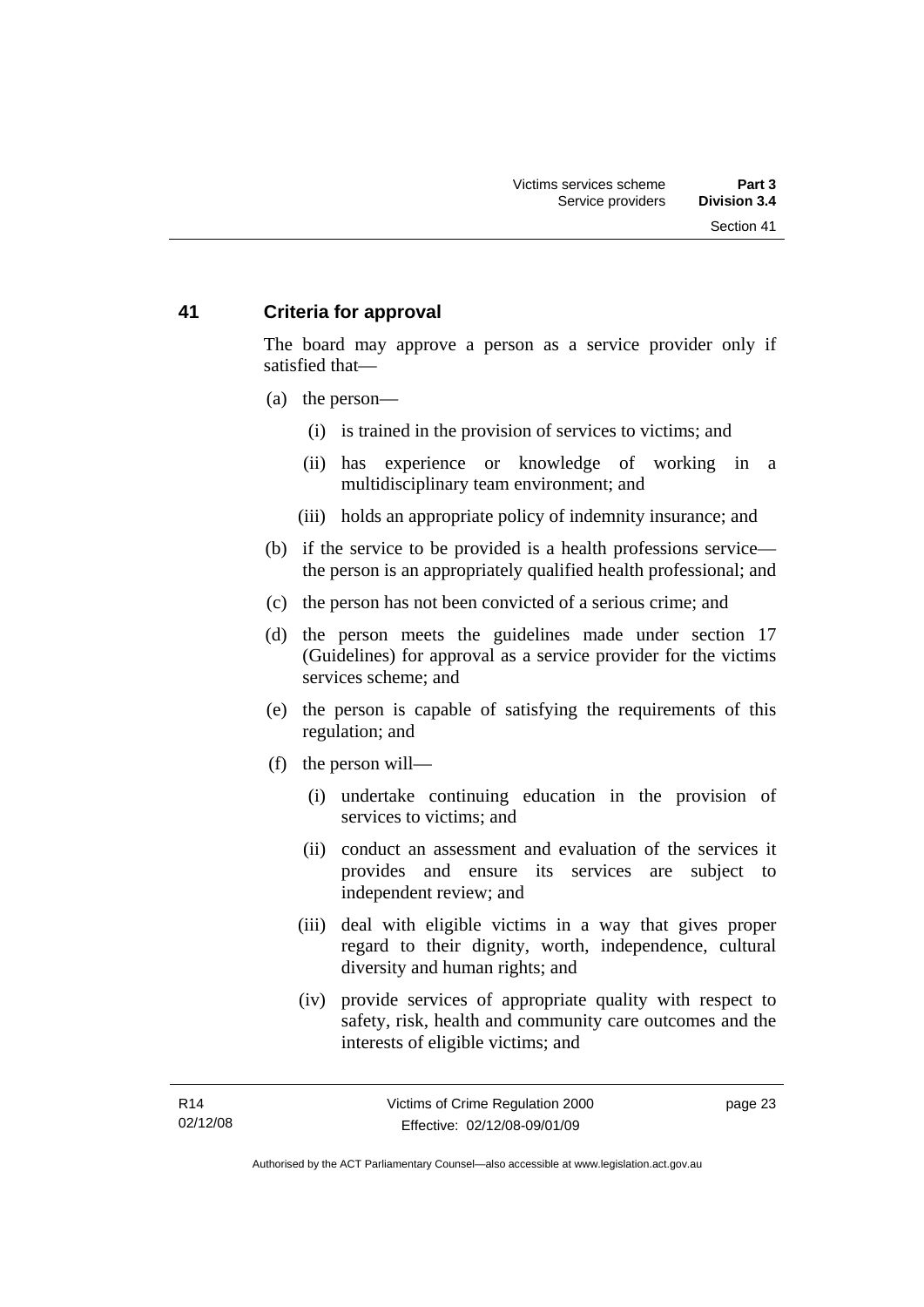- <span id="page-29-0"></span> (v) provide services that are consistent with best practice for the particular kind of service; and
- (vi) establish codes of conduct for people engaged or employed by it to promote the highest ethical and professional standards; and
- (vii) ensure premises used by people engaged or employed by it are secure, give eligible victims privacy and comply with occupational health and safety requirements; and
- (viii) take steps to ensure that people engaged or employed by it are familiar with the *Human Rights Commission Act 2005*; and
- (g) the person will not use contact hours for the preparation of reports for use in proceedings.

## **42 Suspension of approval**

- (1) The board may suspend the approval of a service provider if—
	- (a) the board is no longer satisfied, based on reasonable grounds, of the matters mentioned in section 41; or
	- (b) the service provider is a suspect in the commission of an indictable offence; or
	- (c) the service provider has been the subject of a complaint to the commission and the complaint has not been decided or is upheld.
- (2) In this section:

*commission* means the human rights commission.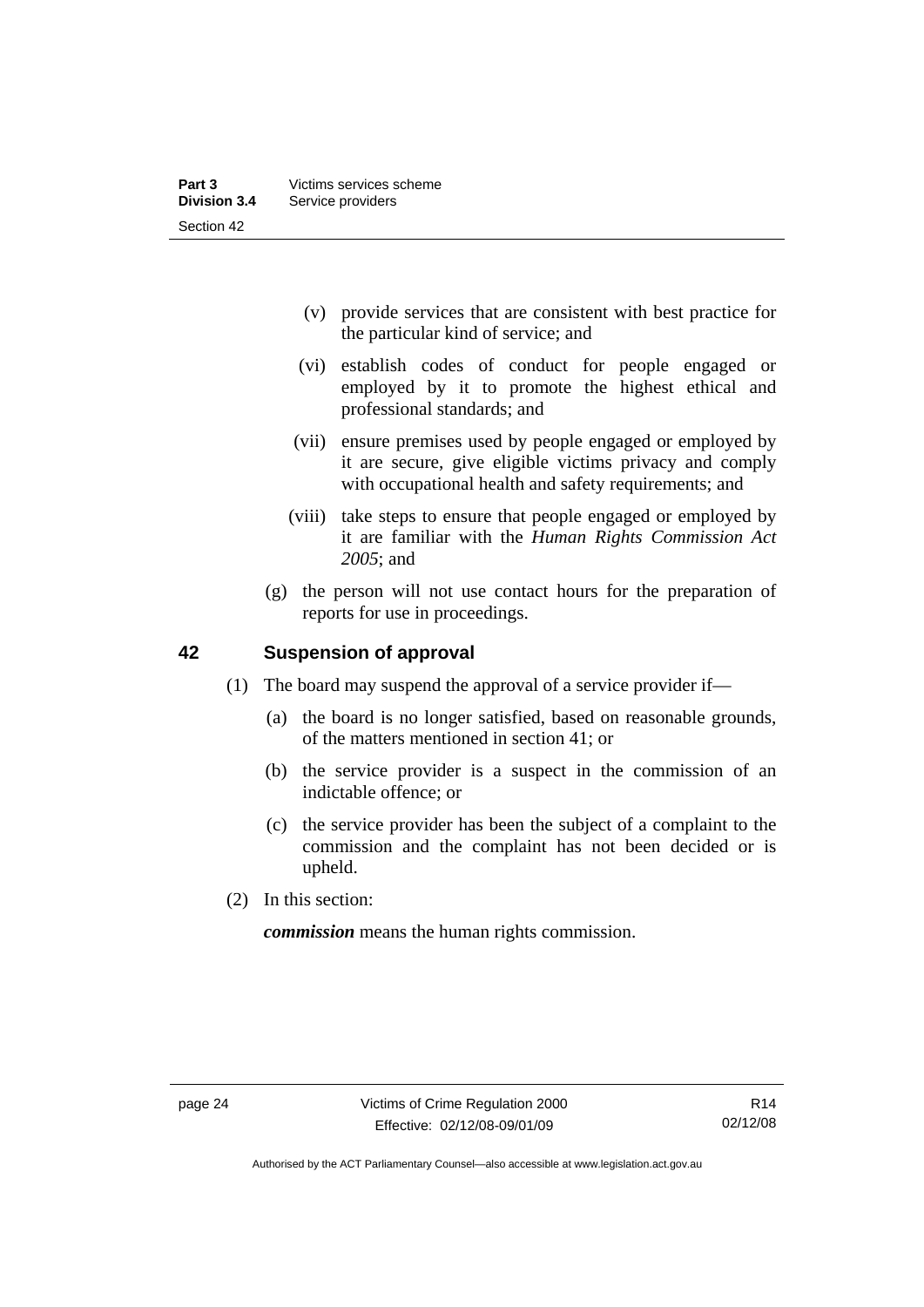# <span id="page-30-0"></span>**43 Cancellation of approval**

The board must cancel the approval of an approved service provider if—

- (a) on at least 3 occasions, a ground existed on which the board would have been entitled to suspend the approval of the provider; or
- (b) if the ground for suspension of the approval of the provider is a state of affairs—the state of affairs has existed for 3 months or longer; or
- (c) the approved service provider has been convicted or found guilty of an indictable offence; or
- (d) for an approved service provider who provides a health professions service—the provider has ceased to be registered as a health professional.

# **Division 3.5 General**

# **44 Volunteer program**

An eligible victim may use a volunteer program.

# **45 Special financial assistance—statements**

If a primary victim asks the responsible service agency for a statement and certificate under the *Victims of Crime (Financial Assistance) Act 1983*, section 27, the manager of the responsible service agency must provide the statement and certificate.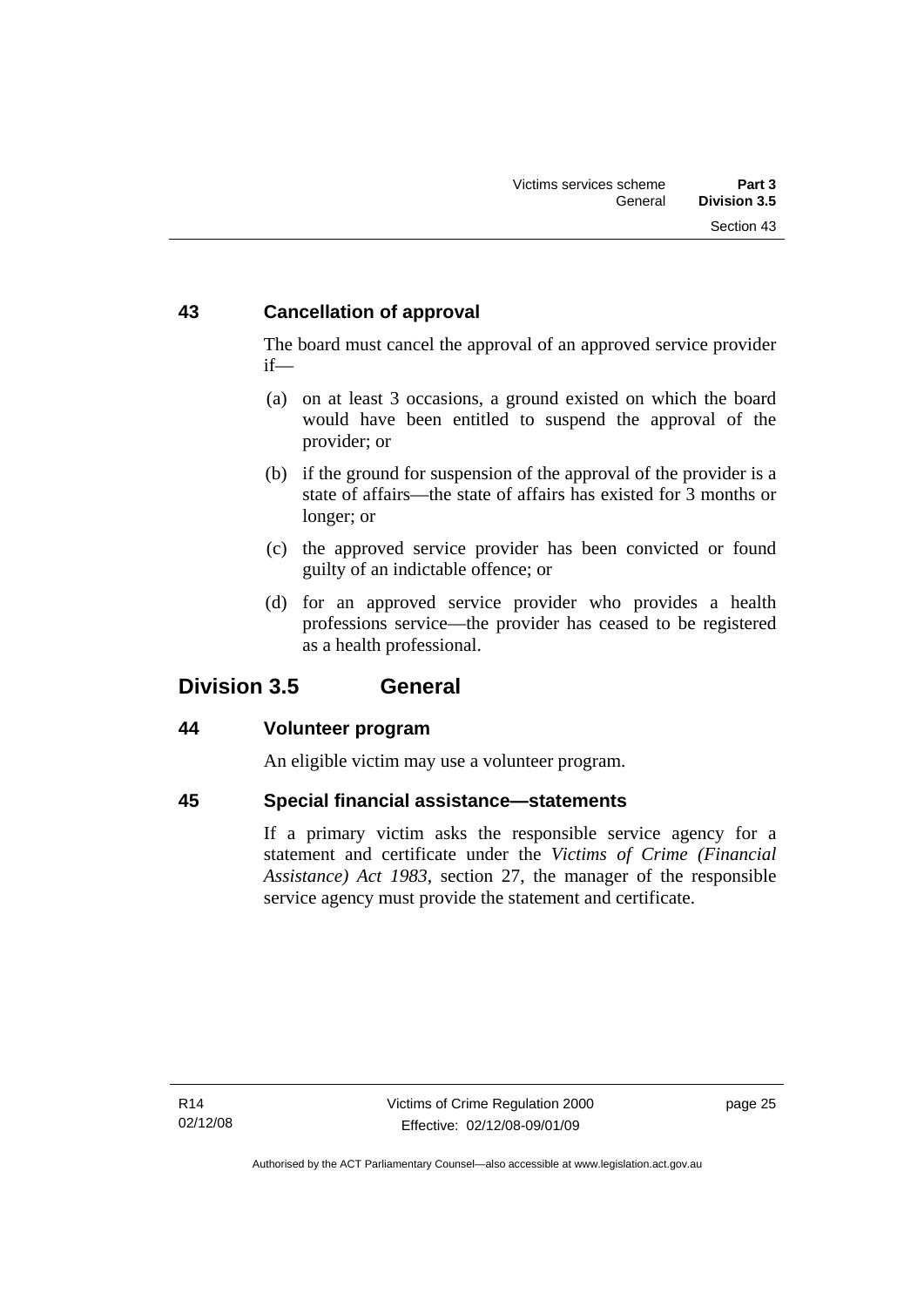# <span id="page-31-0"></span>**U Division 3.6 Notification and review of decisions about service providers**

# **U 46 Notice of decisions**

- (1) This section applies to a decision of the board—
	- (a) to refuse to approve a service provider under section 40 (Approved service providers); or
	- (b) to suspend an approved service provider under section 42 (Suspension of approval); or
	- (c) to cancel the approval of a service provider under section 43 (Cancellation of approval).
- (2) The board must give written notice of a decision to which this section applies to the person affected by the decision.
- (3) The notice must be in accordance with the requirements of the code of practice in force under the *Administrative Appeals Tribunal Act 1989*, section 25B (1).

# **U 46A Reviewable decision notices**

# **U 47 Review of decisions**

Application may be made to the administrative appeals tribunal for a review of a decision of the board mentioned in section 46 (1).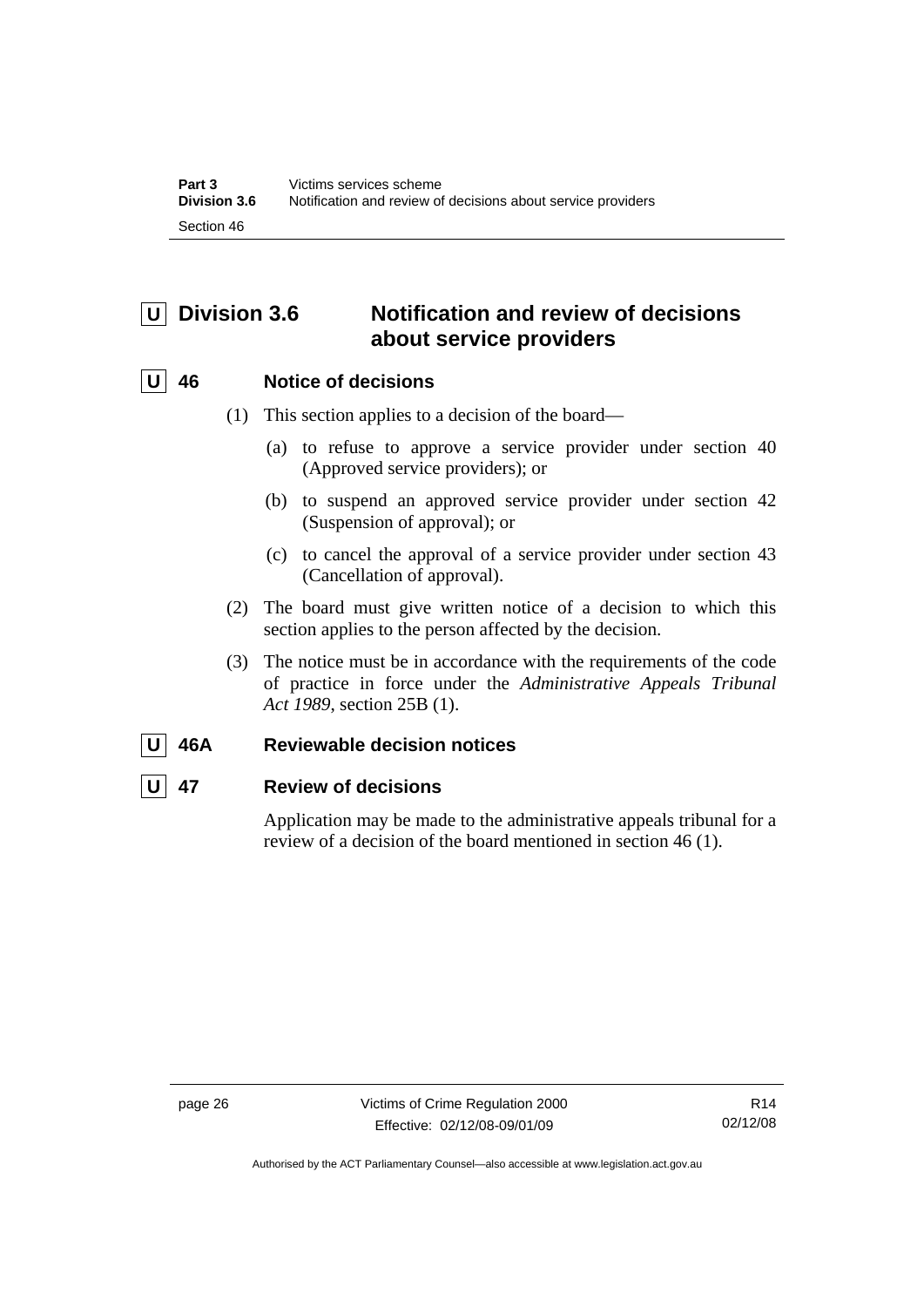# <span id="page-32-0"></span>**Part 4 Miscellaneous**

#### **48 Guidelines—volunteers**

The board may make guidelines about the following:

- (a) fixing minimum standards of qualifications or experience for people who volunteer to provide practical assistance and support to victims:
- (b) the experience or knowledge required by a volunteer;
- (c) the undertaking by a volunteer of continuing education in the provision of services to victims;
- (d) the undertaking by a volunteer of training courses about dealing with people from a diversity of ethnic and cultural backgrounds;
- (e) the use of people who have committed a serious crime as volunteers;
- (f) the supervision of volunteers and the conducting of assessments and evaluations of the services provided by volunteers;
- (g) the occupational health and safety of volunteers;
- (h) indemnity insurance for the acts or omissions of volunteers;
- (i) the debriefing of volunteers;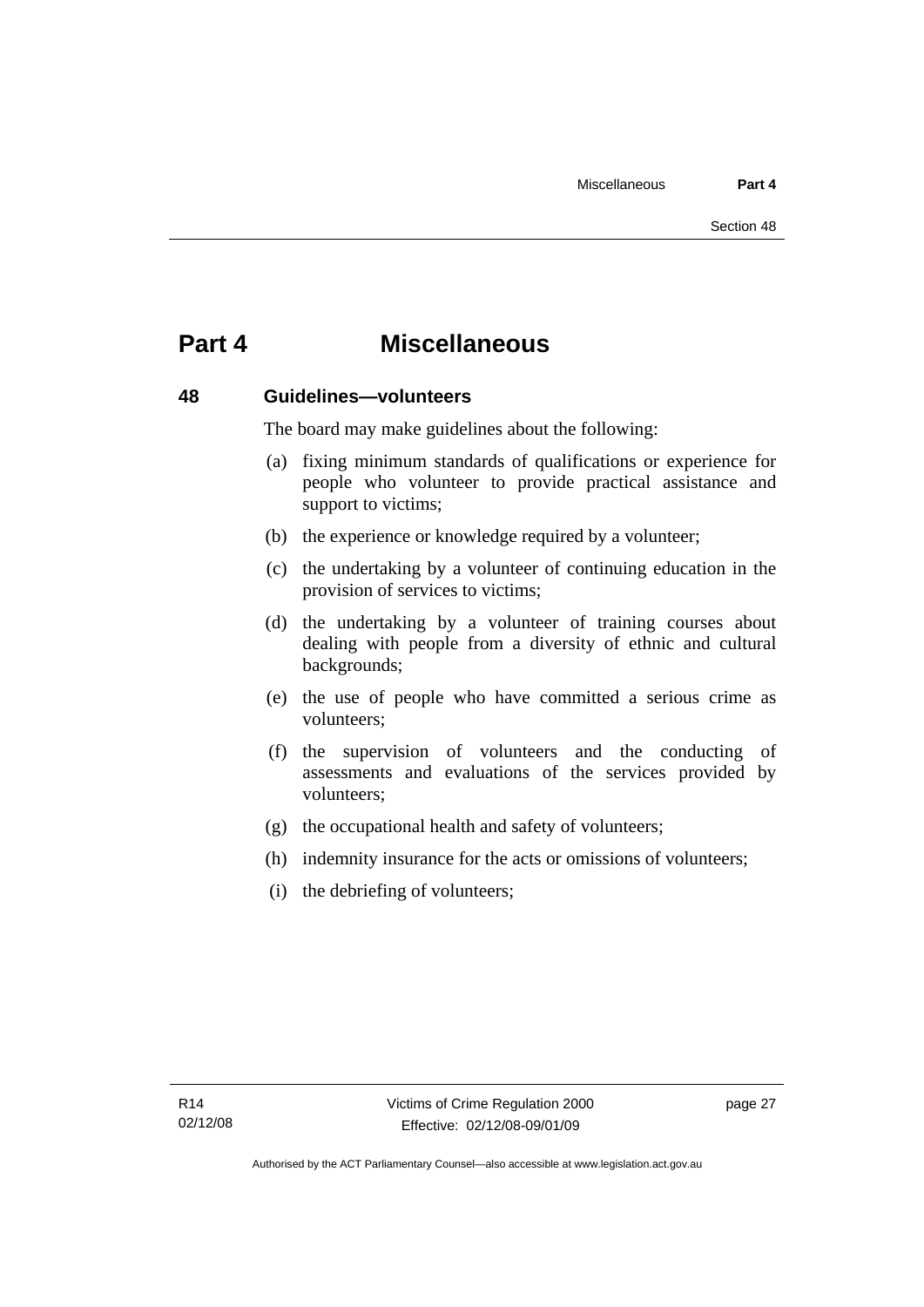#### <span id="page-33-0"></span>**Part 4** Miscellaneous

- (j) other matters necessary or convenient to be decided with respect to volunteers.
- *Note* Under the *Occupational Health and Safety Act 1989*, s 8, the Minister administering that Act can declare people included in specified classes of people to be taken to be employed by the person to whom their services are voluntary given. The effect of the declaration is that an employer who must take all reasonably practicable steps to protect the health, safety and welfare of the employer's employees must give the same protection to a volunteer.

#### **49 Annual reporting authority**

For the Act, section 19 (2) (f), the chief executive is the annual reporting authority for the victims services scheme.

## **U 49A Victims services levy—excluded offences**

For the Act, section 23, the offences mentioned in schedule 1 are prescribed offences to which the victims services levy does not apply.

## **50 Determination of fees for services provided by approved service providers**

- (1) The Minister may, in writing, determine the fees that are payable for services provided to an eligible victim under this regulation by an approved service provider.
- (2) A determination is a disallowable instrument.
	- *Note* A disallowable instrument must be notified, and presented to the Legislative Assembly, under the Legislation Act.

## **51 Approved forms**

(1) The Minister may, in writing, approve forms for this regulation.

*Note* For other provisions about forms, see the Legislation Act, s 255.

 (2) If the Minister approves a form for a particular purpose, the approved form must be used for that purpose.

R14 02/12/08

Authorised by the ACT Parliamentary Counsel—also accessible at www.legislation.act.gov.au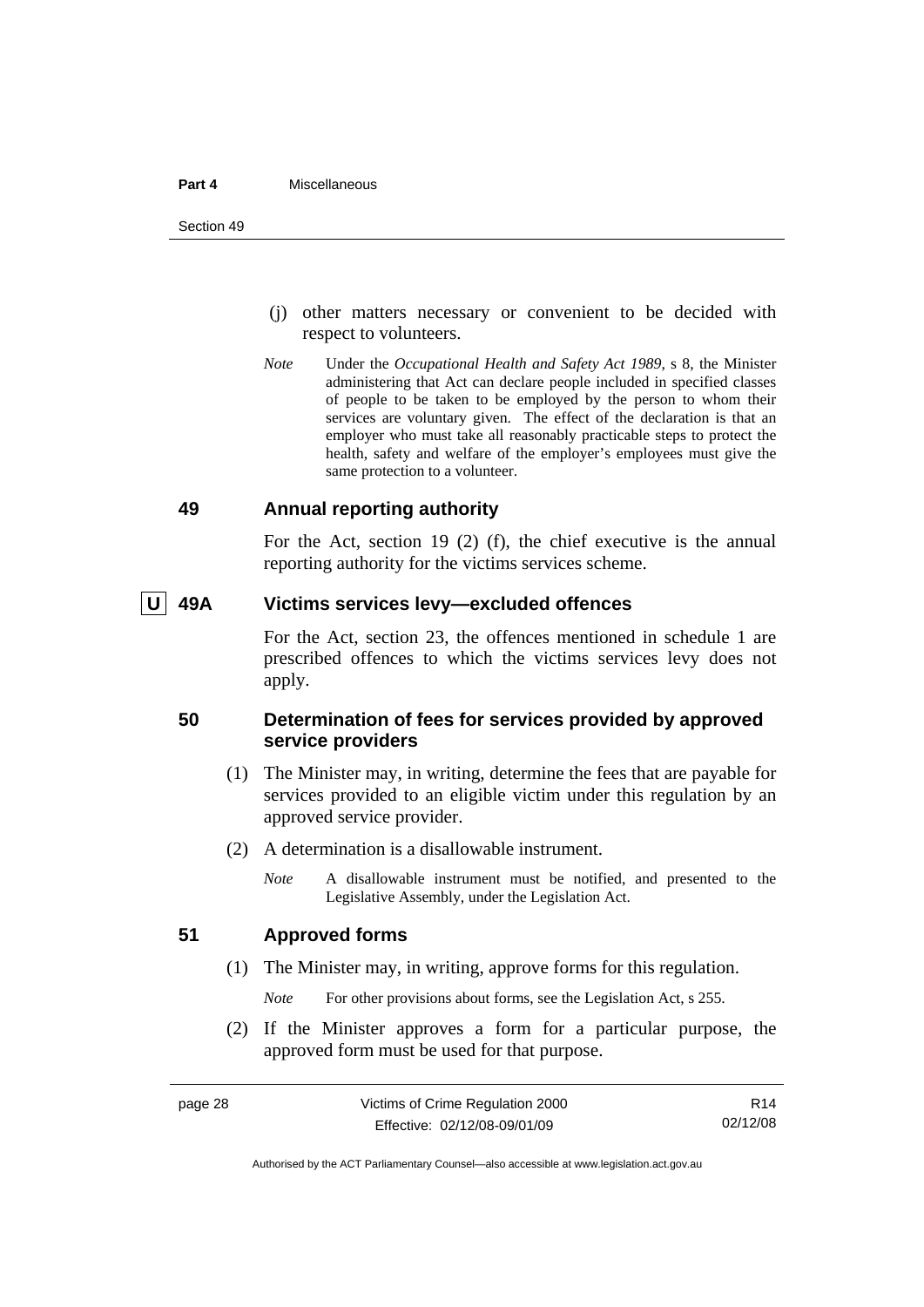(3) An approved form is a notifiable instrument.

Note A notifiable instrument must be notified under the Legislation Act.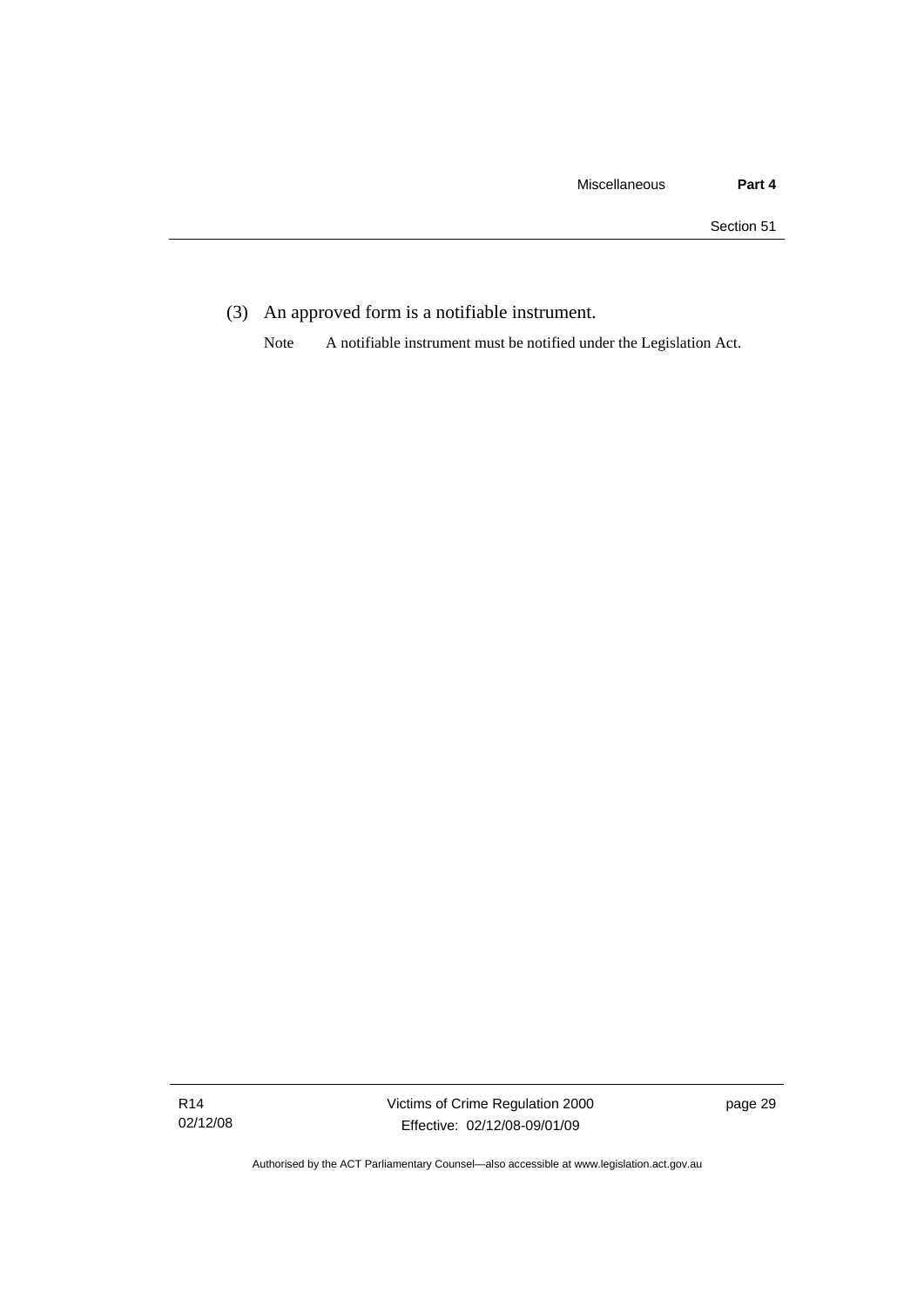#### <span id="page-35-0"></span>**Part 5 Modification of regulation**

Section 52

# **Part 5 Modification of regulation**

#### **52 Application of pt 5**

This part modifies this regulation.

## **53 Dictionary, definition of** *health professional*

*substitute* 

#### *health professional*—

- (a) means a person registered under the *Health Professionals Act 2004*; and
- (b) includes a person registered under 1 of the following Acts (unless repealed):
	- (i) *Chiropractors and Osteopaths Act 1983*;
	- (ii) *Dental Technicians and Dental Prosthetists Registration Act 1988*;
	- (iii) *Dentists Act 1931*;
	- (iv) *Nurses Act 1988*;
	- (v) *Optometrists Act 1956*;
	- (vi) *Pharmacy Act 1931*;
	- (vii) *Physiotherapists Act 1977*;
	- (viii) *Podiatrists Act 1994*;
		- (ix) *Psychologists Act 1994*.

Authorised by the ACT Parliamentary Counsel—also accessible at www.legislation.act.gov.au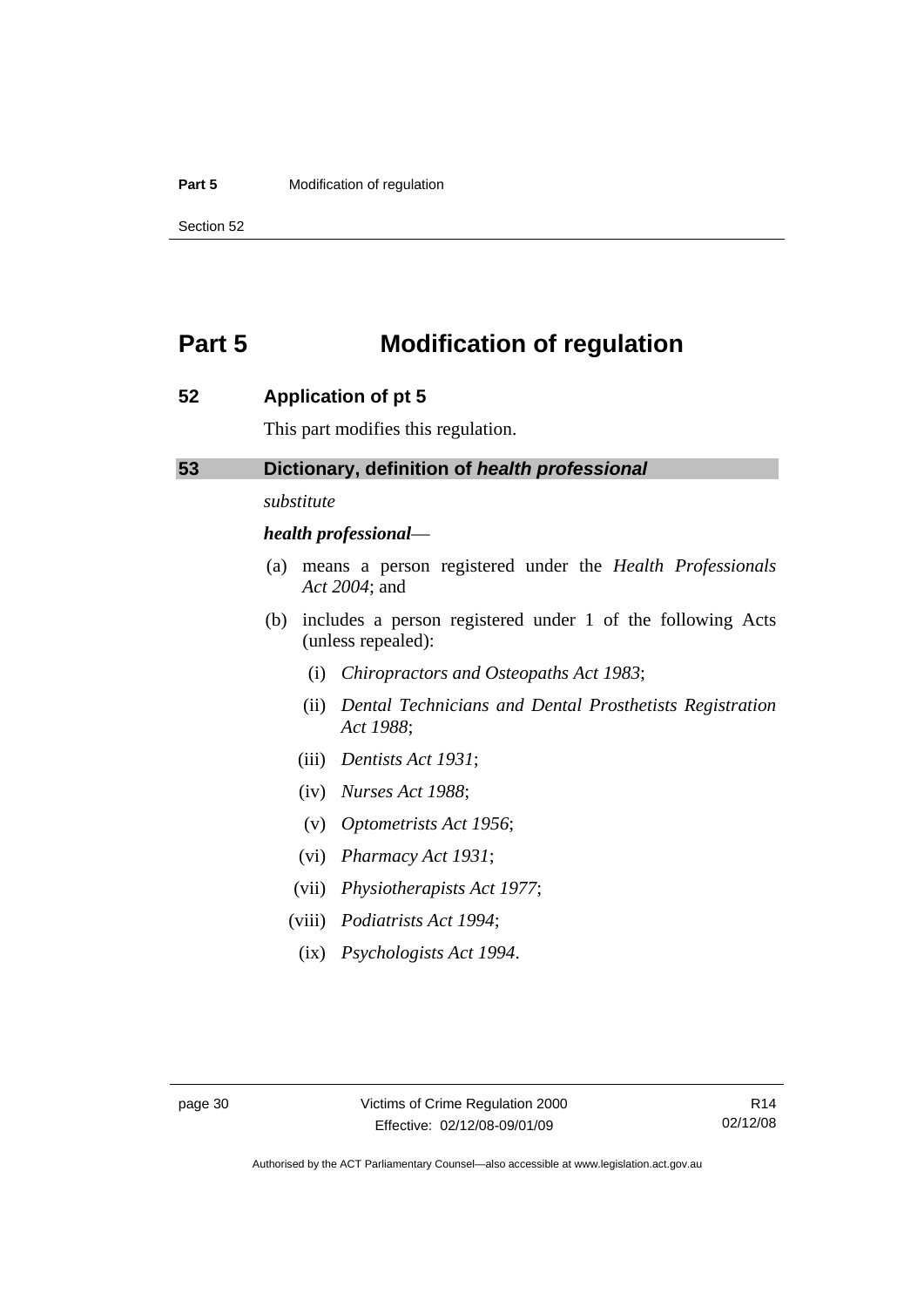# <span id="page-36-0"></span>**54 Dictionary, definition of** *psychologist*

*substitute* 

*psychologist* means—

- (a) a person registered as a psychologist under the *Health Professionals Act 2004*; and
- (b) a person registered under the *Psychologists Act 1994* (unless repealed).

# **55 Expiry of pt 5**

This part expires on the day the *Health Professionals Act 2004*, section 136 (Repeals) expires.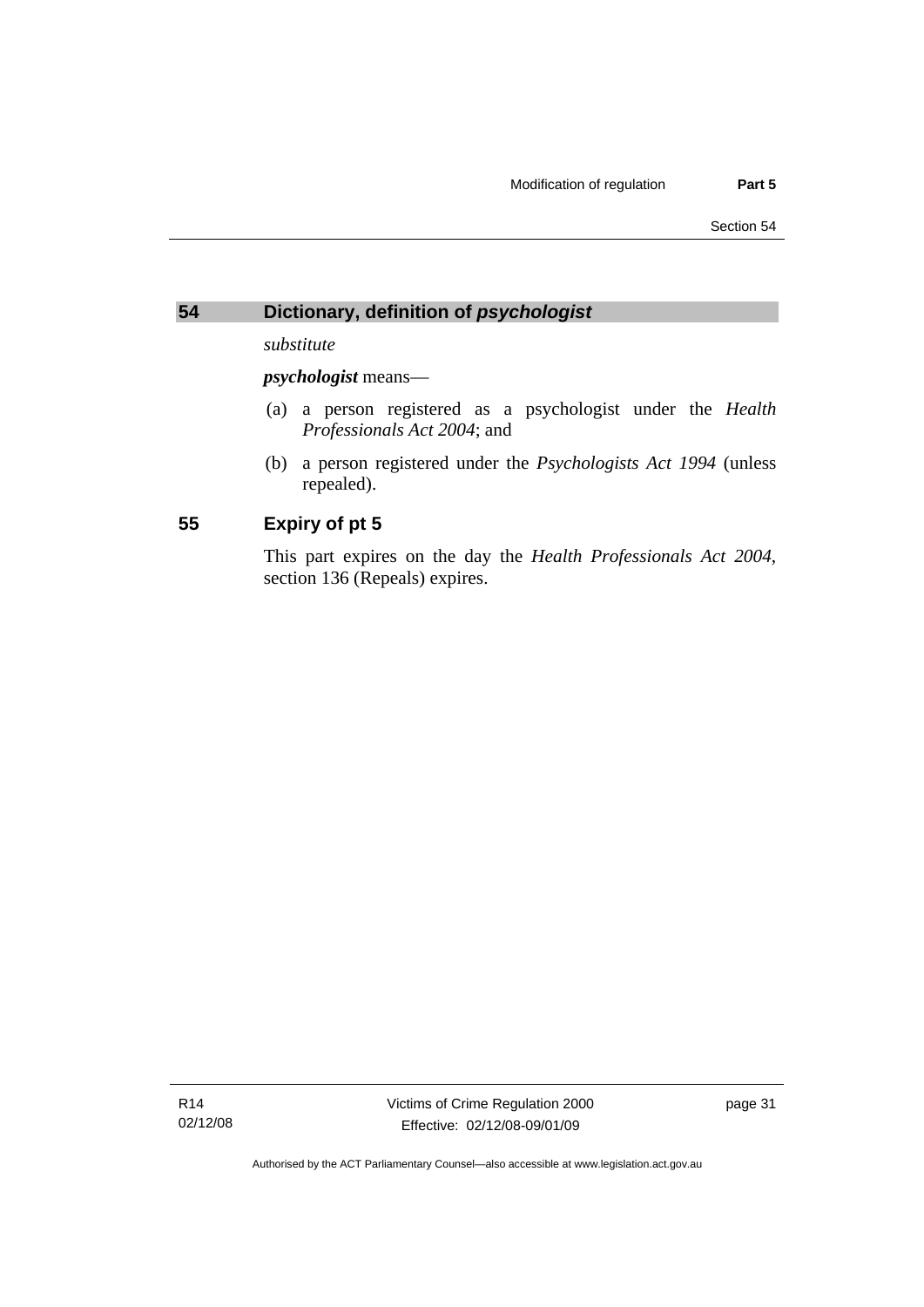# <span id="page-37-0"></span> **U Schedule 1 Victims services levy excluded offences**

(s 49A)

# *<u>U</u>* Part 1.1 **Australian Road Rules**

| column 1       | column 2                                    | column 3                                                 |
|----------------|---------------------------------------------|----------------------------------------------------------|
| item           | offence provision and, if<br>relevant, case | short description                                        |
| 1              | 167                                         | disobey no stopping sign                                 |
| $\overline{2}$ | 168(1)                                      | disobey no parking sign                                  |
| 3              | 169                                         | stop at side of road with continuous yellow<br>edge line |
| 4              | 170(2)                                      | stop on/near intersection (traffic lights)               |
| 5              | 170(3)                                      | stop on/near intersection (no traffic lights)            |
| 6              | 171(1)                                      | stop on/near children's crossing                         |
| 7              | 172(1)                                      | stop on/near pedestrian crossing                         |
| 8              | 173(1)                                      | stop on/near marked foot crossing                        |
| 9              | 174(2)                                      | stop near bicycle crossing lights                        |
| 10             | 175(1)                                      | stop on/near level crossing                              |
| 11             | 176(1)                                      | stop on clearway                                         |
| 12             | 177(1)                                      | stop on freeway                                          |
| 13             | 178                                         | stop in emergency stopping lane                          |
| 14             | 179(1)                                      | stop in loading zone                                     |
| 15             | 179(2)(a)                                   | stop in loading zone longer than 1/2 hour                |
| 16             | $179(2)$ (b)                                | stop in loading zone longer than indicated               |
| 17             | 179(2)(c)                                   | stop in loading zone longer than permitted               |

page 32 Victims of Crime Regulation 2000 Effective: 02/12/08-09/01/09

R14 02/12/08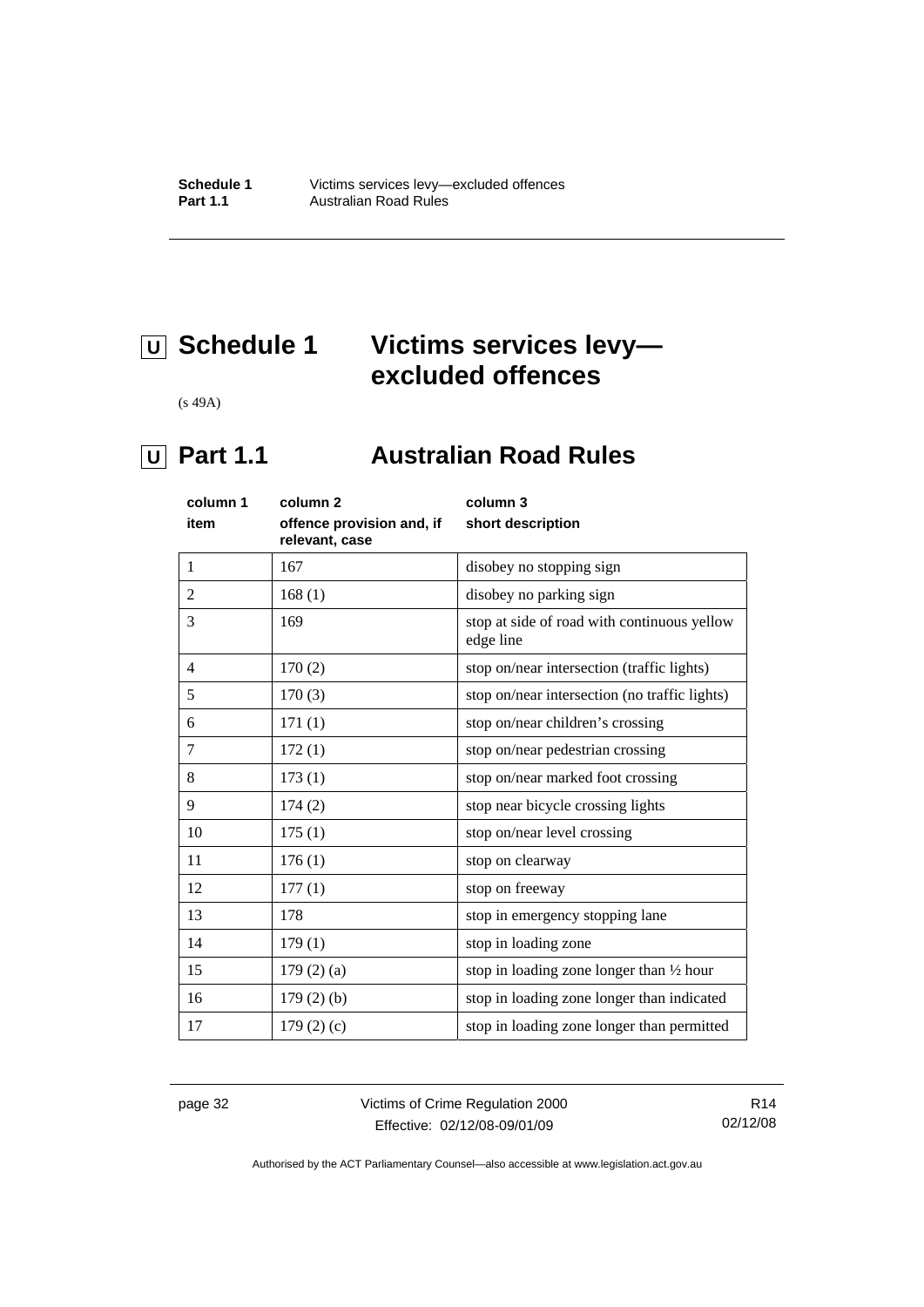| column 1<br>item | column <sub>2</sub><br>offence provision and, if<br>relevant, case             | column 3<br>short description                                |
|------------------|--------------------------------------------------------------------------------|--------------------------------------------------------------|
| 18               | 180(1)                                                                         | stop in truck zone                                           |
| 19               | 181(1)                                                                         | stop in works zone                                           |
| 20               | 182(1)                                                                         | stop in taxi zone                                            |
| 21               | 183(1)                                                                         |                                                              |
| 21.1             | for a bus zone in a<br>clearway, transit lane<br>or bus lane                   | stop in bus zone (clearway/transit lane/bus<br>lane)         |
| 21.2             | other than for a bus<br>zone in a clearway,<br>transit lane or bus<br>lane     | stop in bus zone (not clearway/transit lane/<br>bus lane)    |
| 22               | 184(1)                                                                         |                                                              |
| 22.1             | for a minibus zone in<br>a clearway, transit<br>lane or bus lane               | stop in minibus zone (clearway/transit lane/<br>bus lane)    |
| 22.2             | other than for a<br>minibus zone in a<br>clearway, transit lane<br>or bus lane | stop in minibus zone (not clearway/transit<br>lane/bus lane) |
| 23               | 185(1)                                                                         | stop in permit zone                                          |
| 24               | 186(1)                                                                         | stop in mail zone                                            |
| 25               | 187                                                                            | stop in/on bus/transit/truck/bicycle/tram<br>lane/tracks     |
| 26               | 188                                                                            | stop in shared zone                                          |
| 27               | 189(1)                                                                         | double park                                                  |
| 28               | 190(1)                                                                         | stop in/near safety zone                                     |
| 29               | 191                                                                            | stop near obstruction so as to obstruct<br>traffic           |
| 30               | 192(1)                                                                         | stop on structure                                            |

R14 02/12/08 page 33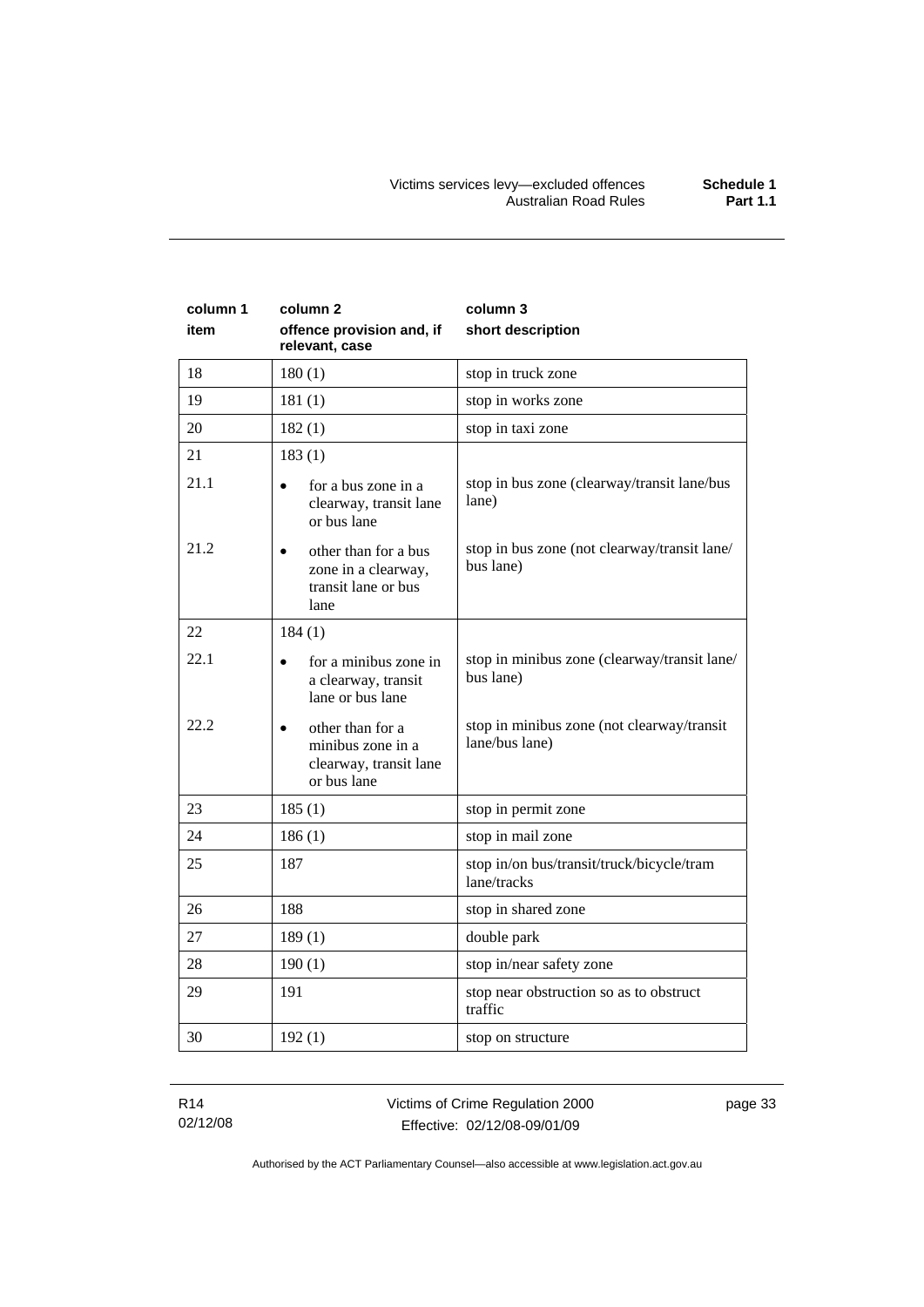#### **Schedule 1** Victims services levy—excluded offences **Part 1.1 Australian Road Rules**

| column 1<br>item | column 2<br>offence provision and, if<br>relevant, case | column 3<br>short description                        |
|------------------|---------------------------------------------------------|------------------------------------------------------|
| 31               | 192(2)                                                  | stop in tunnel/underpass                             |
| 32               | 193(1)                                                  | stop on crest/curve outside built-up area            |
| 33               | 194(1)                                                  | stop near fire hydrant/indicator/plug<br>indicator   |
| 34               | 195(1)                                                  | stop at/near bus stop                                |
| 35               | 196(1)                                                  | stop at/near tram stop                               |
| 36               | 197(1)                                                  | stop on path/strip in built-up area                  |
| 37               | 198(1)                                                  | obstruct access to ramp/path/passageway              |
| 38               | 198(2)                                                  | stop on/across driveway/other access<br>to/from land |
| 39               | 199(1)                                                  | stop near postbox                                    |
| 40               | 200(1)                                                  | not stop heavy/long vehicle on road<br>shoulder      |
| 41               | 200(2)                                                  | stop heavy/long vehicle longer than 1 hr             |
| 42               | 201                                                     | disobey bicycle parking sign                         |
| 43               | 202                                                     | disobey motorbike parking sign                       |
| 44               | 203(1)                                                  | stop in parking area for disabled                    |
| 45               | 203A                                                    | stop in slip lane                                    |
| 46               | 205                                                     | park continuously for longer than permitted          |
| 47               | 208(1)                                                  |                                                      |
| 47.1             | by contravening<br>208(2)                               | not parallel park in direction of travel             |
| 47.2             | by contravening<br>208(3)                               | not parallel park near left                          |
| 47.3             | by contravening<br>208(4)                               | not parallel park near road side                     |

page 34 Victims of Crime Regulation 2000 Effective: 02/12/08-09/01/09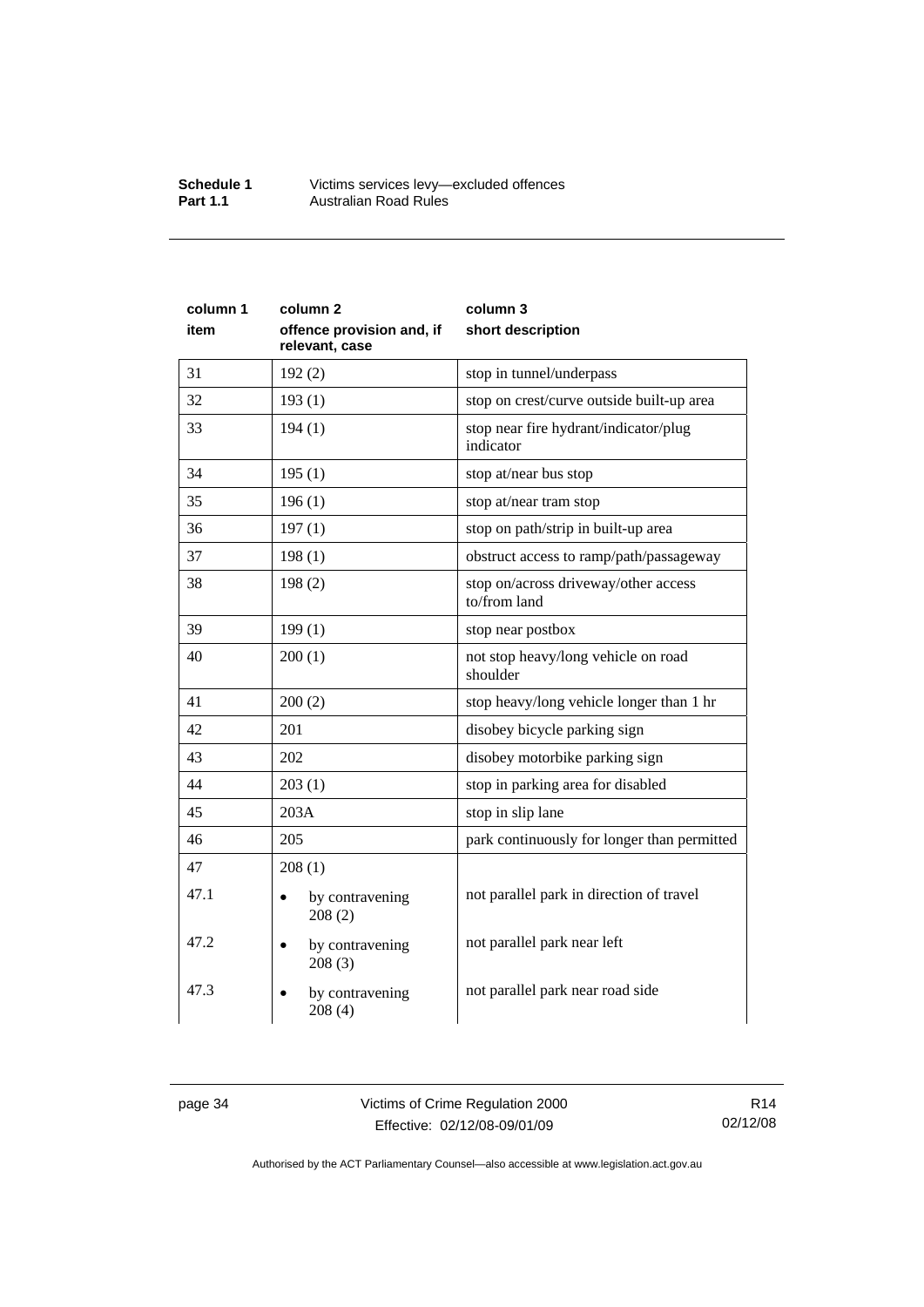| column 1<br>item | column 2<br>offence provision and, if<br>relevant, case | column 3<br>short description                    |
|------------------|---------------------------------------------------------|--------------------------------------------------|
| 47.4             | by contravening<br>208(5)                               | parallel park close to front/back of vehicle     |
| 47.5             | by contravening<br>208(6)                               | parallel park close to dividing line/strip       |
| 47.6             | by contravening<br>208(7)                               | parallel park close if no dividing line/strip    |
| 47.7             | by contravening<br>208(8)                               | park so as to obstruct vehicles/pedestrians      |
| 48               | 209(2)(a)                                               | not parallel park in direction of travel         |
| 49               | 209(2)(b)                                               | not parallel park near centre of median<br>strip |
| 50               | 209(2)(c)                                               | parallel park close to front/back of vehicle     |
| 51               | 210(1)                                                  |                                                  |
| 51.1             | by contravening<br>210(2)(a)                            | not park at specified angle                      |
| 51.2             | by contravening<br>210(2)(b)                            | not park rear out at specified angle             |
| 51.3             | by contravening<br>$\bullet$<br>210(2A)(a)              | not park at 45° (no angle specified)             |
| 51.4             | by contravening<br>210(2A)(b)                           | not park rear out at 45°                         |
| 51.5             | by contravening<br>$\bullet$<br>210(3)(a)               | not park at 90°                                  |
| 51.6             | by contravening<br>$210(3)$ (b) (i)                     | not park rear in/front in at 90° as specified    |
| 51.7             | by contravening<br>210(4)(a)(i)                         | not park rear in at specified angle              |
| 51.8             | by contravening<br>$210(4)$ (a) (ii)                    | not park rear in at 45° (no angle specified)     |

R14 02/12/08 Victims of Crime Regulation 2000 Effective: 02/12/08-09/01/09

page 35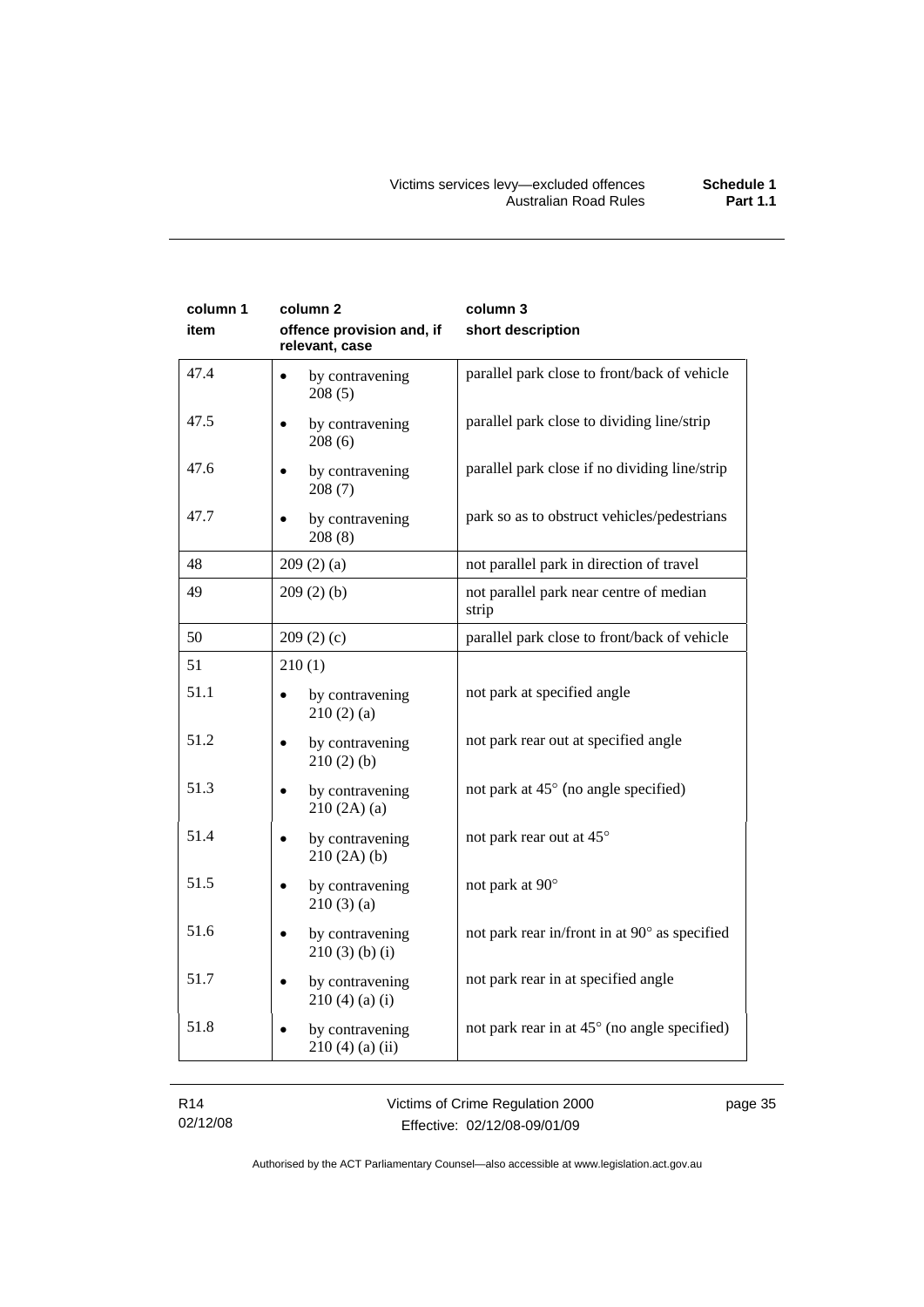| <b>Schedule 1</b> | Victims services levy-excluded offences |
|-------------------|-----------------------------------------|
| <b>Part 1.1</b>   | Australian Road Rules                   |

| column 1<br>item | column 2<br>offence provision and, if<br>relevant, case | column 3<br>short description        |
|------------------|---------------------------------------------------------|--------------------------------------|
| 52               | 211(1)                                                  | disobey park in bays only sign       |
| 53               | 211(2)                                                  | not park wholly within parking bay   |
| 54               | 211(3)                                                  | use more parking bays than necessary |

page 36 Victims of Crime Regulation 2000 Effective: 02/12/08-09/01/09

R14 02/12/08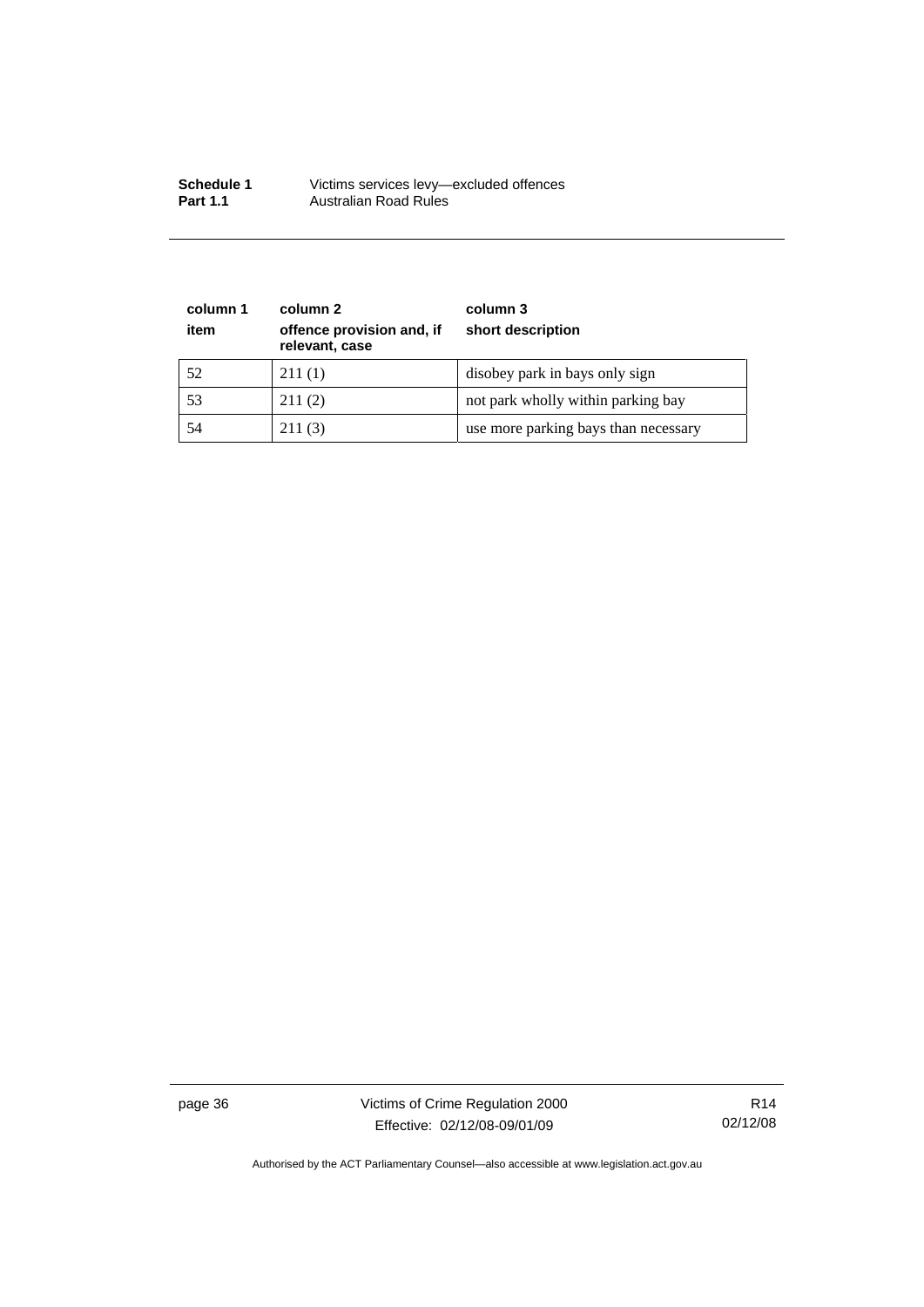# <span id="page-42-0"></span>**U** Part 1.2 Road Transport (Safety and **Traffic Management) Regulation 2000**

| column 1       | column <sub>2</sub>                         | column 3                                                                       |
|----------------|---------------------------------------------|--------------------------------------------------------------------------------|
| item           | offence provision and, if<br>relevant, case | short description                                                              |
| $\mathbf{1}$   | 44 (1)                                      | park outside metered space                                                     |
| $\overline{2}$ | 44(2)                                       | park in occupied metered space                                                 |
| 3              | 44(3)                                       | park not completely in metered space                                           |
| 4              | 44A(1)                                      | park without paying meter fee                                                  |
| 5              | 44B(1)                                      | park after meter expired                                                       |
| 6              | 44B (2)                                     | park for longer than allowed by meter signs                                    |
| 7              | 46(2)                                       | park in closed metered space                                                   |
| 8              | 49(1)                                       | park outside ticket space                                                      |
| 9              | 49(3)                                       | park in occupied ticket space                                                  |
| 10             | 49(4)                                       | park not completely in ticket space                                            |
| 11             | 49A(1)                                      | park without current/current equivalent<br>ticket displayed/properly displayed |
| 12             | 49B(1)                                      | park after ticket expired                                                      |
| 13             | 49B(2)                                      | park for longer than allowed by ticket signs                                   |
| 14             | 51(3)                                       | park in closed ticket area/space                                               |
| 15             | 52(2)(a)                                    | display thing falsely resembling parking<br>ticket                             |
| 16             | 52(2)(b)                                    | display changed/damaged/defaced parking<br>ticket                              |

R14 02/12/08 Victims of Crime Regulation 2000 Effective: 02/12/08-09/01/09

page 37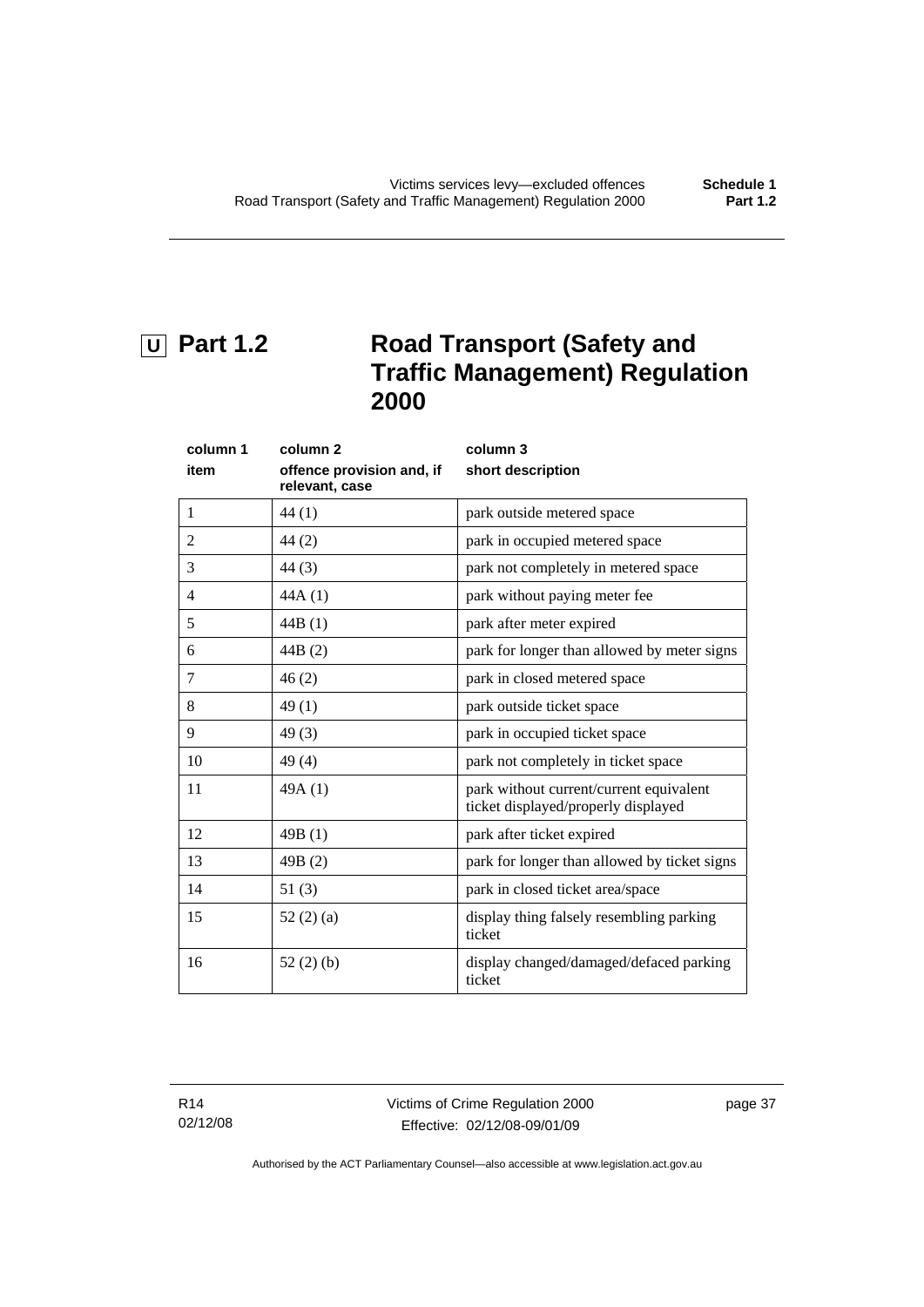#### **Schedule 1 Victims services levy—excluded offences**<br>**Part 1.2 Road Transport (Safety and Traffic Manad** Road Transport (Safety and Traffic Management) Regulation 2000

| column 1<br>item | column <sub>2</sub><br>offence provision and, if<br>relevant, case         | column 3<br>short description                                                                                                                          |
|------------------|----------------------------------------------------------------------------|--------------------------------------------------------------------------------------------------------------------------------------------------------|
| 17               | 57A(1)                                                                     |                                                                                                                                                        |
| 17.1             | for a bus zone in a<br>clearway, transit lane<br>or bus lane               | stop public bus in bus zone<br>(clearway/transit lane/bus lane)                                                                                        |
| 17.2             | other than for a bus<br>zone in a clearway,<br>transit lane or bus<br>lane | stop public bus in bus zone (not<br>clearway/transit lane/bus lane)                                                                                    |
| 18               | 57A(3)                                                                     | stop public bus at/near bus stop                                                                                                                       |
| 19               | 85(2)                                                                      | park stock truck/enclosed<br>semitrailer/commercial vehicle with<br>height $>$ 3.6m on residential land                                                |
| 20               | 85A                                                                        | park more than 1 heavy vehicle/second<br>heavy vehicle on residential land                                                                             |
| 21               | 85 <sub>B</sub>                                                            | park heavy vehicle on residential land—<br>any part of vehicle in front of setback line<br>of front boundary/less than 1.5m from any<br>other boundary |
| 22               | 86(2)                                                                      | park vehicle/combination with<br>length $> 7.5$ m and GVM $> 4.5$ t on land<br>adjoining residential land longer than<br>1 hour                        |
| 23               | 87(2)                                                                      | park commercial vehicle with length $> 6m/$<br>height $> 2.6$ m/GVM $> 3.75$ t on residential<br>land with multi-unit development                      |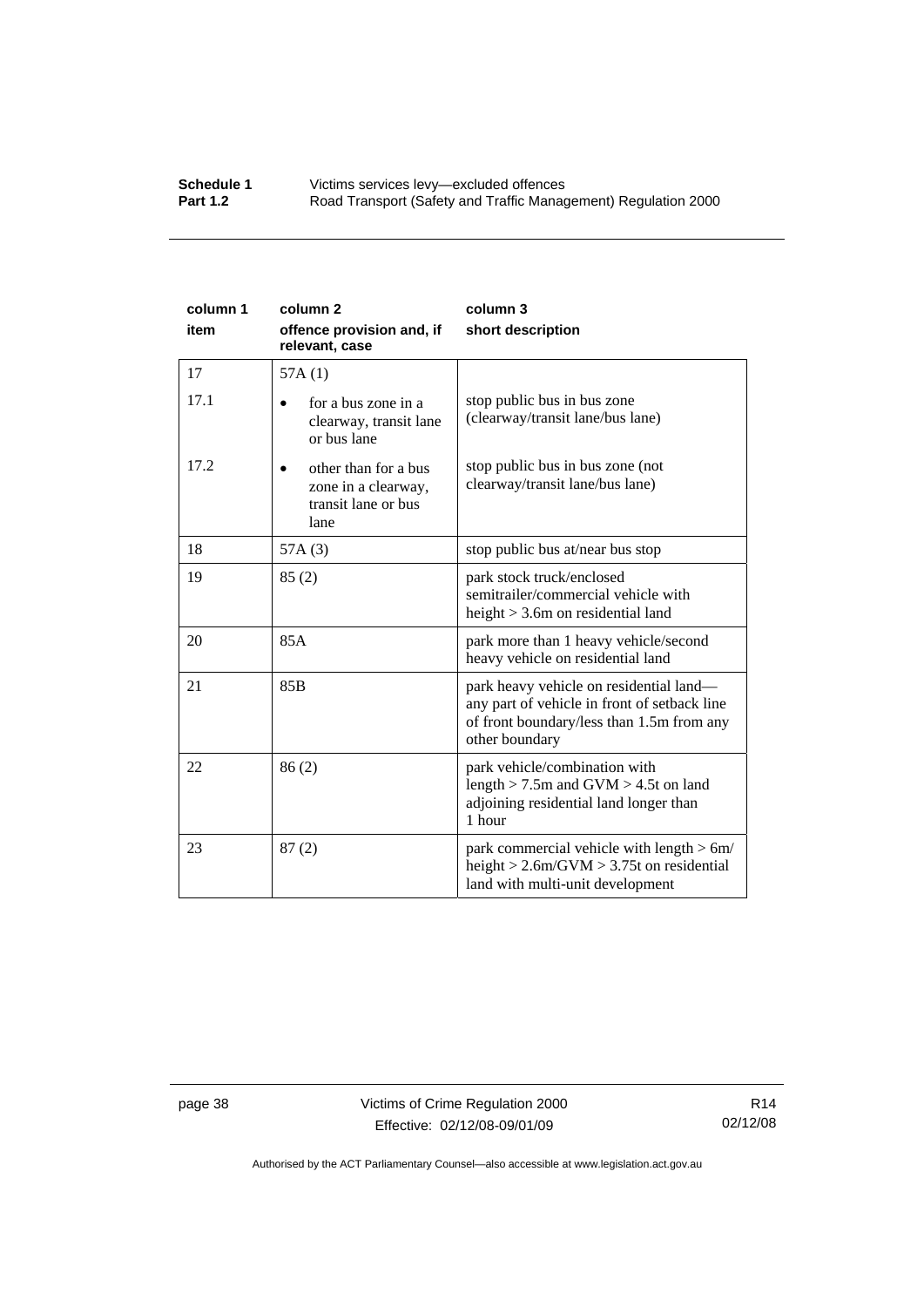# <span id="page-44-0"></span> **U Part 1.3 Australian National University Act 1991 (Cwlth)—Parking and Traffic Statute (No 2) 2007**

| column 1 | column <sub>2</sub>                         | column 3                                                                                           |
|----------|---------------------------------------------|----------------------------------------------------------------------------------------------------|
| item     | offence provision and, if<br>relevant, case | short description                                                                                  |
| 1        | 16(1)                                       | stand or park without voucher displayed                                                            |
| 2        | 16(2)                                       | stand or park after voucher expired                                                                |
| 3        | 29(3)(a)                                    | park outside marked parking bay                                                                    |
| 4        | 29(3)(b)                                    | park on or across bay road marking                                                                 |
| 5        | 29(4)(a)                                    | park in a way that obstructs other drivers                                                         |
| 6        | 29(4)(b)                                    | park in a way that impedes other drivers                                                           |
| 7        | 29(4)(c)                                    | park in a way that inconveniences other<br>drivers                                                 |
| 8        | 30(3)                                       | park in loading zone                                                                               |
| 9        | 30(4)(a)                                    | park in loading zone after unloading or<br>loading completed                                       |
| 10       | 30(4)(b)                                    | park in loading zone longer than signs<br>indicate                                                 |
| 11       | 31(1)                                       |                                                                                                    |
| 11.1     | in the case of parking<br>a vehicle         | park in area other than road or off-street<br>parking area without permission                      |
| 12       | 32(1)                                       | stop or park other than adjacent to<br>left-hand road boundary                                     |
| 13       | 32(2)                                       | stop or park adjacent to right-hand road<br>boundary other than in accordance with<br>parking sign |
| 14       | 33(1)                                       | park contrary to road marking or parking<br>sign                                                   |

R14 02/12/08

page 39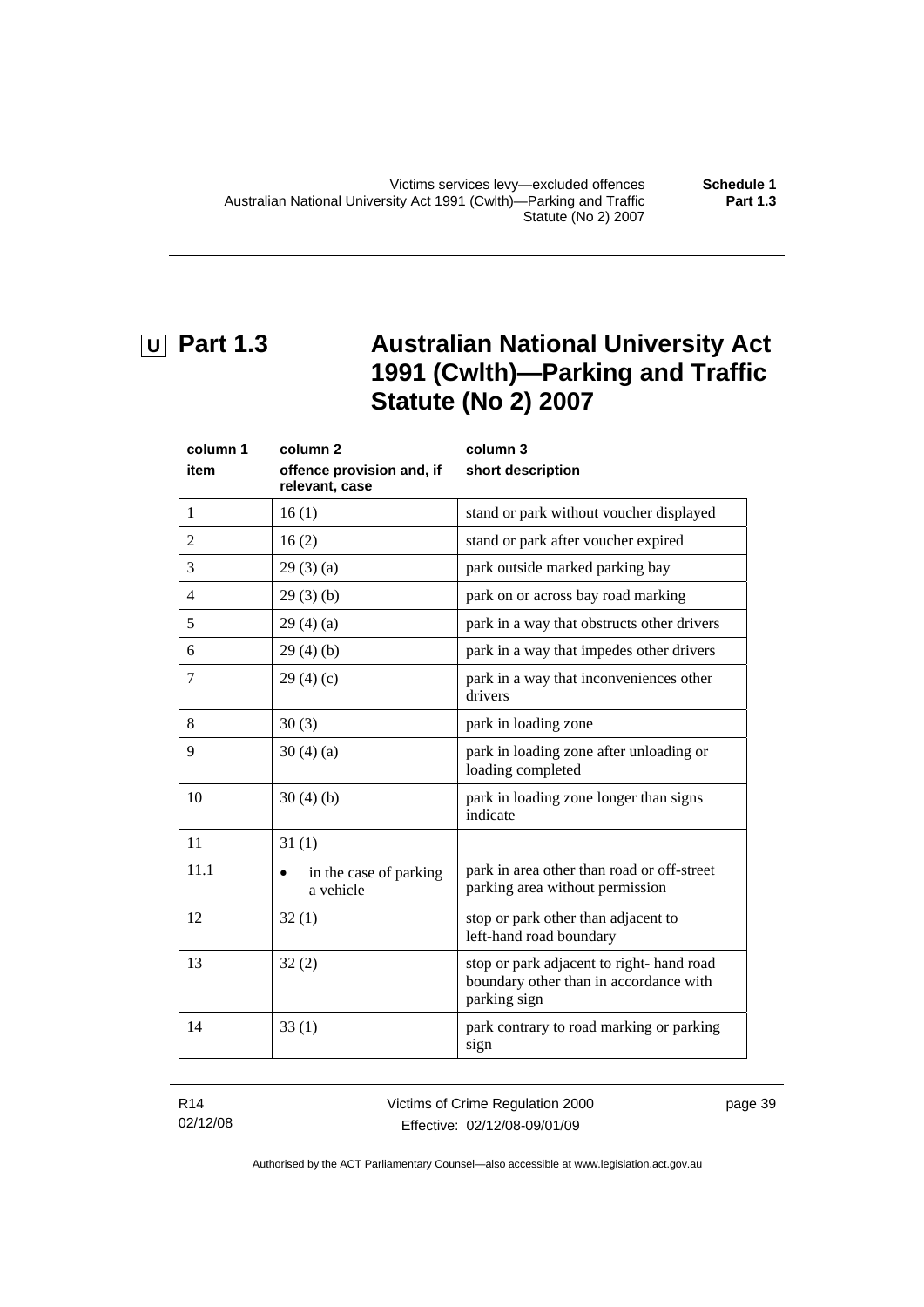| <b>Schedule 1</b> | Victims services levy-excluded offences                             |
|-------------------|---------------------------------------------------------------------|
| <b>Part 1.3</b>   | Australian National University Act 1991 (Cwlth)—Parking and Traffic |
|                   | Statute (No 2) 2007                                                 |

| column 1 | column <sub>2</sub>                         | column 3                                                                            |
|----------|---------------------------------------------|-------------------------------------------------------------------------------------|
| item     | offence provision and, if<br>relevant, case | short description                                                                   |
| 15       | 33(2)                                       | stop or park contrary to no stopping sign                                           |
| 16       | 33(3)(a)                                    | stop or park alongside red kerb or barrier                                          |
| 17       | 33(3)(b)                                    | stop or park over red kerb or red part of<br>road                                   |
| 18       | 33(4)                                       | park contrary to no parking sign                                                    |
| 19       | 33(5)(a)                                    | park alongside yellow kerb or barrier                                               |
| 20       | 33(5)(b)                                    | park over yellow kerb or yellow part of<br>road                                     |
| 21       | 33(6)                                       | park adjacent to road side or parking area<br>marked with continuous yellow line    |
| 22       | 33(7)(a)                                    | park contrary to time period indicated on<br>parking sign                           |
| 23       | 33(7)(b)                                    | not park at specified angle indicated on<br>parking sign                            |
| 24       | 33 $(7)$ $(c)$ $(i)$                        | park unauthorised vehicle in authorised<br>vehicle area contrary to parking sign    |
| 25       | 33 $(7)$ (c) (ii)                           | park in authorised vehicle area without<br>displaying label                         |
| 26       | 33 $(7)$ $(d)$ $(i)$                        | park in permit parking area without permit                                          |
| 27       | 33 $(7)$ $(d)$ $(ii)$                       | park in permit parking area without<br>displaying permit parking label              |
| 28       | 34(1)                                       | stop or park in bus stop                                                            |
| 29       | 35(1)                                       | park or stop in off-road parking area<br>contrary to no parking or no stopping sign |
| 30       | 35(2)                                       | park or stop in off-road parking area<br>contrary to time period indicated on sign  |
| 31       | 35(3)(a)                                    | park unauthorised vehicle in off-road<br>authorised vehicle area contrary to sign   |

page 40 Victims of Crime Regulation 2000 Effective: 02/12/08-09/01/09

R14 02/12/08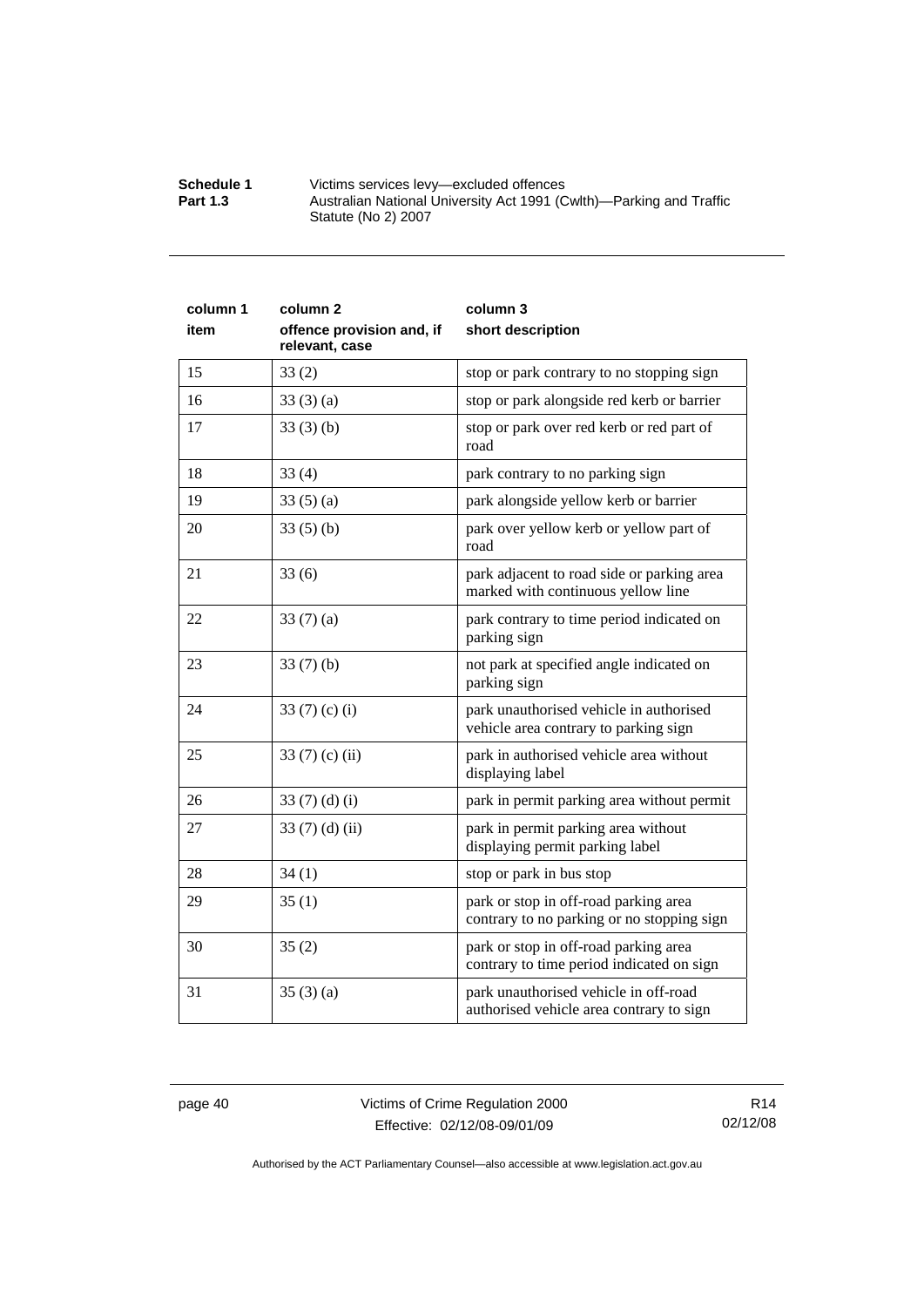Victims services levy—excluded offences **Schedule 1**  Australian National University Act 1991 (Cwlth)—Parking and Traffic Statute (No 2) 2007 **Part 1.3** 

| column 1<br>item | column 2<br>offence provision and, if<br>relevant, case | column 3<br>short description                                                                  |
|------------------|---------------------------------------------------------|------------------------------------------------------------------------------------------------|
| 32               | 35(3)(b)                                                | park in off-road authorised vehicle area<br>without displaying label                           |
| 33               | 35(3)(c)                                                | park in off-road disabled driver vehicle<br>area without displaying valid disability<br>permit |
| 34               | 35(4)                                                   | park in off-road permit parking area<br>without displaying permit parking label                |
| 35               | 36(1)                                                   | stop or park so as to cause<br>danger/obstruction/inconvenience                                |

R14 02/12/08 Victims of Crime Regulation 2000 Effective: 02/12/08-09/01/09

page 41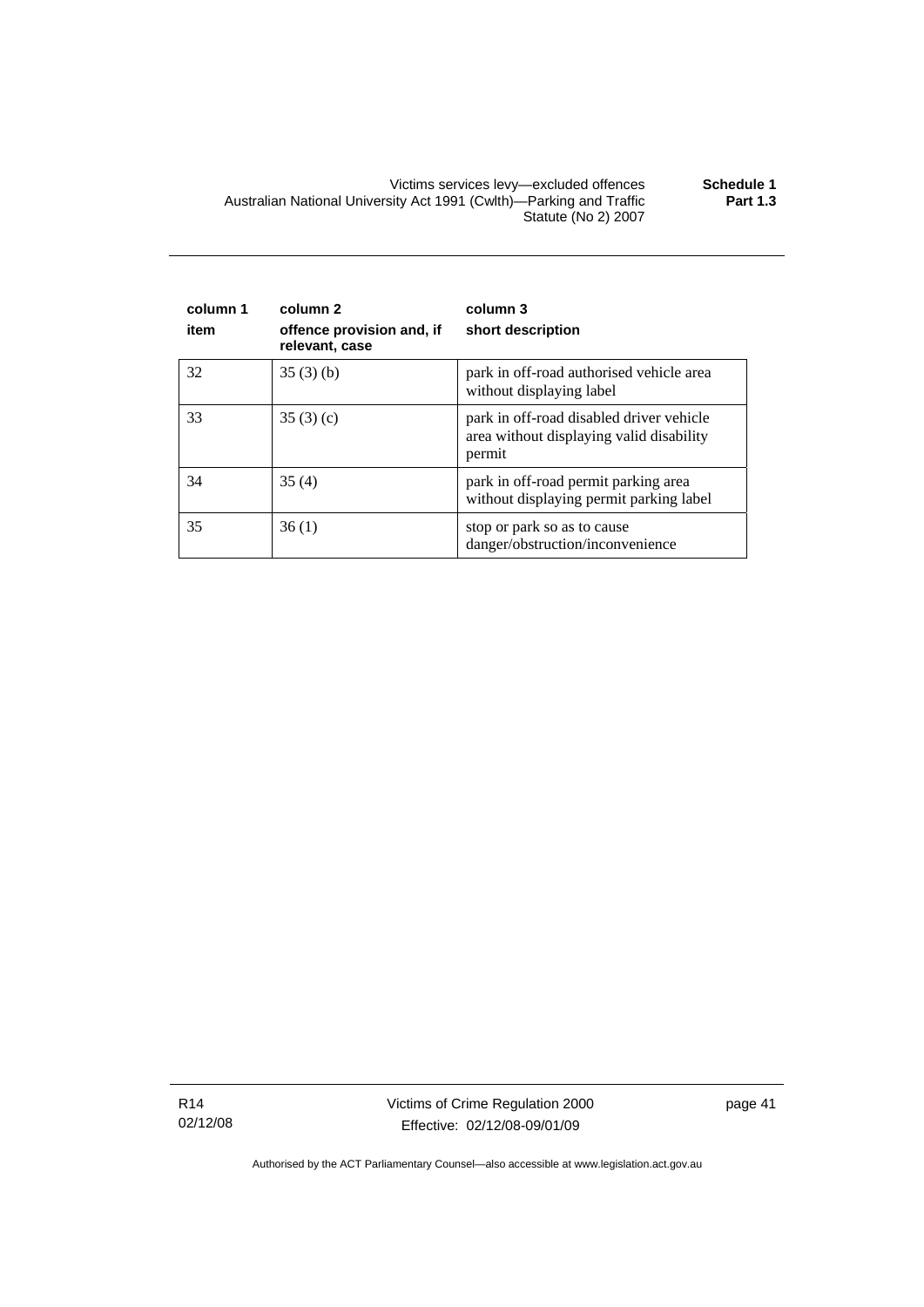# <span id="page-47-0"></span> **U Dictionary**

(see s 3)

*Note 1* The Legislation Act contains definitions and other provisions relevant to this Act.

*Note 2* For example, the Legislation Act, dict, pt 1, defines the following terms:

- administrative appeals tribunal
- chief executive
- chief police officer
- dentist
- disallowable instrument
- doctor
- DPP
- entity
- found guilty
- human rights commission
- lawyer
- **Magistrates Court**
- **Minister**
- Supreme Court.
- *Note 3* Terms used in this regulation have the same meaning that they have in the *Victims of Crime Act 1994* (see Legislation Act, s 148). For example, the following terms are defined in the *Victims of Crime Act 1994*, dict:
	- harm
	- victim.

*affected person*, in relation to a reviewable decision—see section 25 (1) (Notice to be given of eligibility decisions).

*AFP member*—see section 8 (1) (a) (ii) (Appointed members of board).

*appointed member*, of the board, means a member of the board other than the coordinator.

| page 42 | Victims of Crime Regulation 2000 | R14      |
|---------|----------------------------------|----------|
|         | Effective: 02/12/08-09/01/09     | 02/12/08 |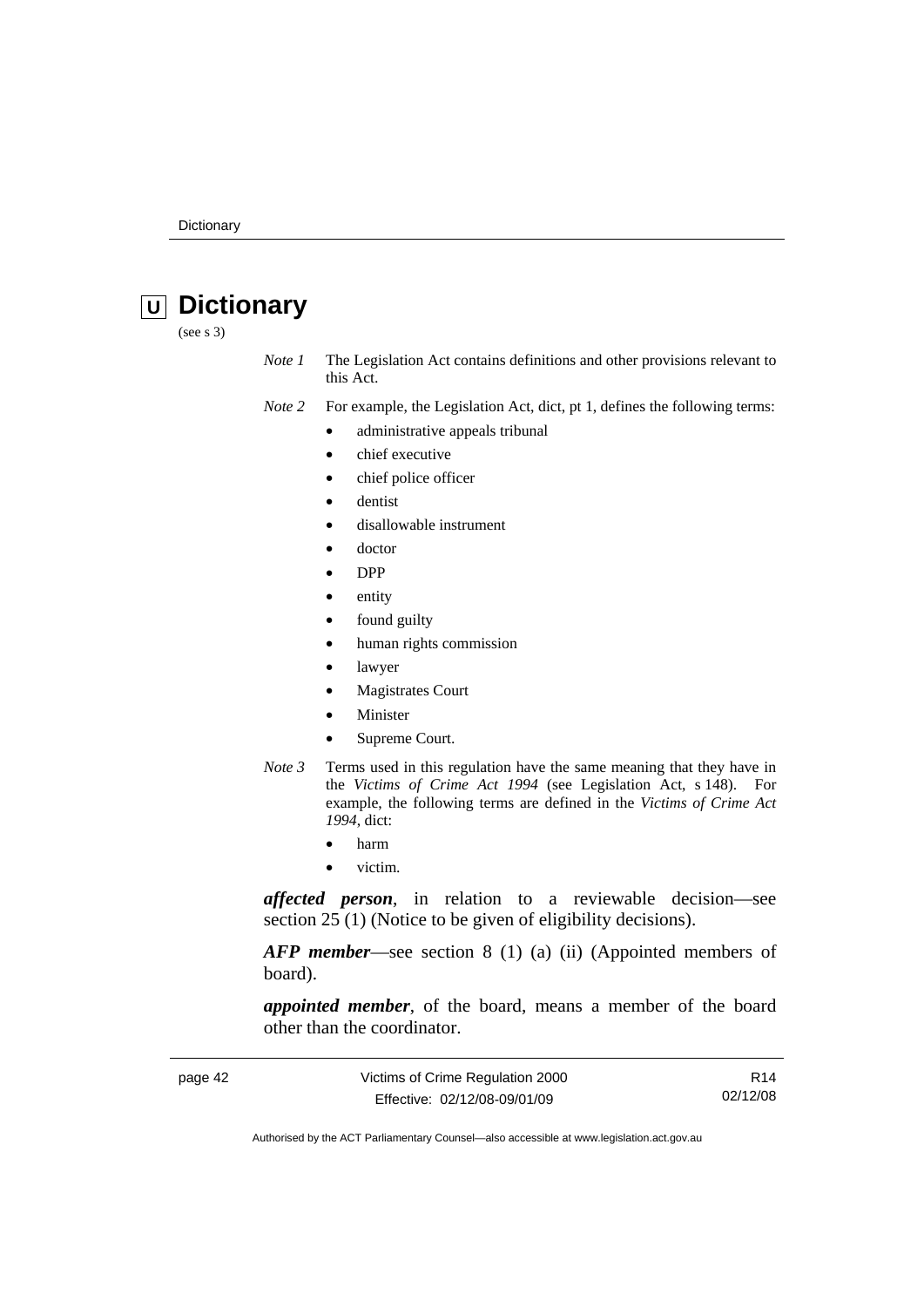*approved service provider* means a person approved as a service provider under section 40 (Approved service providers).

*board* means the Victims Assistance Board.

*chairperson* means the chairperson of the board.

*committee* means the Eligibility Review Committee.

*community support member*—see section 8 (1) (a) (v) (Appointed members of board).

*courts member*—see section 8 (1) (a) (iii) (Appointed members of board).

*deputy chairperson* means the deputy chairperson of the board.

*DPP member*—see section 8 (1) (a) (i) (Appointed members of board).

*eligible victim*—see section 24 (2) (Eligible victims under the victims services scheme).

*health professional* means a person registered under the *Health Professionals Act 2004*.

*health professions member*—see section 8 (1) (e) (Appointed members of board.

*health professions service* means psychiatry, psychology, podiatry, nursing, optometry, physiotherapy, chiropractic or osteopathy.

*independent arbitrator* means a person approved under section 18 (Independent arbitrators).

*indigenous member*—see section 8 (1) (b) (Appointed members of board).

*internal reviewer*—see section 26 (2) (Who may apply for internal review of decisions).

*justice member*—see section 8 (1) (a) (iv) (Appointed members of board).

page 43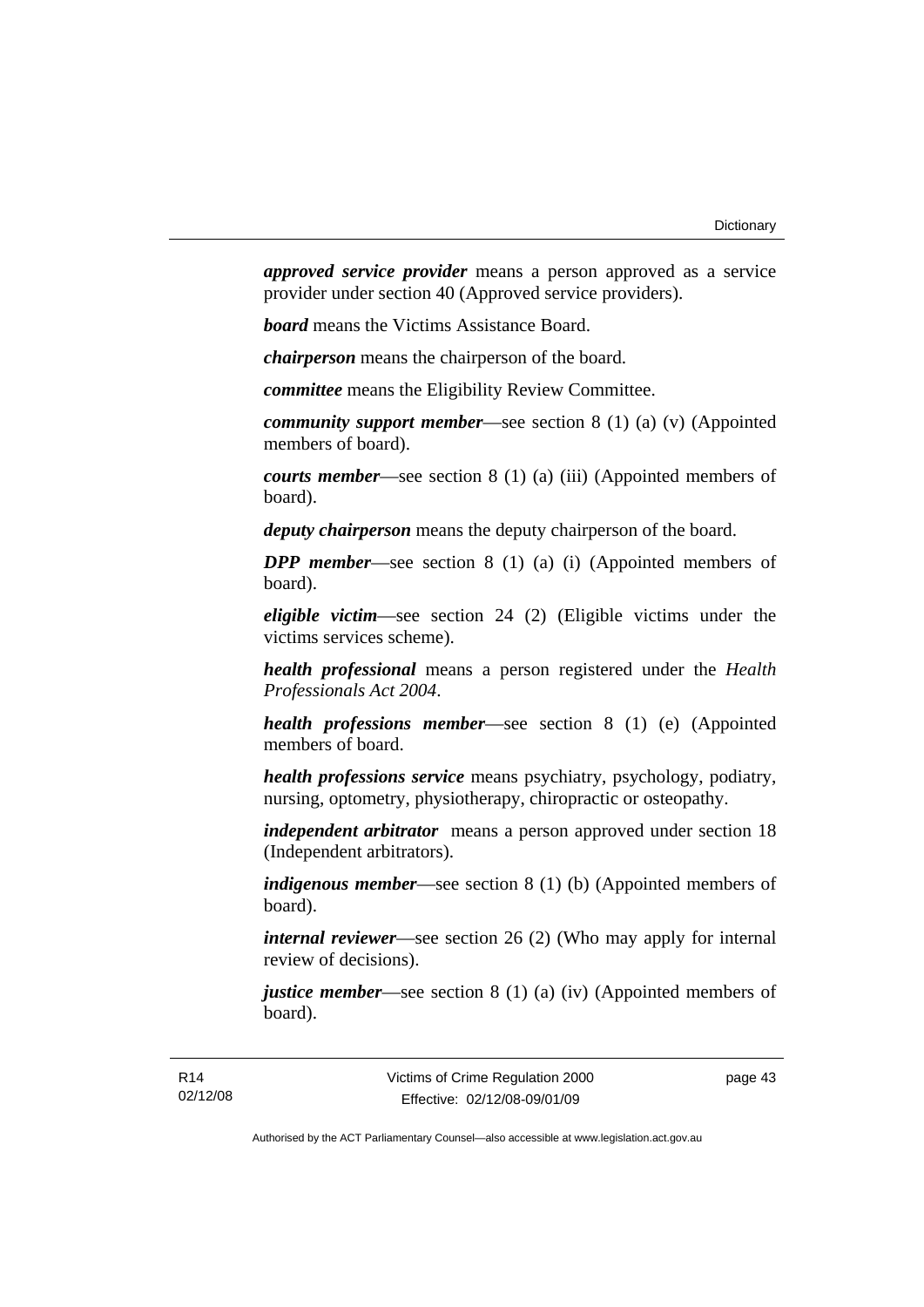*legal profession member*—see section 8 (1) (d) (Appointed members of board).

*manager*, of the responsible service agency, means the person in charge of the agency.

*member* means a member of the board.

*migrant member*—see section 8 (1) (c) (Appointed members of board).

*primary victim*—see the *Victims of Crime (Financial Assistance) Act 1983*, section 9.

*psychiatrist* means a doctor who holds postgraduate qualifications in psychiatry.

*psychiatrist/psychologist member*—see section 8 (1) (g) (Appointed members of board).

*psychologist* means a person registered as a psychologist under the *Health Professionals Act 2004*.

*responsible service agency* means the entity nominated under section 21 (Responsible service agency).

*reviewable decision*—see section 25 (1) (Notice to be given of eligibility decisions).

*serious crime*—see the *Victims of Crime (Financial Assistance) Act 1983*, section 2.

*suspect* means—

- (a) a person whom a police officer suspects on reasonable grounds has committed an offence; or
- (b) a person charged with an offence; or
- (c) a person who has been summonsed to appear before a court in relation to the commission of an offence; or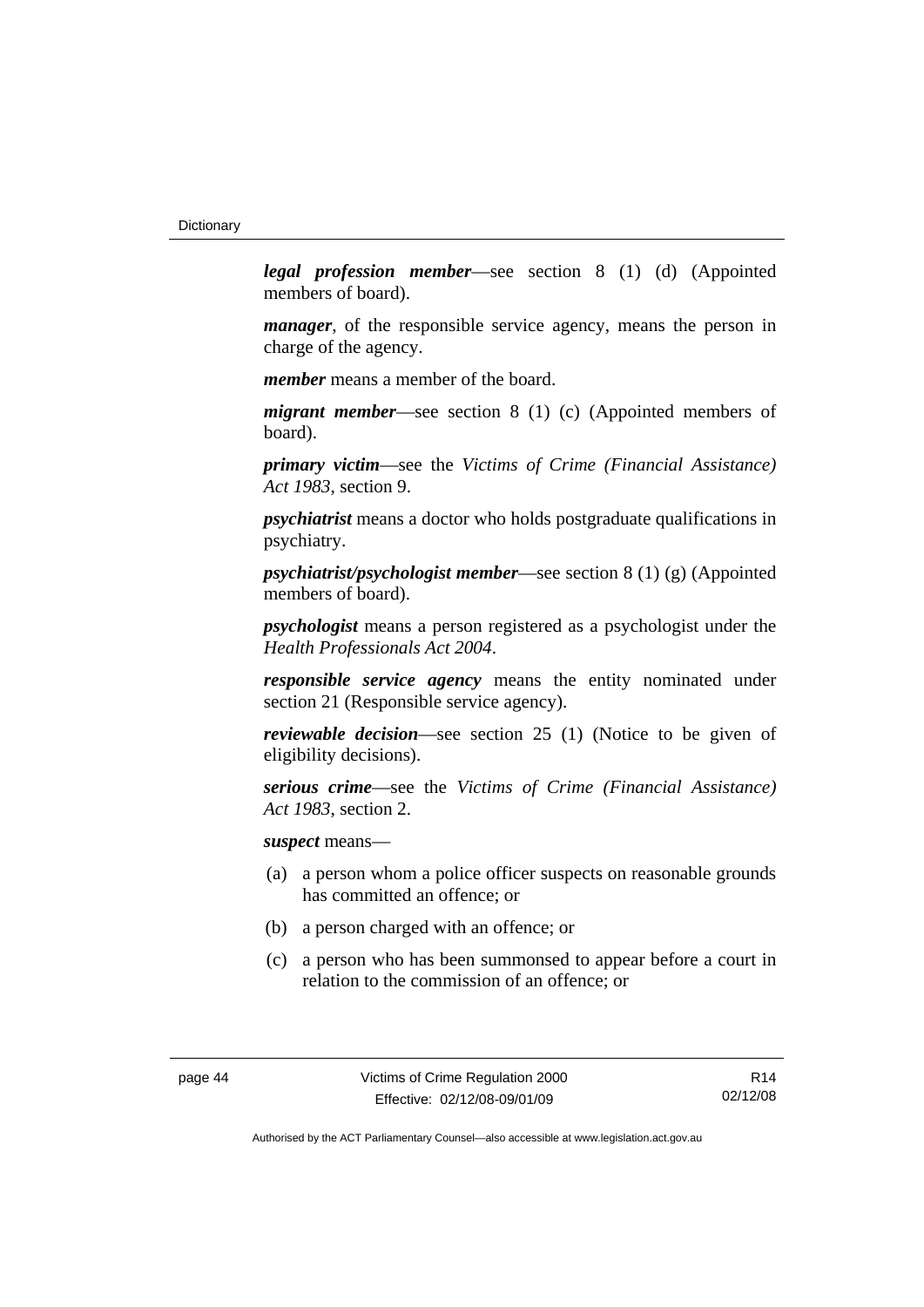(d) a person who has entered into a voluntary agreement to attend court for an offence.

*victims groups member*—see section 8 (1) (f) (Appointed members of board).

*victims services scheme* means the victims services scheme established under section 19 (Victims services scheme).

*youth policy and services member*—see section 8 (1) (a) (vi) (Appointed members of board).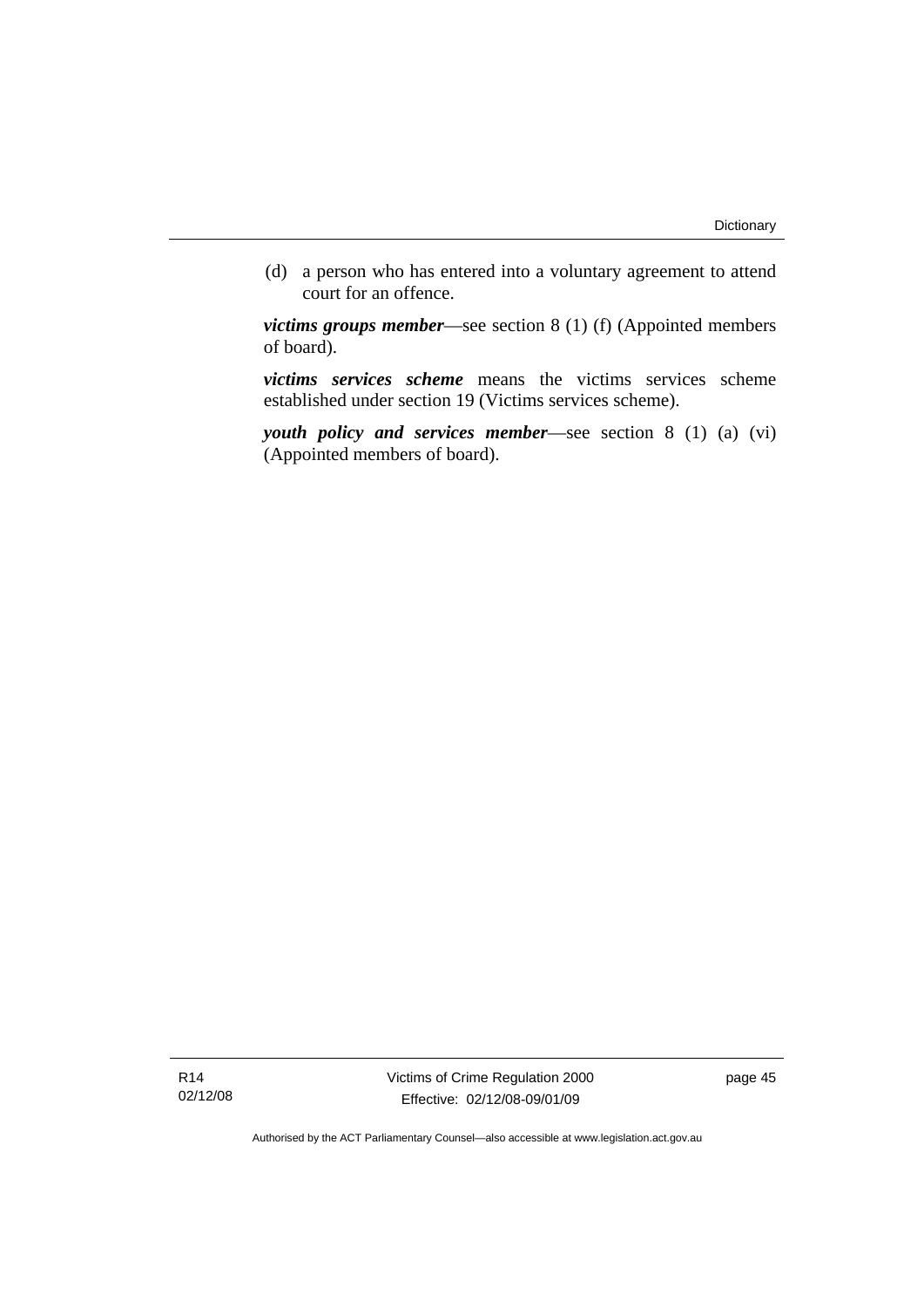<span id="page-51-0"></span>1 About the endnotes

# **Endnotes**

## **1 About the endnotes**

Amending and modifying laws are annotated in the legislation history and the amendment history. Current modifications are not included in the republished law but are set out in the endnotes.

Not all editorial amendments made under the *Legislation Act 2001*, part 11.3 are annotated in the amendment history. Full details of any amendments can be obtained from the Parliamentary Counsel's Office.

Uncommenced amending laws and expiries are listed in the legislation history and the amendment history. These details are underlined. Uncommenced provisions and amendments are not included in the republished law but are set out in the last endnote.

If all the provisions of the law have been renumbered, a table of renumbered provisions gives details of previous and current numbering.

The endnotes also include a table of earlier republications.

| $am = amended$                               | $ord = ordinance$                         |
|----------------------------------------------|-------------------------------------------|
| $amdt = amendment$                           | $orig = original$                         |
| $ch = chapter$                               | $par = paragraph/subparagraph$            |
| $def = definition$                           | $pres = present$                          |
| $dict = dictionary$                          | $prev = previous$                         |
| disallowed = disallowed by the Legislative   | $(\text{prev}) = \text{previously}$       |
| Assembly                                     | $pt = part$                               |
| $div = division$                             | $r = rule/subrule$                        |
| $exp = expires/expired$                      | $renum = renumbered$                      |
| $Gaz = gazette$                              | $reloc = relocated$                       |
| $hdg =$ heading                              | $R[X]$ = Republication No                 |
| $IA = Interpretation Act 1967$               | $RI = reissue$                            |
| $ins = inserted/added$                       | $s = section/subsection$                  |
| $LA =$ Legislation Act 2001                  | $sch = schedule$                          |
| $LR =$ legislation register                  | $sdiv = subdivision$                      |
| $LRA =$ Legislation (Republication) Act 1996 | $sub = substituted$                       |
| $mod = modified/modification$                | SL = Subordinate Law                      |
| $o = order$                                  | underlining = whole or part not commenced |
| $om = omitted/repealed$                      | or to be expired                          |
|                                              |                                           |

#### **2 Abbreviation key**

page 46 Victims of Crime Regulation 2000 Effective: 02/12/08-09/01/09

R14 02/12/08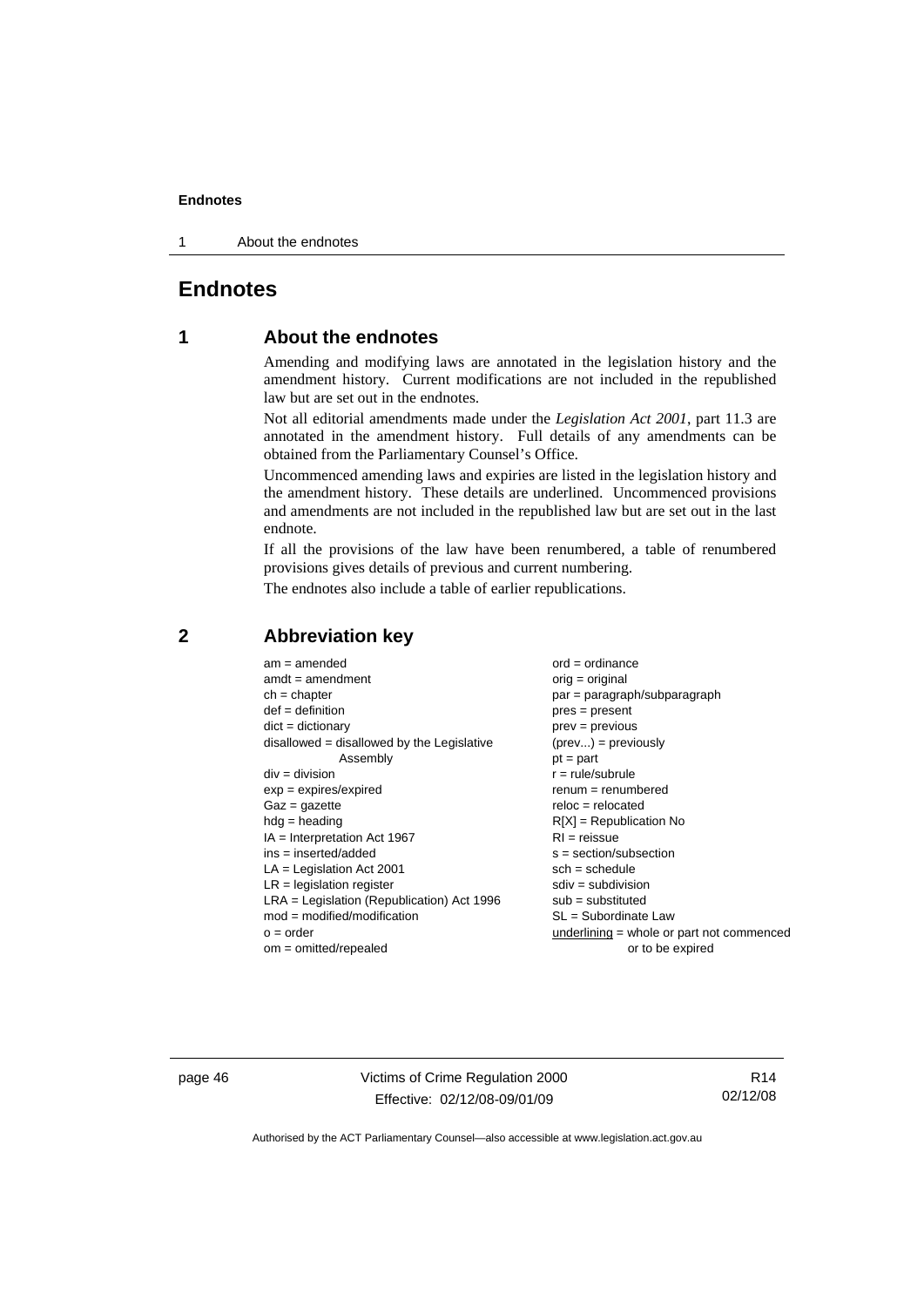#### <span id="page-52-0"></span>**3 Legislation history**

This regulation was originally the *Victims of Crime Regulations 2000*. It was renamed under the *Legislation Act 2001*.

# **Victims of Crime Regulation 2000 No 51**

notified 14 December 2000 (Gaz 2000 No 50) s 1, s 2 commenced 14 December 2000 (IA s 10B) remainder commenced 1 January 2001 (s 2)

#### as amended by

#### **Legislation (Consequential Amendments) Act 2001 No 44 pt 408**

notified 26 July 2001 (Gaz 2001 No 30) s 1, s 2 commenced 26 July 2001 (IA s 10B) pt 408 commenced 12 September 2001 (s 2 and see Gaz 2001 No S65)

# **Statute Law Amendment Act 2001 (No 2) 2001 No 56 pt 3.53**

notified 5 September 2001 (Gaz 2001 No S65) pt 3.53 commenced 5 September 2001 (s 2 (1))

#### **Health and Community Care Services (Repeal and Consequential Amendments) Act 2002 No 47 pt 1.4**

notified LR 20 December 2002

- s 1, s 2 commenced 20 December 2002 (LA s 75 (1))
- pt 1.4 commences 5pm 31 December 2002 (s 2)

#### **Victims of Crime Amendment Regulations 2002 (No 1) SL2002-40**

notified LR 20 December 2002 s 1, s 2 commenced 20 December 2002 (LA s 75 (1)) remainder commenced 21 December 2002 (s 2)

#### **Statute Law Amendment Act 2003 A2003-41 sch 3 pt 3.22**  notified LR 11 September 2003

s 1, s 2 commenced 11 September 2003 (LA s 75 (1)) sch 3 pt 3.22 commenced 9 October 2003 (s 2 (1))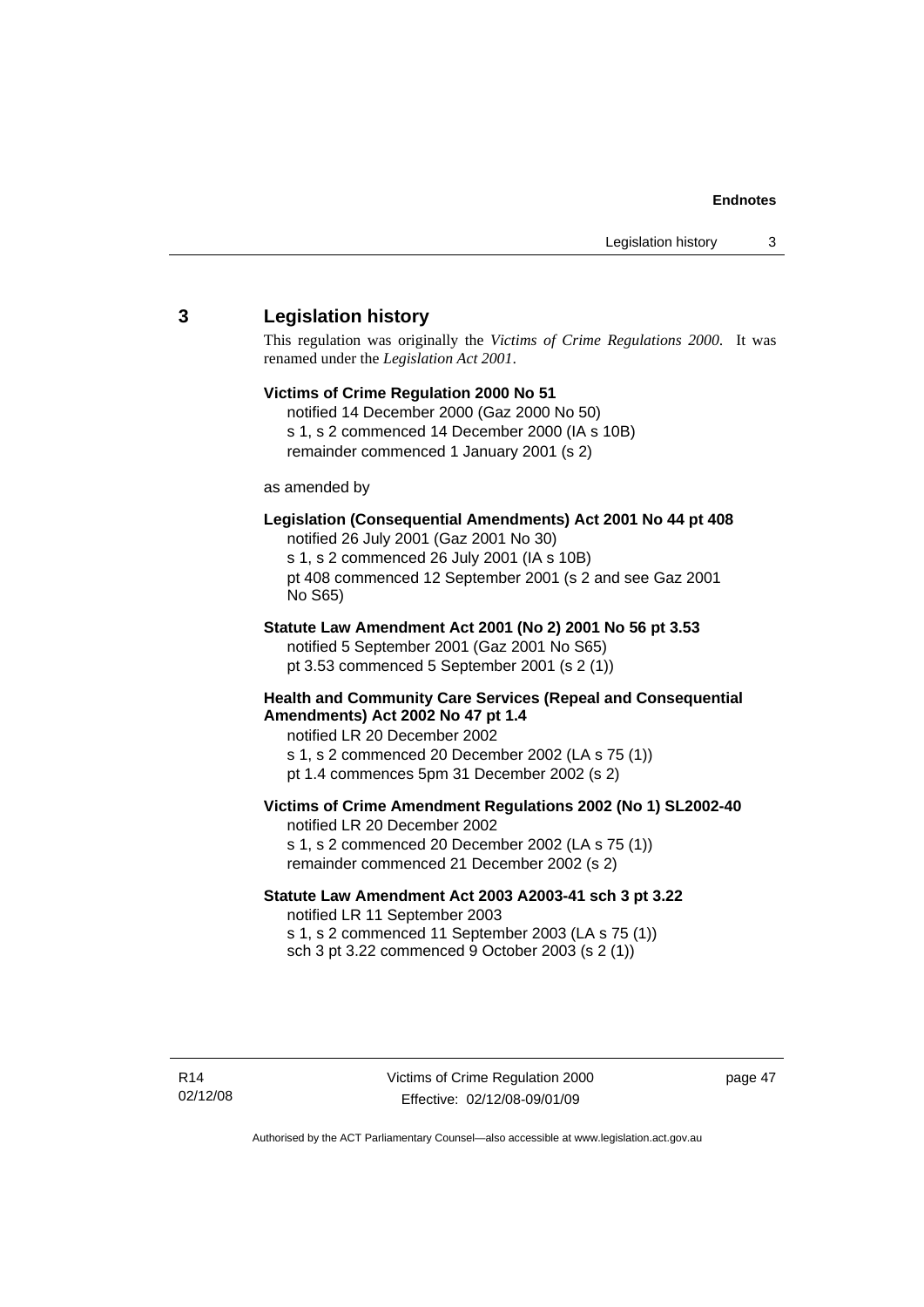3 Legislation history

#### **Statute Law Amendment Act 2003 (No 2) A2003-56 sch 3 pt 3.29**

notified LR 5 December 2003

s 1, s 2 commenced 5 December 2003 (LA s 75 (1)) sch 3 pt 3.29 commenced 19 December 2003 (s 2)

#### **Health Professionals Legislation Amendment Act 2004 A2004-39 sch 1 pt 1.9**

notified LR 8 July 2004 s 1, s 2 commenced 8 July 2004 (LA s 75 (1)) sch 1 pt 1.9 commenced 7 July 2005 (s 2 and see Health Professionals Act 2004 A2004-38, s 2 and CN2005-11)

#### **Human Rights Commission Legislation Amendment Act 2005 A2005-41 sch 1 pt 1.14 (as am by A2006-3 amdt 1.3)**

notified LR 1 September 2005 s 1, s 2 commenced 1 September 2005 (LA s 75 (1)) sch 1 pt 1.14 commenced 1 November 2006 (s 2 (3) (as am by A2006-3 amdt 1.3) and see Human Rights Commission Act 2005 A2005-40, s 2 (as am by A2006-3 s 4) and CN2006-21)

#### **Human Rights Commission Legislation Amendment Act 2006 A2006-3 amdt 1.3**

notified LR 22 February 2006

s 1, s 2 commenced 22 February 2006 (LA s 75 (1))

amdt 1.3 commenced 23 February 2006 (s 2)

*Note* This Act only amends the Human Rights Commission Legislation Amendment Act 2005 A2005-41

#### **Victims of Crime Amendment Regulation 2006 (No 1) SL2006-61**

notified LR 21 December 2006 s 1, s 2 commenced 21 December 2006 (LA s 75 (1))

remainder commenced 1 January 2007 (s 2)

#### **Victims of Crime Amendment Act 2007 A2007-44 sch 1 pt 1.3**  notified LR 13 December 2007

s 1, s 2 commenced 13 December 2007 (LA s 75 (1)) sch 1 pt 1.3 commenced 20 December 2007 (s 2)

#### **Victims of Crime Amendment Regulation 2007 (No 1) SL2007-40**  notified LR 17 December 2007

s 1, s 2 commenced 17 December 2007 (LA s 75 (1))

remainder commenced 20 December 2007 (s 2 and see A2007-44 s 2)

page 48 Victims of Crime Regulation 2000 Effective: 02/12/08-09/01/09

R14 02/12/08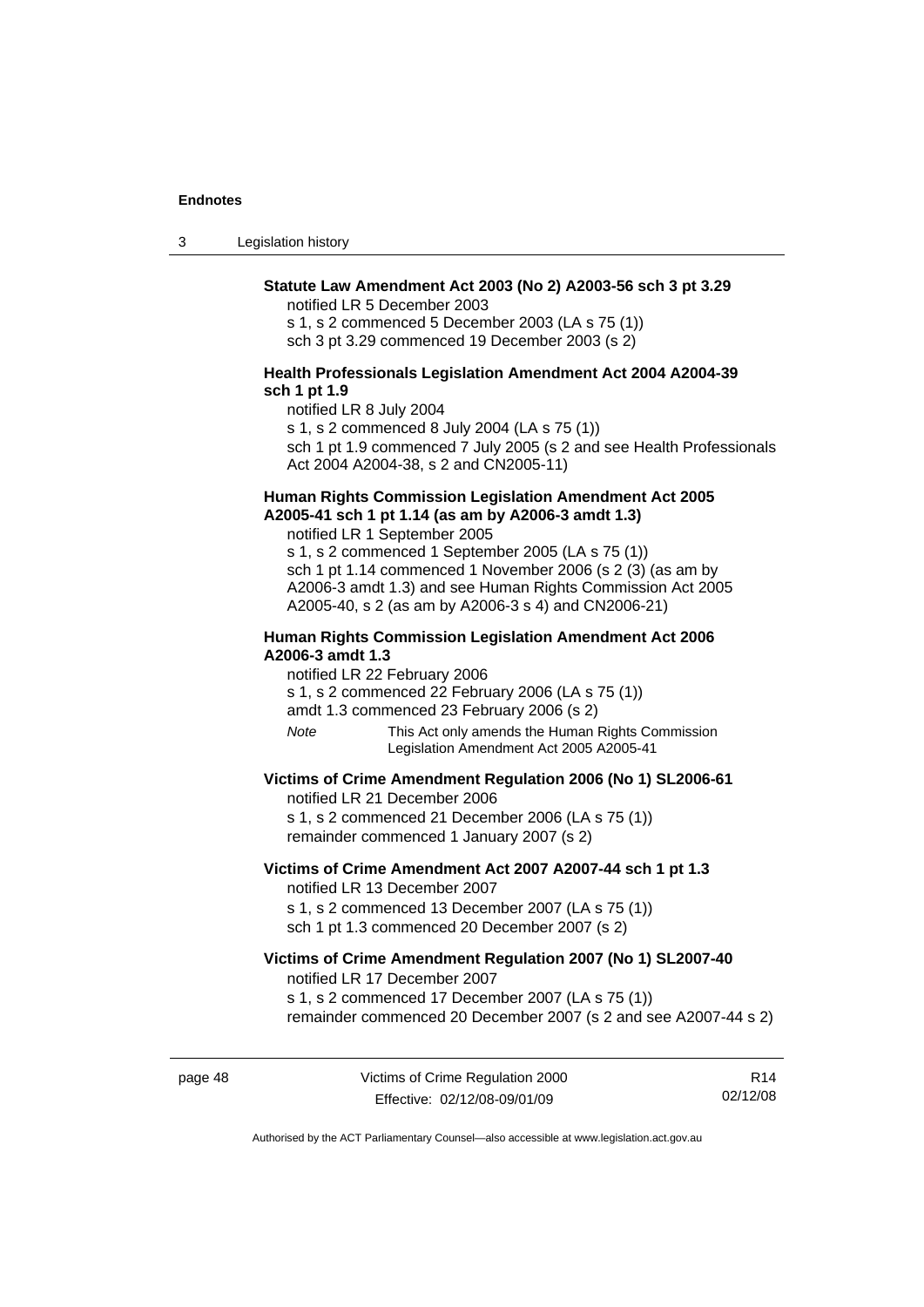#### <span id="page-54-0"></span>**Justice and Community Safety Legislation Amendment Act 2008 A2008-7 sch 1 pt 1.21**

notified LR 16 April 2008 s 1, s 2 commenced 16 April 2008 (LA s 75 (1)) sch 1 pt 1.21 commenced 7 May 2008 (s 2)

#### **Statute Law Amendment Act 2008 A2008-28 sch 3 pt 3.60**

notified LR 12 August 2008

s 1, s 2 commenced 12 August 2008 (LA s 75 (1)) sch 3 pt 3.60 commenced 26 August 2008 (s 2)

#### **ACT Civil and Administrative Tribunal Legislation Amendment Act 2008 (No 2) A2008-37 sch 1 pt 1.104**

notified LR 4 September 2008

s 1, s 2 commenced 4 September 2008 (LA s 75 (1)) sch 1 pt 1.104 commences on the commencement of ACT Civil and Administrative Tribunal Act 2008 A2008-35 s 6 (s 2 (1)) *Note* default commencement under A2008-35: 4 September 2010

#### **Road Transport Legislation Amendment Regulation 2008 (No 2) SL2008-47 sch 1 pt 1.4**

notified LR 1 December 2008 s 1, s 2 commenced 1 December 2008 (LA s 75 (1)) sch 1 pt 1.4 commenced 2 December 2008 (s 2)

#### **4 Amendment history**

| Name of regulation                    |                                                          |  |
|---------------------------------------|----------------------------------------------------------|--|
| s 1                                   | am R7 LA                                                 |  |
| <b>Commencement</b><br>s <sub>2</sub> | om Act 2001 No 44 amdt 1.4234                            |  |
| <b>Dictionary</b><br>s <sub>3</sub>   | am Act 2001 No 44 amdt 1.4235                            |  |
| <b>Notes</b><br>s <sub>4</sub>        | am Act 2001 No 44 amdt 1.4236                            |  |
| <b>Functions</b><br>s 6               | am 2002 No 40 s 4; pars renum R3 LA (see 2002 No 40 s 5) |  |
| <b>Membership of board</b>            |                                                          |  |
| s <sub>7</sub>                        | am A2003-41 amdt 3.489                                   |  |

Victims of Crime Regulation 2000 Effective: 02/12/08-09/01/09

page 49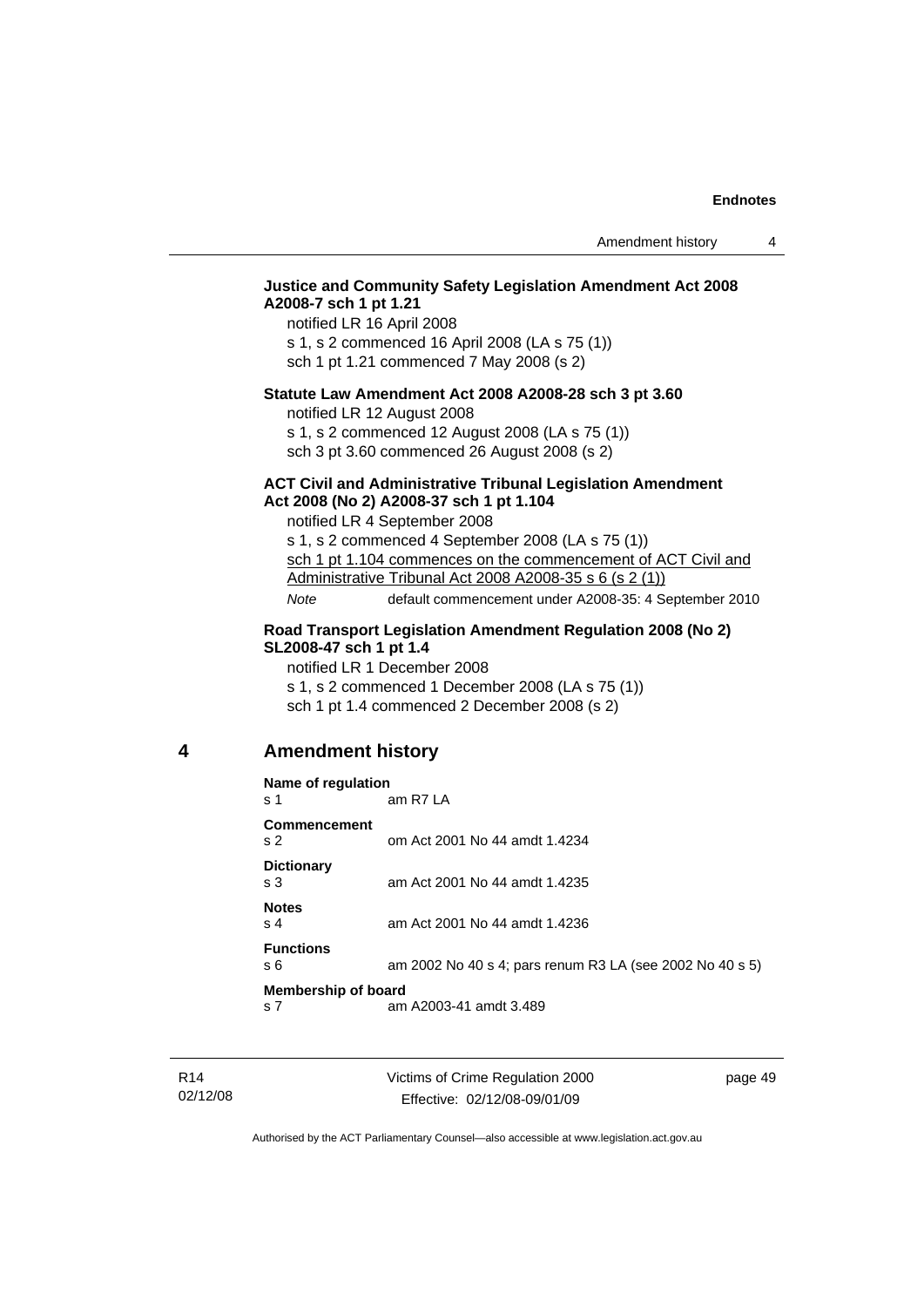|                 | Amendment history                                                                                                                                                                                                                                                                                                                                          |
|-----------------|------------------------------------------------------------------------------------------------------------------------------------------------------------------------------------------------------------------------------------------------------------------------------------------------------------------------------------------------------------|
| s 8             | Appointed members of board<br>am Act 2001 No 44 amdt 1.4237, amdt 1.4238; 2002 No 40<br>s 6; A2003-41 amdt 3.490, amdt 3.491; A2003-56 amdt 3.279                                                                                                                                                                                                          |
| s 11            | <b>Duration of appointment</b><br>am Act 2001 No 44 amdt 1.4238; 2002 No 40 s 7; A2003-41<br>amdt 3.492; A2008-28 amdt 3.173                                                                                                                                                                                                                               |
| s <sub>12</sub> | Term of appointment to be included in instrument of appointment etc<br>om A2003-41 amdt 3.493                                                                                                                                                                                                                                                              |
| s 21            | Responsible service agency<br>am Act 2002 No 47 amdt 1.33; SL2006-61 s 4                                                                                                                                                                                                                                                                                   |
| s 23            | Responsible service agency-obligations<br>am A2007-8 amdt 1.79                                                                                                                                                                                                                                                                                             |
| s 24            | Eligible victims under the victims services scheme<br>am A2003-41 amdt 3.494                                                                                                                                                                                                                                                                               |
|                 | Notification and review of eligibility decisions<br>div 3.2 hdg<br>sub A2008-37 amdt 1.537                                                                                                                                                                                                                                                                 |
| s 25            | sub A2008-37 amdt 1.537<br>def affected person ins A2008-37 amdt 1.537<br>def internally reviewable decision ins A2008-37 amdt 1.537<br>def internal reviewer ins A2008-37 amdt 1.537<br>def internal reviewer's decision ins A2008-37 amdt 1.537<br>def internal review notice ins A2008-37 amdt 1.537<br>def reviewable decision ins A2008-37 amdt 1.537 |
| s 25A           | Internal review notices-responsible service agency<br>ins A2008-37 amdt 1.537                                                                                                                                                                                                                                                                              |
| s 26            | Applications to responsible service agency for internal review<br>sub A2008-37 amdt 1.537                                                                                                                                                                                                                                                                  |
| s 26A           | <b>Internal reviewer</b><br>ins A2008-37 amdt 1.537                                                                                                                                                                                                                                                                                                        |
| s 27            | Review by internal reviewer<br>sub A2008-37 amdt 1.537                                                                                                                                                                                                                                                                                                     |
| <u>s 27A</u>    | Internal review notices-internal reviewer<br>ins A2008-37 amdt 1.537                                                                                                                                                                                                                                                                                       |
| s 28            | <b>Eligibility Review Committee</b><br>sub A2008-37 amdt 1.537                                                                                                                                                                                                                                                                                             |
| s 29            | Applications to committee for internal review<br>sub A2008-37 amdt 1.537                                                                                                                                                                                                                                                                                   |

page 50 Victims of Crime Regulation 2000 Effective: 02/12/08-09/01/09

R14 02/12/08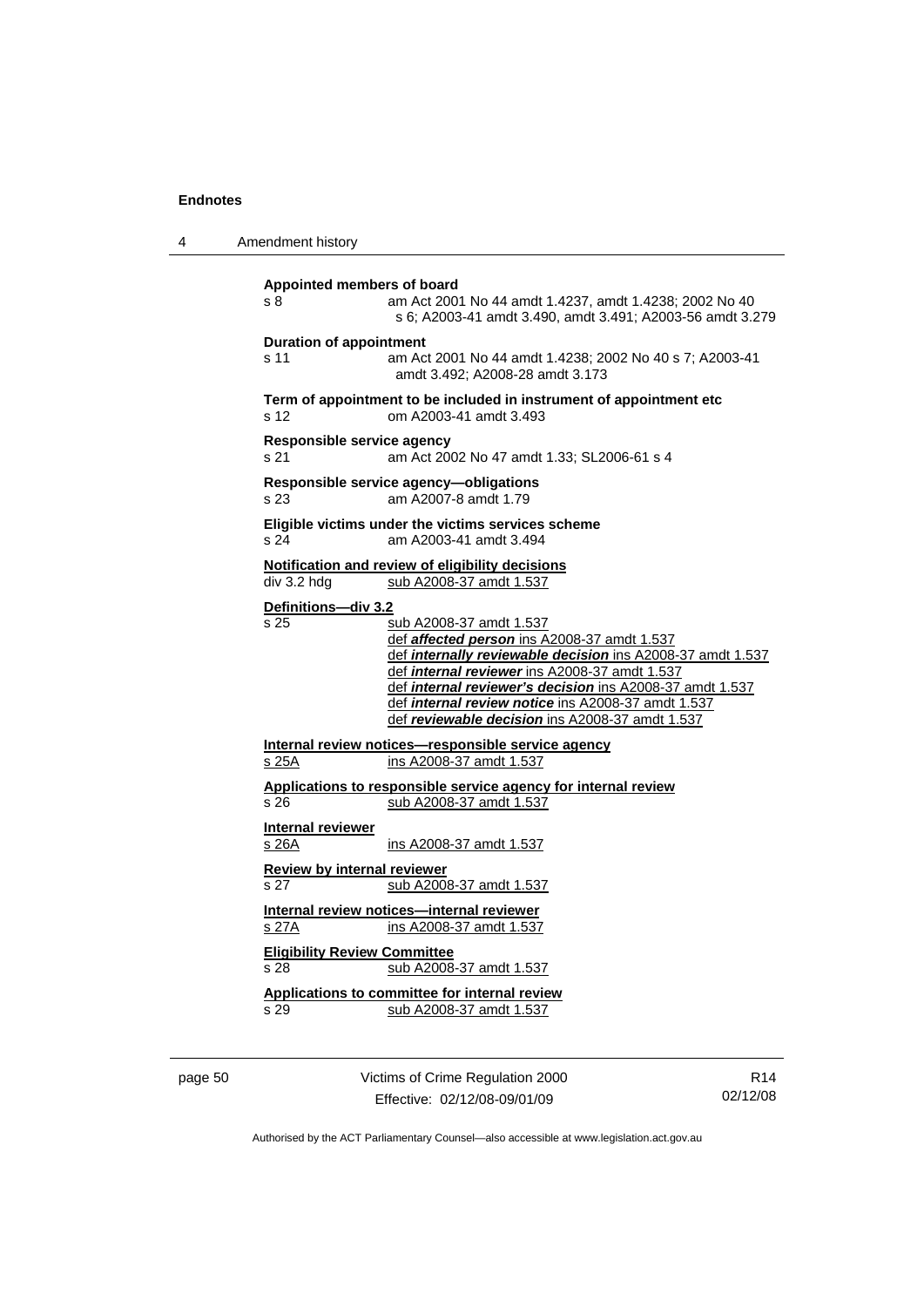Amendment history 4

**Review by committee** s 30 sub A2008-37 amdt 1.537 **Reviewable decision notices** s 31 sub A2008-37 amdt 1.537 **Applications to ACAT** s 32 sub A2008-37 amdt 1.537 **How contact hours are provided**  s 37 am A2003-41 amdt 3.495 **Criteria for approval**  s 41 am A2007-8 amdt 1.79 **Suspension of approval**  s 42 am A2005-41 amdt 1.127, amdt 1.128 **Cancellation of approval**  s 43 am 2002 No 40 s 8; pars renum R3 LA (see 2002 No 40 s 9) **Notification and review of decisions about service providers** div 3.6 hdg ins A2008-37 amdt 1.538 **Meaning of** *reviewable decision—div* **3.6**<br>s 46 sub A2008-37 amdt 1.5 sub A2008-37 amdt 1.538 **Reviewable decision notices** s 46A ins A2008-37 amdt 1.538 **Applications for review** s 47 sub A2008-37 amdt 1.538 **Annual reporting authority**  s 49 am 2002 No 40 s 10 **Victims services levy—excluded offences**  s 49A ins A2007-44 amdt 1.5 am A2008-37 amdt 1.539 **Determination of fees for services provided by approved service providers**  s 50 sub Act 2001 No 44 amdt 1.4239 **Approved forms**  s 51 sub Act 2001 No 44 amdt 1.4239 am A2003-41 amdt 3.496 **Modification of regulation**  pt 5 hdg exp 1 July 2001 (s 57) ins A2004-39 amdt 1.40 exp on the day the Health Professionals Act 2004, s 136 expires (s 55)

R14 02/12/08 Victims of Crime Regulation 2000 Effective: 02/12/08-09/01/09

page 51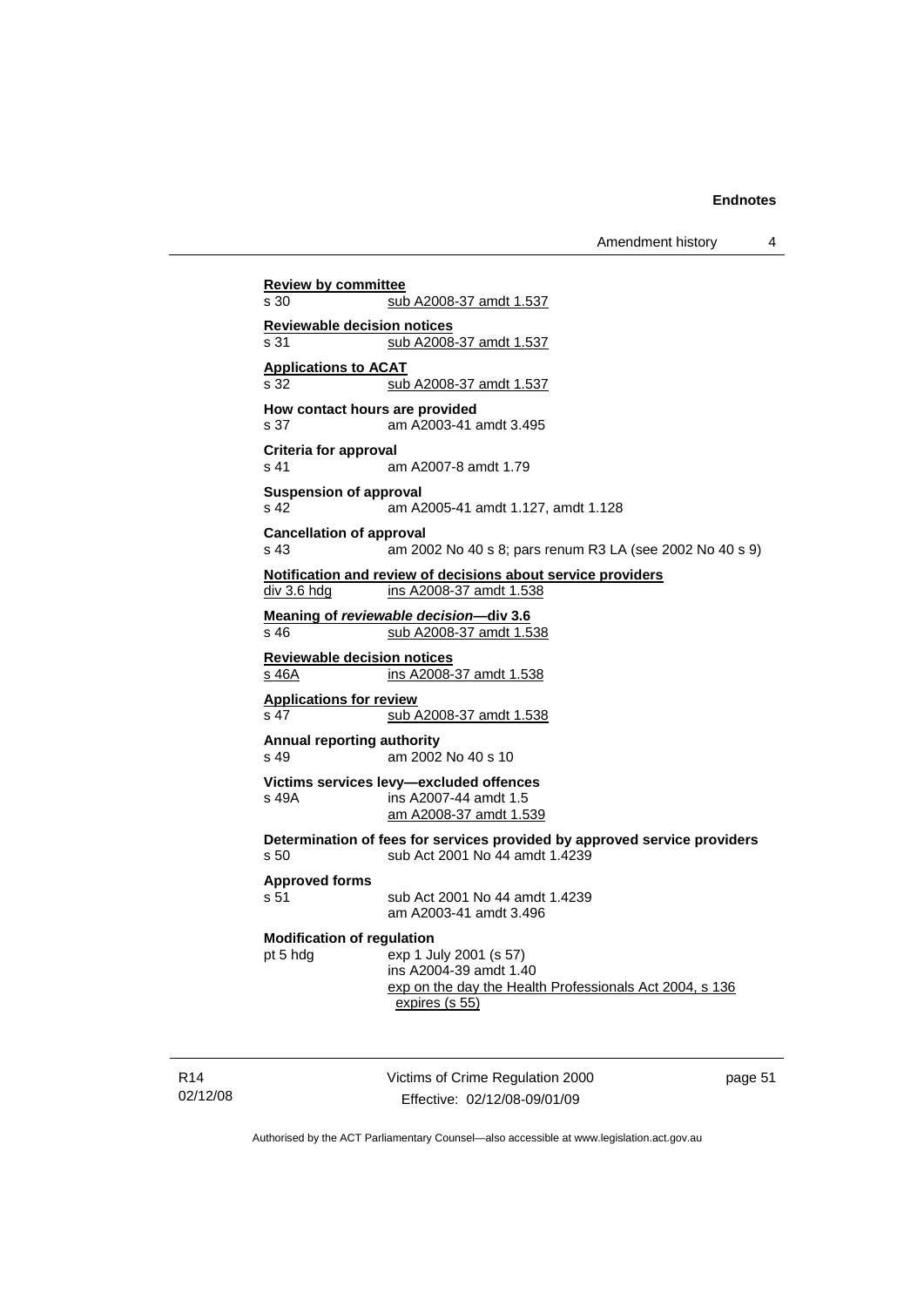4 Amendment history

| <b>Application of pt 5</b>   |                                                                             |  |  |
|------------------------------|-----------------------------------------------------------------------------|--|--|
| s 52                         | exp 1 July 2001 (s 57)                                                      |  |  |
|                              | ins A2004-39 amdt 1.40                                                      |  |  |
|                              | exp on the day the Health Professionals Act 2004, s 136                     |  |  |
|                              | expires (s 55)                                                              |  |  |
|                              | Dictionary, definition of health professional                               |  |  |
| s.53                         | om R1 (LRA)                                                                 |  |  |
|                              | ins A2004-39 amdt 1.40                                                      |  |  |
|                              | exp on the day the Health Professionals Act 2004, s 136                     |  |  |
|                              | expires (s 55)                                                              |  |  |
|                              | Dictionary, definition of psychologist                                      |  |  |
| s 54                         | exp 1 July 2001 (s 57)                                                      |  |  |
|                              | ins A2004-39 amdt 1.40                                                      |  |  |
|                              | exp on the day the Health Professionals Act 2004, s 136                     |  |  |
|                              | expires (s 55)                                                              |  |  |
| Expiry of pt 5               |                                                                             |  |  |
| s 55                         | exp 1 July 2001 (s 57)                                                      |  |  |
|                              | ins A2004-39 amdt 1.40                                                      |  |  |
|                              | exp on the day the Health Professionals Act 2004, s 136                     |  |  |
|                              | expires (s 55)                                                              |  |  |
| <b>Existing entitlements</b> |                                                                             |  |  |
| s 56                         | exp 1 July 2001 (s 57)                                                      |  |  |
| <b>Expiration of pt 5</b>    |                                                                             |  |  |
| s 57                         | exp 1 July 2001 (s 57)                                                      |  |  |
|                              | Victims services levy-excluded offences                                     |  |  |
| sch 1                        | ins A2007-44 amdt 1.6                                                       |  |  |
|                              | am A2008-37 amdt 1.540, amdt 1.541                                          |  |  |
| <b>Australian Road Rules</b> |                                                                             |  |  |
|                              | sch 1 pt 1.1 hdg am A2008-37 amdt 1.542                                     |  |  |
| sch 1 pt 1.1                 | ins A2007-44 amdt 1.6                                                       |  |  |
|                              | Road Transport (Safety and Traffic Management) Regulation 2000              |  |  |
| sch 1 pt 1.2 hdg             | am A2008-37 amdt 1.543                                                      |  |  |
| sch 1 pt 1.2                 | ins A2007-44 amdt 1.6                                                       |  |  |
|                              | sub SL2007-40 s 4                                                           |  |  |
|                              | am SL2008-47 amdt 1.17; items renum R14 LA                                  |  |  |
|                              | Australian National University Act 1991 (Cwlth)-Parking and Traffic Statute |  |  |
| (No 2) 2007                  |                                                                             |  |  |
| sch 1 pt 1.3 hdg             | am A2008-37 amdt 1.544                                                      |  |  |
| sch 1 pt 1.3                 | ins A2007-44 amdt 1.6                                                       |  |  |
|                              |                                                                             |  |  |
|                              |                                                                             |  |  |

page 52 Victims of Crime Regulation 2000 Effective: 02/12/08-09/01/09

R14 02/12/08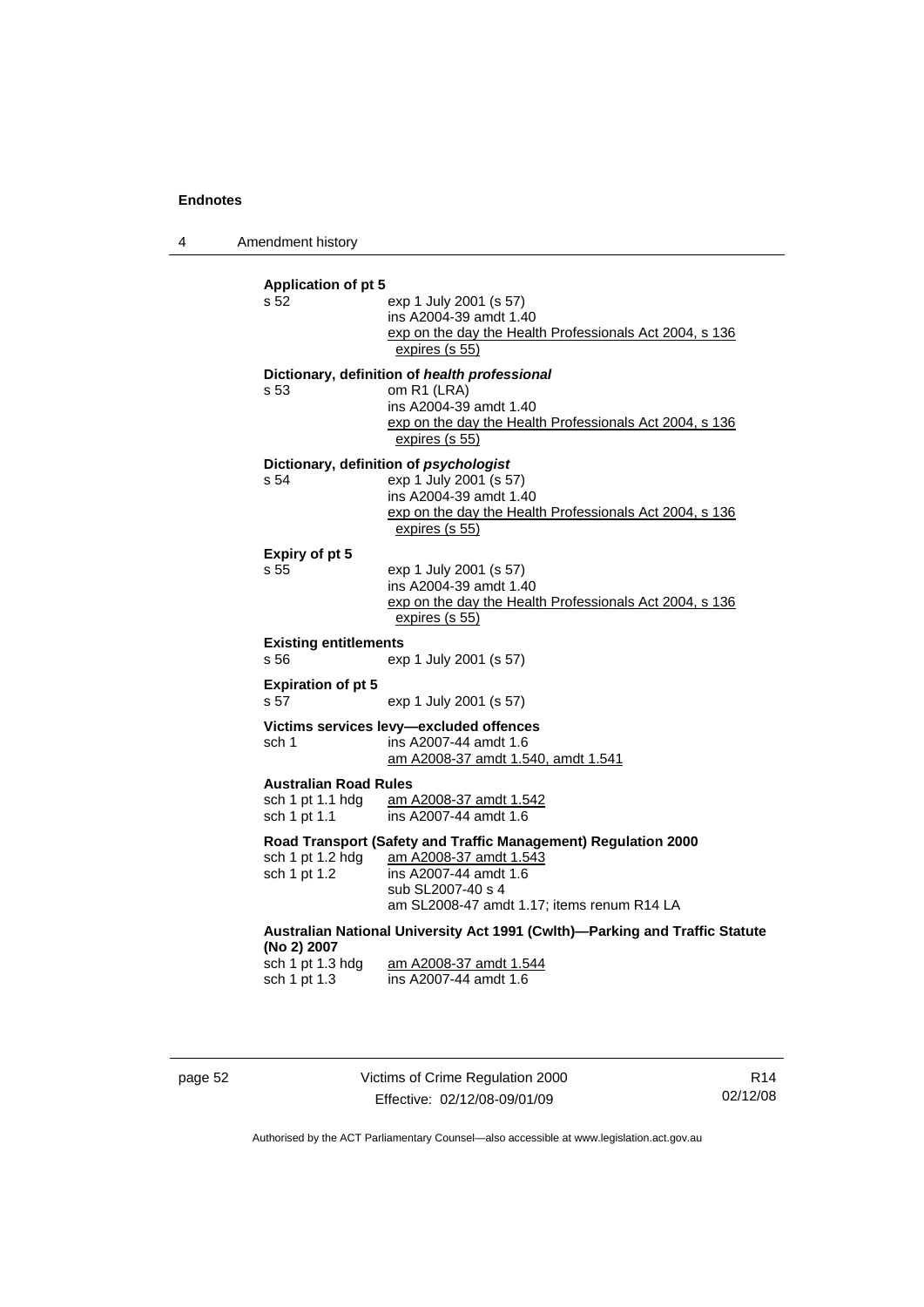<span id="page-58-0"></span>

|            | Earlier republications                                                                                                                                                                                                                                                                                                                                                                                                                                                                                                                                                                                                                                     | 5 |
|------------|------------------------------------------------------------------------------------------------------------------------------------------------------------------------------------------------------------------------------------------------------------------------------------------------------------------------------------------------------------------------------------------------------------------------------------------------------------------------------------------------------------------------------------------------------------------------------------------------------------------------------------------------------------|---|
|            |                                                                                                                                                                                                                                                                                                                                                                                                                                                                                                                                                                                                                                                            |   |
| Dictionary |                                                                                                                                                                                                                                                                                                                                                                                                                                                                                                                                                                                                                                                            |   |
| dict       | am A2003-41 amdt 3.497; A2005-41 amdt 1.129, amdt 1.130;<br>A2008-37 amdt 1.545, amdt 1.546<br>def <b>affected person</b> sub A2008-37 amdt 1.547<br>def community support member ins 2002 No 40 s 11<br>def <i>harm</i> om A2003-41 amdt 3.498<br>def health member om 2002 No 40 s 12<br>def health professional sub A2004-39 amdt 1.41<br>def health professions Act om A2004-39 amdt 1.41<br>def <i>internally reviewable decision</i> ins A2008-37 amdt 1.548<br>def <i>internal reviewer</i> sub A2008-37 amdt 1.549<br>def <i>internal reviewer's decision</i> ins A2008-37 amdt 1.550<br>def <i>internal review notice</i> ins A2008-37 amdt 1.550 |   |
|            | def <i>psychologist</i> sub A2004-39 amdt 1.42<br>def reviewable decision sub A2008-37 amdt 1.551                                                                                                                                                                                                                                                                                                                                                                                                                                                                                                                                                          |   |
|            | def <i>the Act</i> om Act 2001 No 56 amdt 3.892<br>def <i>victim</i> om A2003-41 amdt 3.499<br>def youth policy and services member ins 2002 No 40 s 11                                                                                                                                                                                                                                                                                                                                                                                                                                                                                                    |   |
|            |                                                                                                                                                                                                                                                                                                                                                                                                                                                                                                                                                                                                                                                            |   |

#### **5 Earlier republications**

Some earlier republications were not numbered. The number in column 1 refers to the publication order.

Since 12 September 2001 every authorised republication has been published in electronic pdf format on the ACT legislation register. A selection of authorised republications have also been published in printed format. These republications are marked with an asterisk (\*) in column 1. Electronic and printed versions of an authorised republication are identical.

| <b>Republication No Amendments to</b> |                | <b>Republication date</b> |
|---------------------------------------|----------------|---------------------------|
| 1                                     | not amended    | 2 July 2001               |
| 2                                     | Act 2001 No 44 | 6 December 2001           |
| 3                                     | SL2002-40      | 21 December 2002          |
| 4                                     | SL2002-40      | 31 December 2002          |
| 5                                     | A2003-41       | 9 October 2003            |
| 6                                     | A2003-56       | 19 December 2003          |
| 7                                     | A2004-39       | 1 November 2004           |
| 8                                     | A2004-39       | 7 July 2005               |
| 9                                     | A2006-3        | 1 November 2006           |
|                                       |                |                           |

Victims of Crime Regulation 2000 Effective: 02/12/08-09/01/09

page 53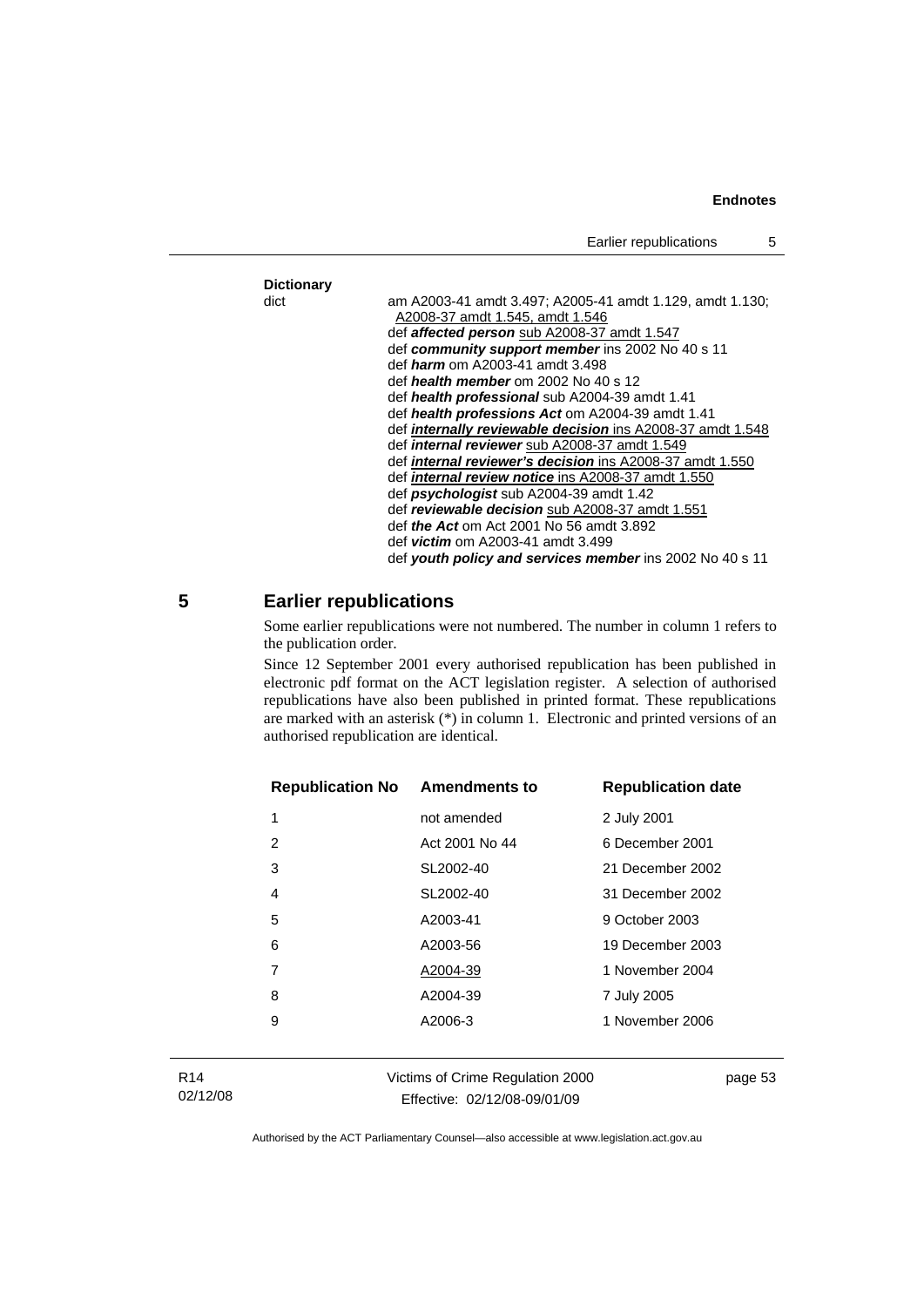<span id="page-59-0"></span>

| 6 | Uncommenced amendments |
|---|------------------------|
|---|------------------------|

| <b>Republication No</b> | <b>Amendments to</b> | <b>Republication date</b> |
|-------------------------|----------------------|---------------------------|
| 10                      | SL2006-61            | 1 January 2007            |
| 11                      | SL2007-40            | 20 December 2007          |
| 12                      | A2008-7              | 7 May 2008                |
| 13                      | A2008-28             | 26 August 2008            |

#### **6 Uncommenced amendments**

The following amendments have not been included in this republication because they were uncommenced at the republication date:

 **ACT Civil and Administrative Tribunal Legislation Amendment Act 2008 (No 2) A2008-37 sch 1 pt 1.104** 

# **Part 1.104 Victims of Crime Regulation 2000**

#### **[1.537] Division 3.2**

*substitute* 

# **Division 3.2 Notification and review of eligibility decisions**

#### **25 Definitions—div 3.2**

In this division:

*affected person* means a person the responsible service agency decides is not eligible for the victims services scheme.

*internally reviewable decision* means a decision of the responsible service agency that a person is not eligible for the victims services scheme.

*internal reviewer—*see section 26A.

page 54 Victims of Crime Regulation 2000 Effective: 02/12/08-09/01/09

R14 02/12/08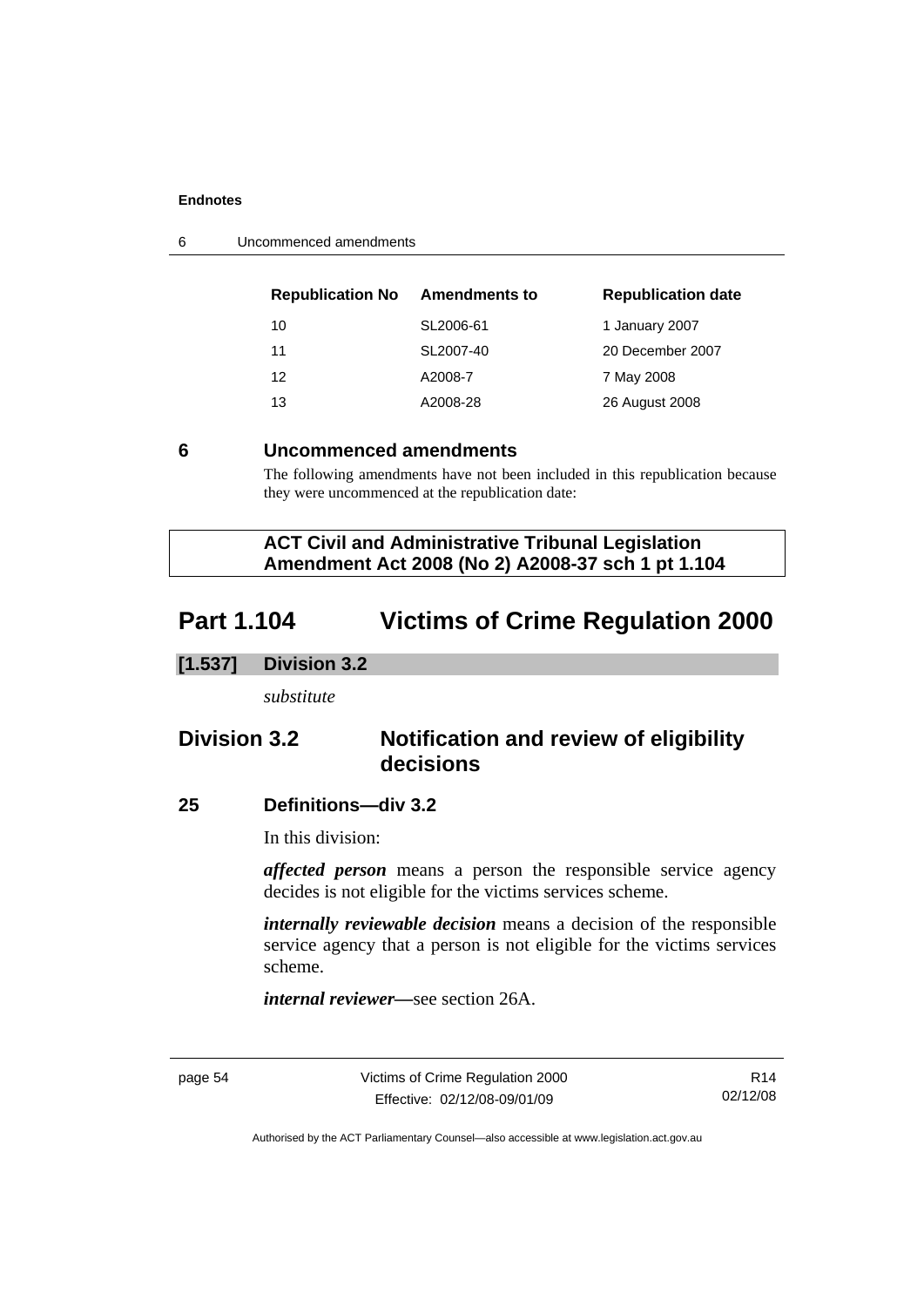*internal reviewer's decision* means a decision of an internal reviewer in relation to an internally reviewable decision.

*internal review notice*—see the *ACT Civil and Administrative Tribunal Act 2008*, section 67B (1).

*reviewable decision* means a decision of the committee in relation to an internal reviewer's decision.

## **25A Internal review notices—responsible service agency**

If the responsible service agency makes an internally reviewable decision, the agency must give an internal review notice only to the affected person.

#### **26 Applications to responsible service agency for internal review**

- (1) The affected person may apply to the responsible service agency for review of the internally reviewable decision.
- (2) The application must—
	- (a) be in writing; and
	- (b) state the applicant's name and address; and
	- (c) set out the applicant's reasons for making the application.
	- *Note* If a form is approved under s 51 for the application, the form must be used.
- (3) The application must be given to the responsible service agency within—
	- (a) 28 days after the day the applicant is given the internal review notice by the responsible service agency; or
	- (b) any longer period allowed by the responsible service agency before or after the end of the 28-day period.

| R <sub>14</sub> | Victims of Crime Regulation 2000 | page 55 |
|-----------------|----------------------------------|---------|
| 02/12/08        | Effective: 02/12/08-09/01/09     |         |

*Note* The requirements for internal review notices are prescribed under the *ACT Civil and Administrative Tribunal Act 2008*.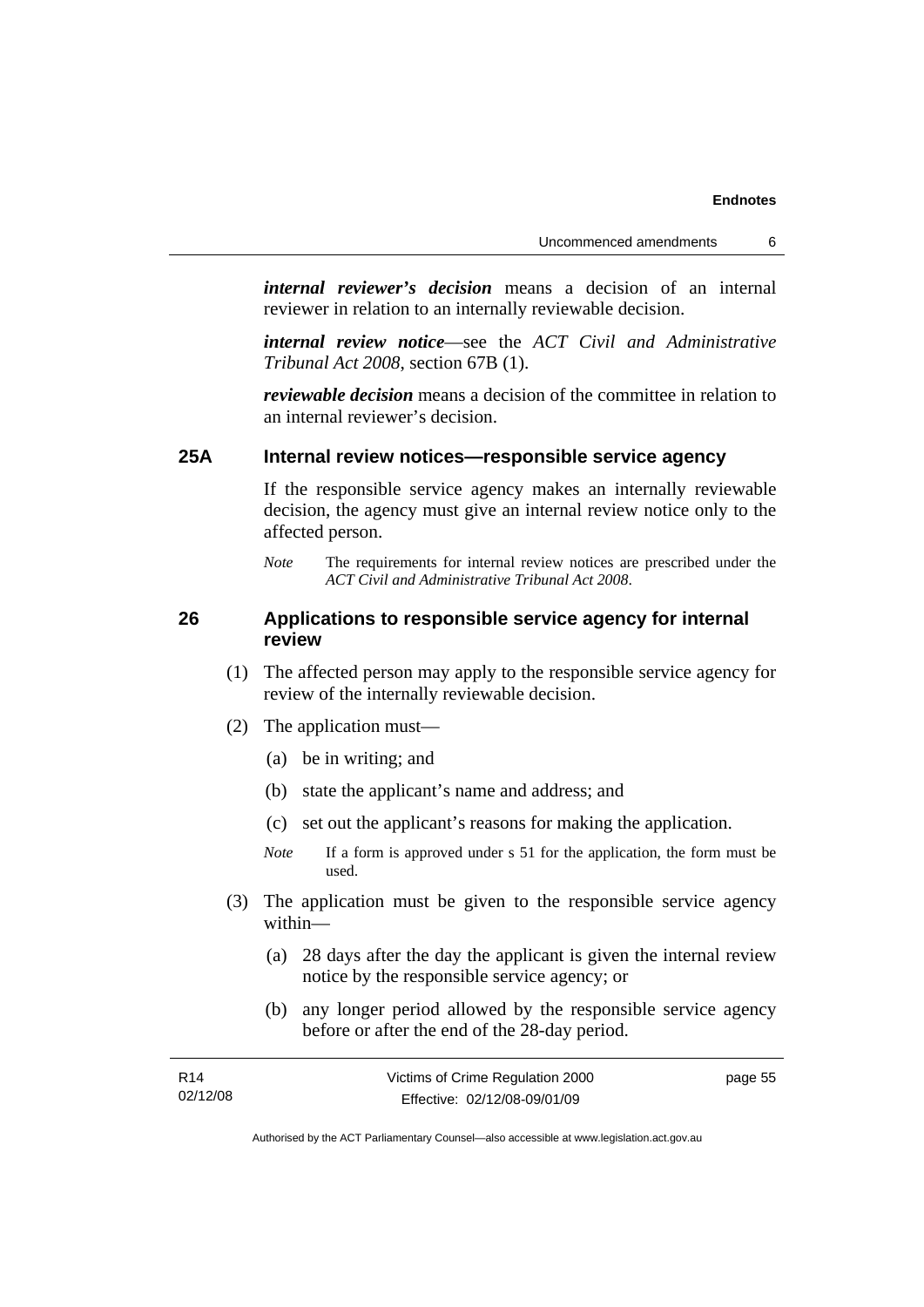6 Uncommenced amendments

#### **26A Internal reviewer**

The responsible service agency must arrange for a person (the *internal reviewer*) who did not make the internally reviewable decision to review the decision.

## **27 Review by internal reviewer**

- (1) The internal reviewer for an internally reviewable decision must review the decision.
- (2) The review must happen within 28 days (the *28-day period*) after the day the responsible service agency receives the application for review of the internally reviewable decision.
- (3) The internal reviewer must—
	- (a) confirm the decision; or
	- (b) vary the decision; or
	- (c) set aside the decision and substitute the reviewer's own decision.
- (4) If the decision is not varied or set aside within the 28-day period, the decision is taken to have been confirmed by the internal reviewer.

## **27A Internal review notices—internal reviewer**

If an internal reviewer makes an internal reviewer's decision, the internal reviewer must give an internal review notice only to the affected person.

*Note* The requirements for internal review notices are prescribed under the *ACT Civil and Administrative Tribunal Act 2008*.

## **28 Eligibility Review Committee**

- (1) The Eligibility Review Committee is continued in existence.
- (2) The committee consists of the DPP member, the courts member and the legal profession member.

R14 02/12/08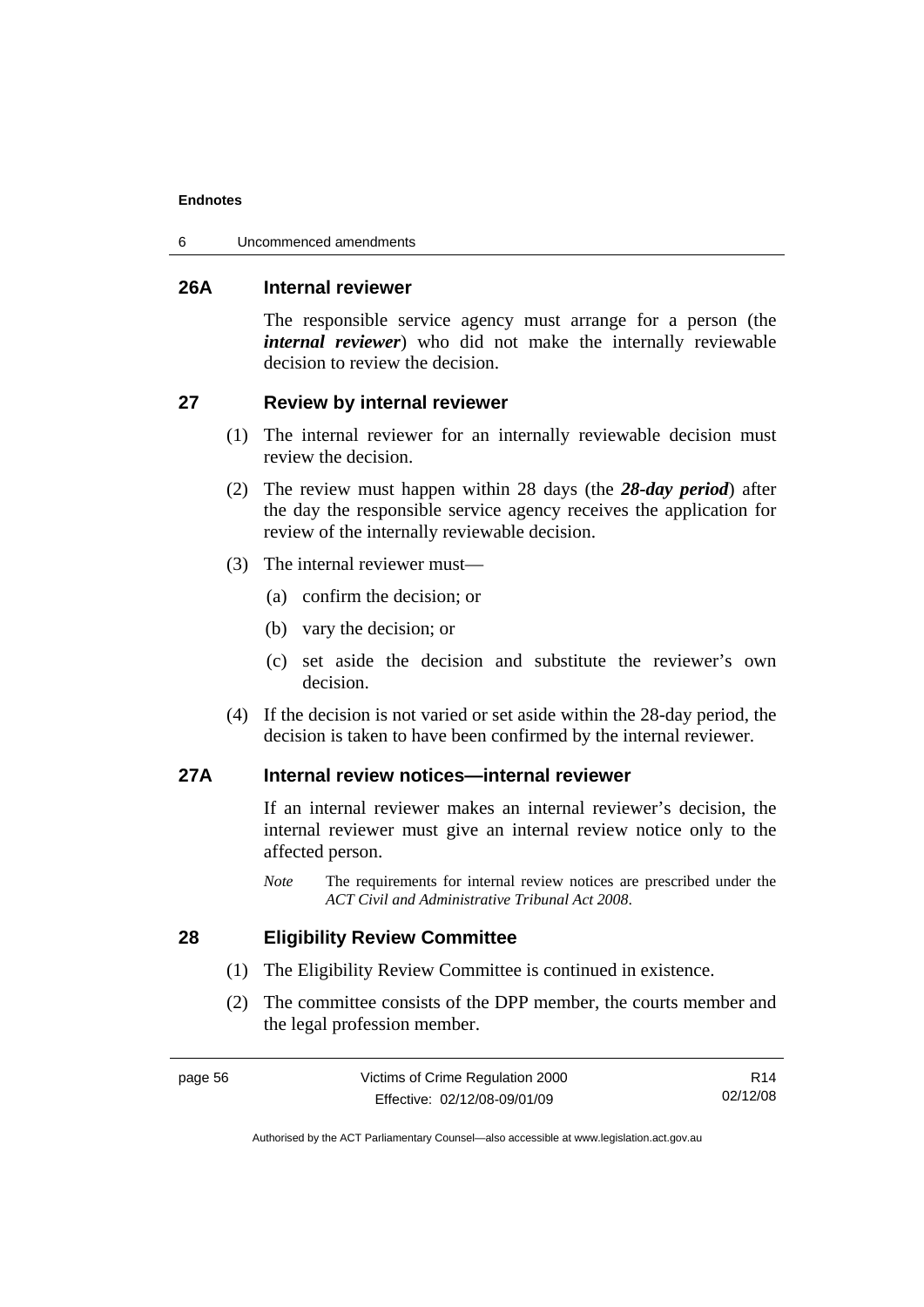#### **29 Applications to committee for internal review**

- (1) The affected person may apply to the committee for review of the internal reviewer's decision.
- (2) The application must—
	- (a) be in writing; and
	- (b) state the applicant's name and address; and
	- (c) set out the applicant's reasons for making the application.
	- *Note* If a form is approved under s 51 for the application, the form must be used.
- (3) The application must be given to the committee within—
	- (a) 28 days after the day the applicant is given the internal review notice by the internal reviewer; or
	- (b) any longer period allowed by the committee before or after the end of the 28-day period.

## **30 Review by committee**

- (1) The committee for an internal reviewer's decision must review the decision.
- (2) The review must happen within 28 days (the *28-day period*) after the day the committee receives the application for review of the internal reviewer's decision.
- (3) The committee must—
	- (a) confirm the decision; or
	- (b) vary the decision; or
	- (c) set aside the decision and substitute the committee's own decision.
- (4) If the decision is not varied or set aside within the 28-day period, the decision is taken to have been confirmed by the committee.

| R <sub>14</sub> | Victims of Crime Regulation 2000 | page 57 |
|-----------------|----------------------------------|---------|
| 02/12/08        | Effective: 02/12/08-09/01/09     |         |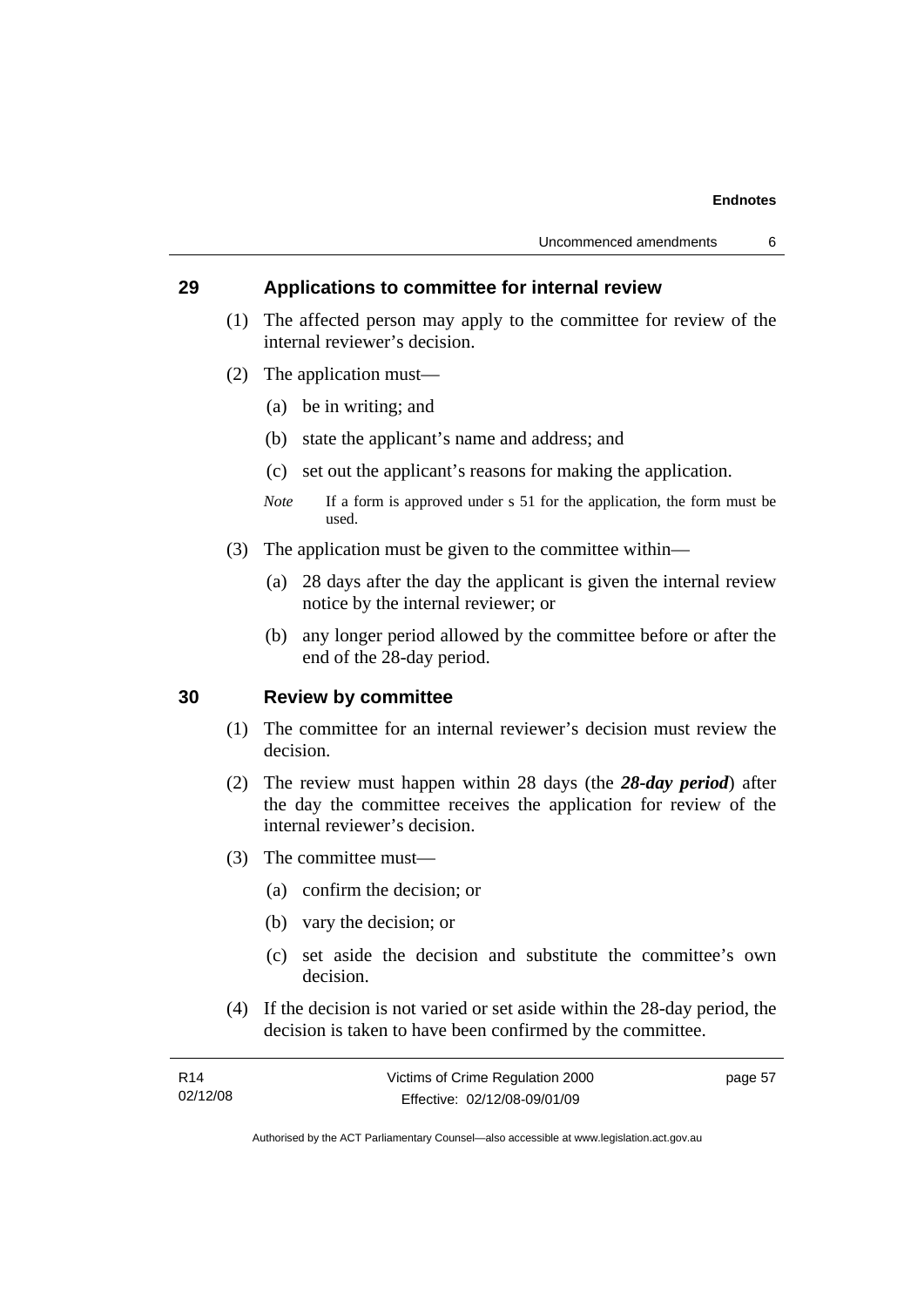| 6 | Uncommenced amendments |
|---|------------------------|
|---|------------------------|

#### **31 Reviewable decision notices**

If the committee makes a reviewable decision, the committee must give a reviewable decision notice only to the affected person.

*Note* The requirements for reviewable decision notices are prescribed under the *ACT Civil and Administrative Tribunal Act 2008*.

#### **32 Applications to ACAT**

The affected person may apply to the ACAT for review of a reviewable decision.

*Note* If a form is approved under the *ACT Civil and Administrative Tribunal Act 2008* for the application, the form must be used.

#### **[1.538] Sections 46 and 47**

*substitute* 

# **Division 3.6 Notification and review of decisions about service providers**

#### **46 Meaning of** *reviewable decision—***div 3.6**

In this division:

*reviewable decision* means a decision mentioned in schedule 1, column 3 under a provision of this regulation mentioned in column 2 in relation to the decision.

#### **46A Reviewable decision notices**

If the board makes a reviewable decision, the board must give a reviewable decision notice to each entity mentioned in schedule 1, column 4 in relation to the decision.

*Note 1* The board must also take reasonable steps to give a reviewable decision notice to any other person whose interests are affected by the decision (see *ACT Civil and Administrative Tribunal Act 2008*, s 67A).

R14 02/12/08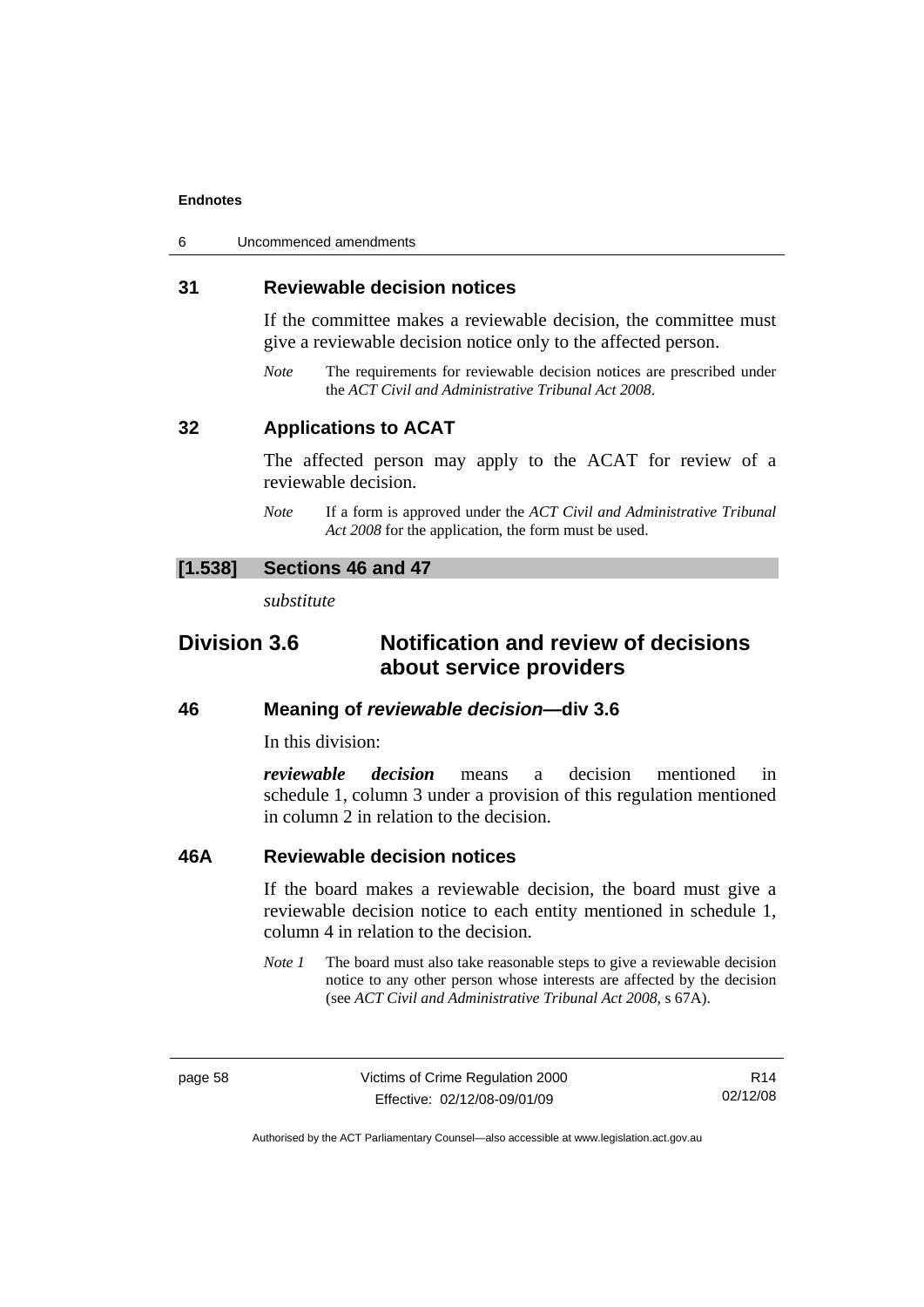*Note 2* The requirements for reviewable decision notices are prescribed under the *ACT Civil and Administrative Tribunal Act 2008*.

#### **47 Applications for review**

The following may apply to the ACAT for review of a reviewable decision:

- (a) an entity mentioned in schedule 1, column 4 in relation to the decision;
- (b) any other person whose interests are affected by the decision.
- *Note* If a form is approved under the *ACT Civil and Administrative Tribunal Act 2008* for the application, the form must be used.

#### **[1.539] Section 49A**

*omit* 

schedule 1

*substitute* 

schedule 2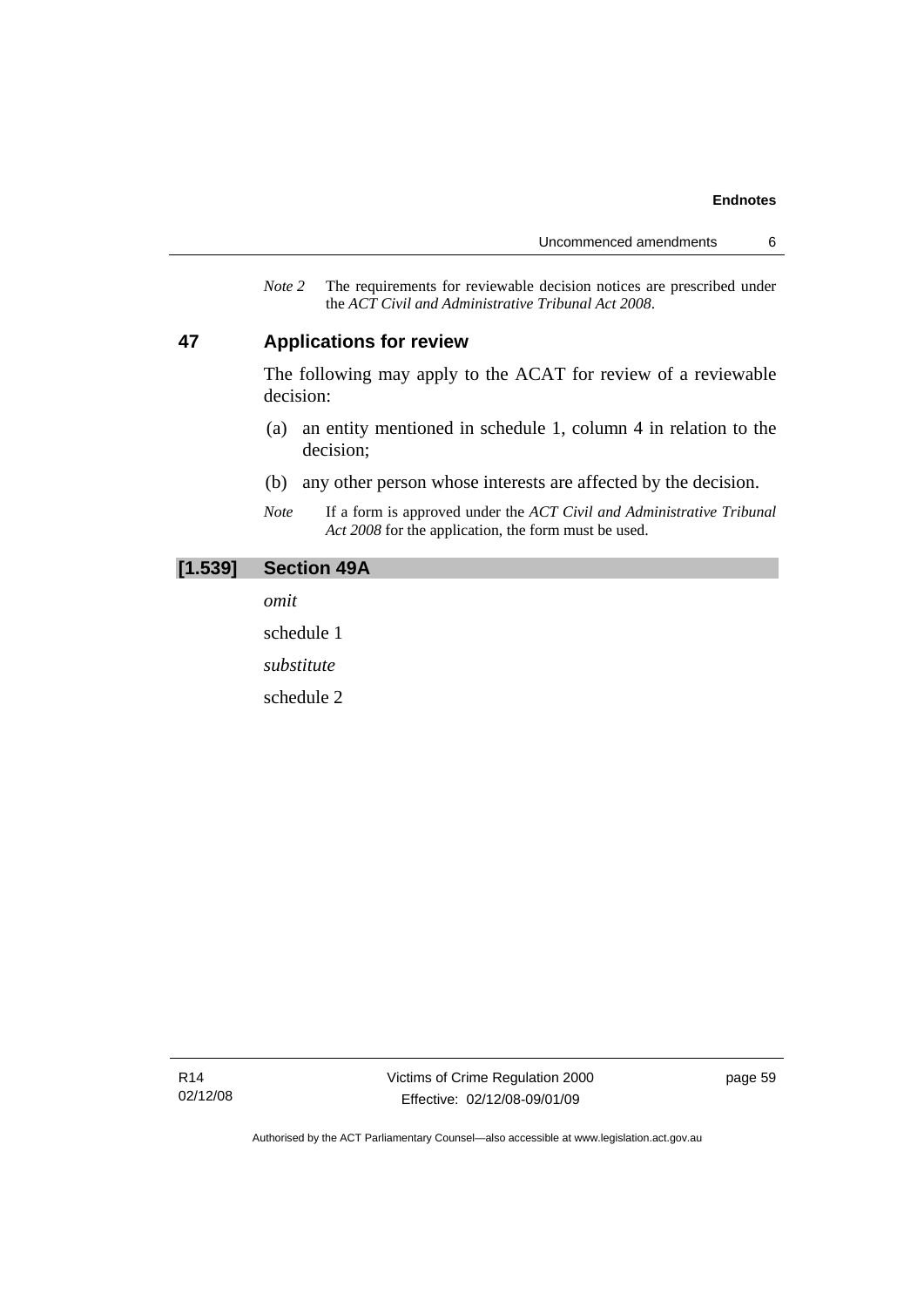6 Uncommenced amendments

# **[1.540] New schedule 1**

*insert* 

# **Schedule 1 Reviewable decisions about service providers**

(see div 3.6)

| column 1<br>item | column <sub>2</sub><br>section | column 3<br>decision                         | column 4<br>entity                          |
|------------------|--------------------------------|----------------------------------------------|---------------------------------------------|
|                  | 40                             | refuse to<br>approve<br>service<br>provider  | applicant                                   |
| 2                | 42                             | suspend<br>service<br>provider's<br>approval | service provider                            |
| 3                | 43                             | cancel<br>approval of<br>service<br>provider | person who was approved<br>service provider |

page 60 Victims of Crime Regulation 2000 Effective: 02/12/08-09/01/09

R14 02/12/08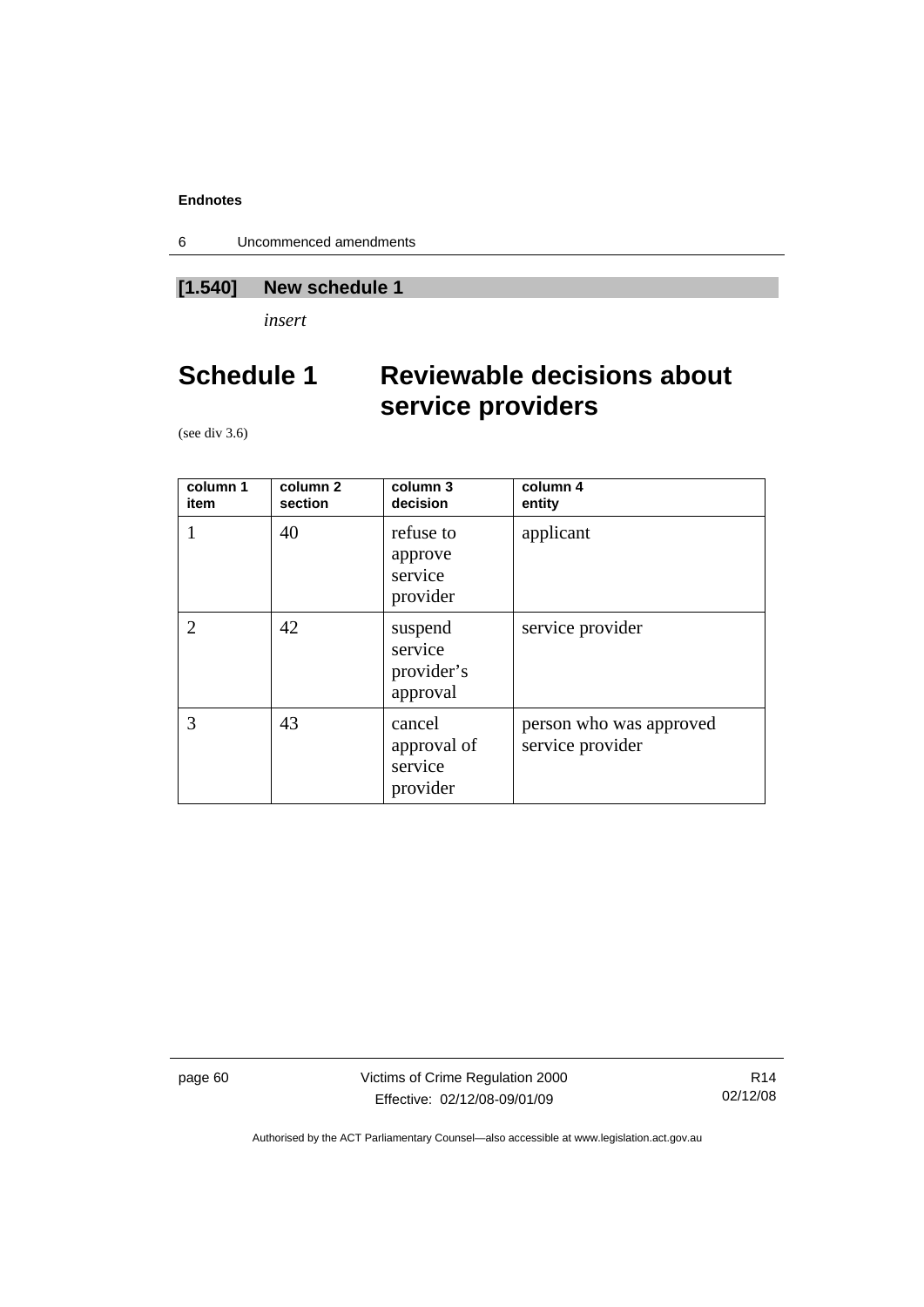# **[1.541] Schedule 1 heading**

*substitute* 

# **Schedule 2 Victims services levy excluded offences**

(s 49A)

# **[1.542] Schedule 1, part 1.1 heading**

*substitute* 

# **Part 2.1 Australian Road Rules**

**[1.543] Schedule 1, part 1.2 heading** 

*substitute* 

# **Part 2.2 Road Transport (Safety and Traffic Management) Regulation 2000**

**[1.544] Schedule 1, part 1.3 heading** 

*substitute* 

# **Part 2.3 Australian National University Act 1991 (Cwlth)—Parking and Traffic Statute (No 2) 2007**

page 61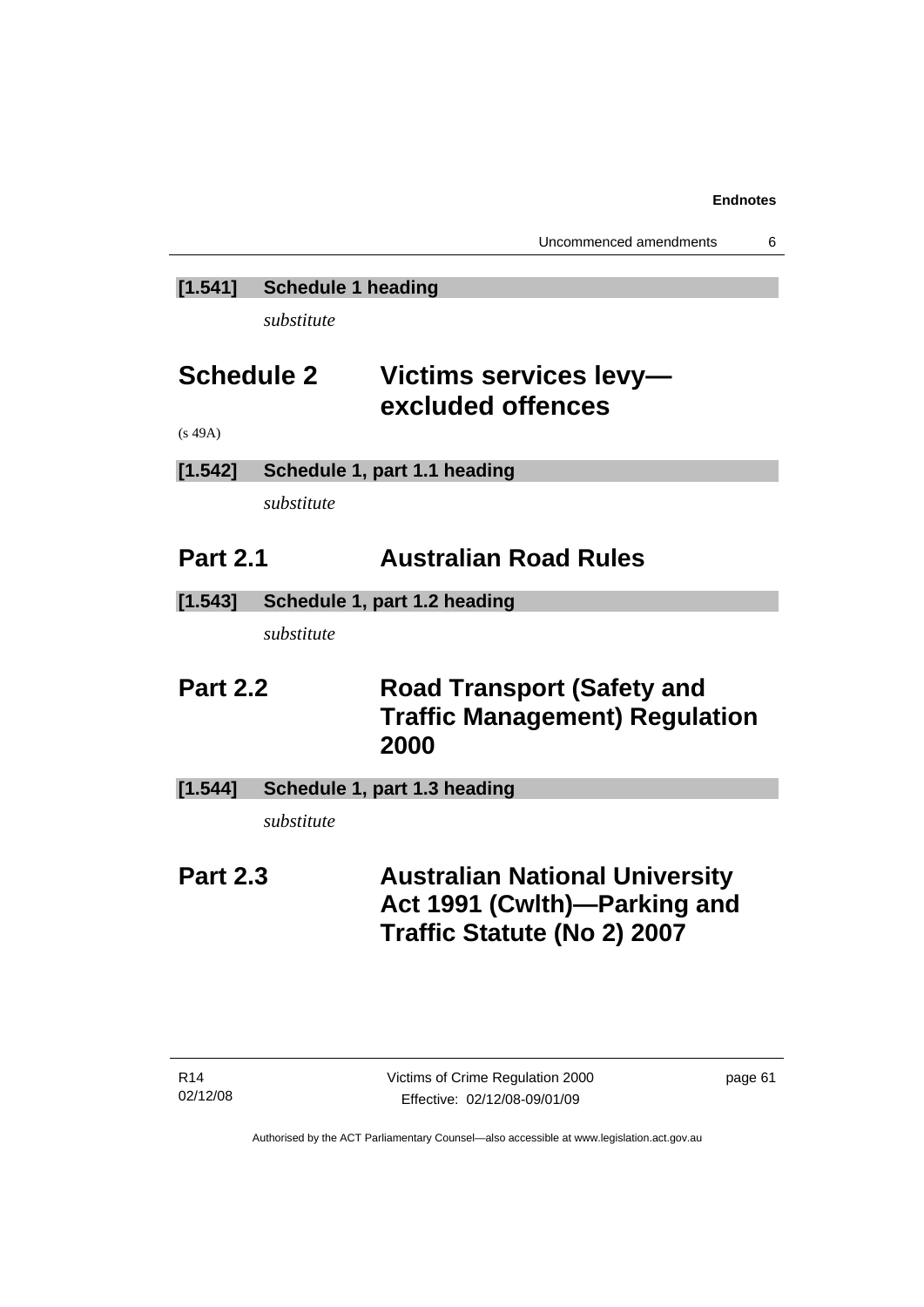6 Uncommenced amendments

#### **[1.545] Dictionary, note 2, dot points**

*omit* 

administrative appeals tribunal

*substitute* 

• ACAT

## **[1.546] Dictionary, note 2, new dot point**

*insert* 

• reviewable decision notice

#### **[1.547] Dictionary, definition of** *affected person*

*substitute* 

*affected person*, for division 3.2 (Notification and review of eligibility decisions)—see section 25.

#### **[1.548] Dictionary, new definition of** *internally reviewable decision*

*insert* 

*internally reviewable decision*, for division 3.2 (Notification and review of eligibility decisions)—see section 25.

#### **[1.549] Dictionary, definition of** *internal reviewer*

*substitute* 

*internal reviewer*, for division 3.2 (Notification and review of eligibility decisions)—see section 26A.

#### **[1.550] Dictionary, new definitions**

*insert* 

*internal reviewer's decision*, for division 3.2 (Notification and review of eligibility decisions)—see section 25.

page 62 Victims of Crime Regulation 2000 Effective: 02/12/08-09/01/09

R14 02/12/08